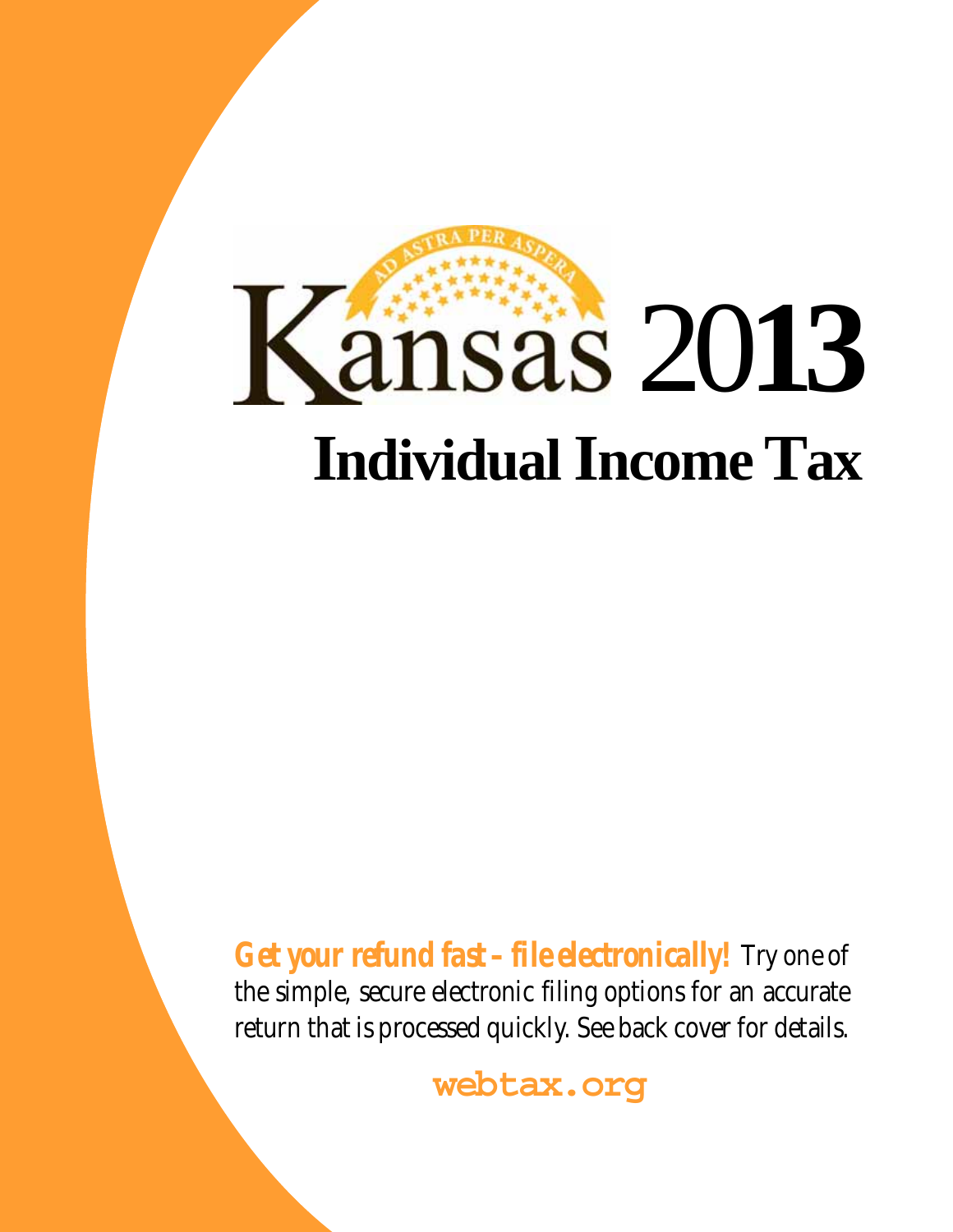# **What's In This Book**

| 3  |
|----|
| 6  |
| 11 |
| 13 |
| 15 |
| 17 |
| 20 |
| 27 |
| 28 |
|    |
|    |

# **What's New**

**INCOME TAX RATES.** The Kansas income tax rates have been reduced for tax year 2013 to 3.0% for the bottom bracket and 4.9% for the top bracket. Beginning in tax year 2014, the bottom and top bracket s will be reduced to 2.7% and 4.8% respectively. The tax rates will continue to drop through tax year 2018.

**FOOD SALES TAX PROGRAM.** This program is partially restored after being repealed by legislation enacted in 2012. Eligible taxpayers may claim a *nonrefundable* tax credit in the amount of \$125 for every eligible exemption claimed on the taxpayer's federal income tax return. The credit must be applied to Kansas tax liability after all other credits.

**NEW MODIFICATIONS.** Individuals that report business or farm income on their federal income tax return may be able to modify that income on their Kansas income tax return. See instructions for Part A of Schedule S.

**FILING STATUS.** Under IRS Revenue Ruling 2013-17, individuals of the same sex who are validly married under the law of the state of celebration are required to file their 2013 federal income tax returns as *married filing separate* or *married filing joint*. However, Kansas law does not recognize marriage between individuals of the same sex; therefore, they may not use either filing status on Kansas income tax returns. Each taxpayer must file their Kansas return using the *single* or *head of household* filing status, whichever is applicable. Consult Notice 13-18 at ksrevenue.org for further instructions and a worksheet for use in preparing your Kansas income tax return.

**STANDARD DEDUCTION.** The standard deduction level for married taxpayers and for heads-of-household filers changed to \$7,500 and \$5,500 respectively. This deduction remains at \$3,000 for single filers.

**ITEMIZED DEDUCTIONS.** Itemized deductions for tax year 2013 are reduced by 30% (except for charitable contributions, which is fully retained). To compute your Kansas itemized deductions, complete Part C of Schedule S.

**CHILD AND DEPENDENT CARE CREDIT.** A Kansas tax credit for child and dependent care expenses is no longer available.

**RURAL OPPORTUNITY ZONE (ROZ) CREDIT EXPANDED.** An additional 23 counties have been added into the ROZ program. This program offers individuals who relocate from outside Kansas to a ROZ county a tax credit. To claim this tax credit you must file your return electronically (see page 28).

*If you purchased goods online or through catalogs, newspapers, TV ads, etc. and did not pay sales tax, then you likely owe Kansas Compensating Use Tax*



**What is Compensating Use Tax?** Since 1937 Kansas has imposed a compensating use tax on goods purchased from outside Kansas and used, stored or consumed in Kansas. Its purpose is to protect Kansas retailers from unfair competition from out-of-state retailers who sell goods tax-free by applying a tax on these items equal to the Kansas rate. It also helps to assure fairness to Kansans who purchase the same items in Kansas and pay Kansas sales tax.

Individuals and businesses buying items from retailers in other states may be subject to Kansas compensating use tax on those purchases. The use tax applies to the total cost of the merchandise, including postage, shipping, handling or transportation charges. The use tax rate is the same as the combined state and local sales tax rate in effect where the buyer takes delivery in Kansas. For individuals, this is usually our home. For businesses, it will be the office, shop, job site, etc. where the item(s) are used.

**Do I owe this tax?** Kansans that buy goods in other states or through catalogs, internet, mail-order companies, or from TV, magazine and newspaper ads must pay Kansas use tax on the purchases if the goods are used, stored or consumed in Kansas and the seller does not charge a sales tax rate equal to or greater than the Kansas retailers' sales tax rate in effect where the item is delivered or first used. EXAMPLE: An Anytown, KS resident orders a computer from a company in New York over its web site. Total cost for the computer is \$2,000 plus \$10 shipping. The Anytown resident will owe Kansas use tax of 8.95% (current Anytown sales tax rate) on the total charge of \$2,010. (\$2,010  $\times$  0.0895 = \$179.90)

**How do I pay the Compensating Use Tax?** To pay Kansas use tax on your untaxed out-of-state purchases made during calendar year 2013, refer to the instructions for line 19 of Form K-40 on page 8. You may either use the chart, or compute the tax due by applying the state and local sales tax rate in effect for your address to the total purchases subject to the tax. *Don't know your sales tax rate?* Go to **www.kssst.kdor.ks.gov/lookup.cfm** to look up the rate for your location.

If you have any questions about use tax or about your responsibilities for reporting and paying this tax as an individual Kansas consumer, please contact our Taxpayer Assistance Center (see page 28).



The WHOOPING CRANE is the tallest flying North American bird and is listed as an endangered species by the United States Fish and Wildlife Service and also by the Kansas Department of Wildlife, Parks, and Tourism. Recovering from a low of only 15 birds in the wild, in the 1940's, to around 600 birds today, the Whooping Crane's recovery is one of conservation's most inspiring success stories. These birds use Cheyenne Bottoms Wildlife Area, Quivira National Wildlife Refuge, and other Kansas wetlands as stop over habitat during both spring and fall migration. Contribute to chickadee checkoff<br>to help conserve this bird's habitat and habitats of other fascinating Kansas critters.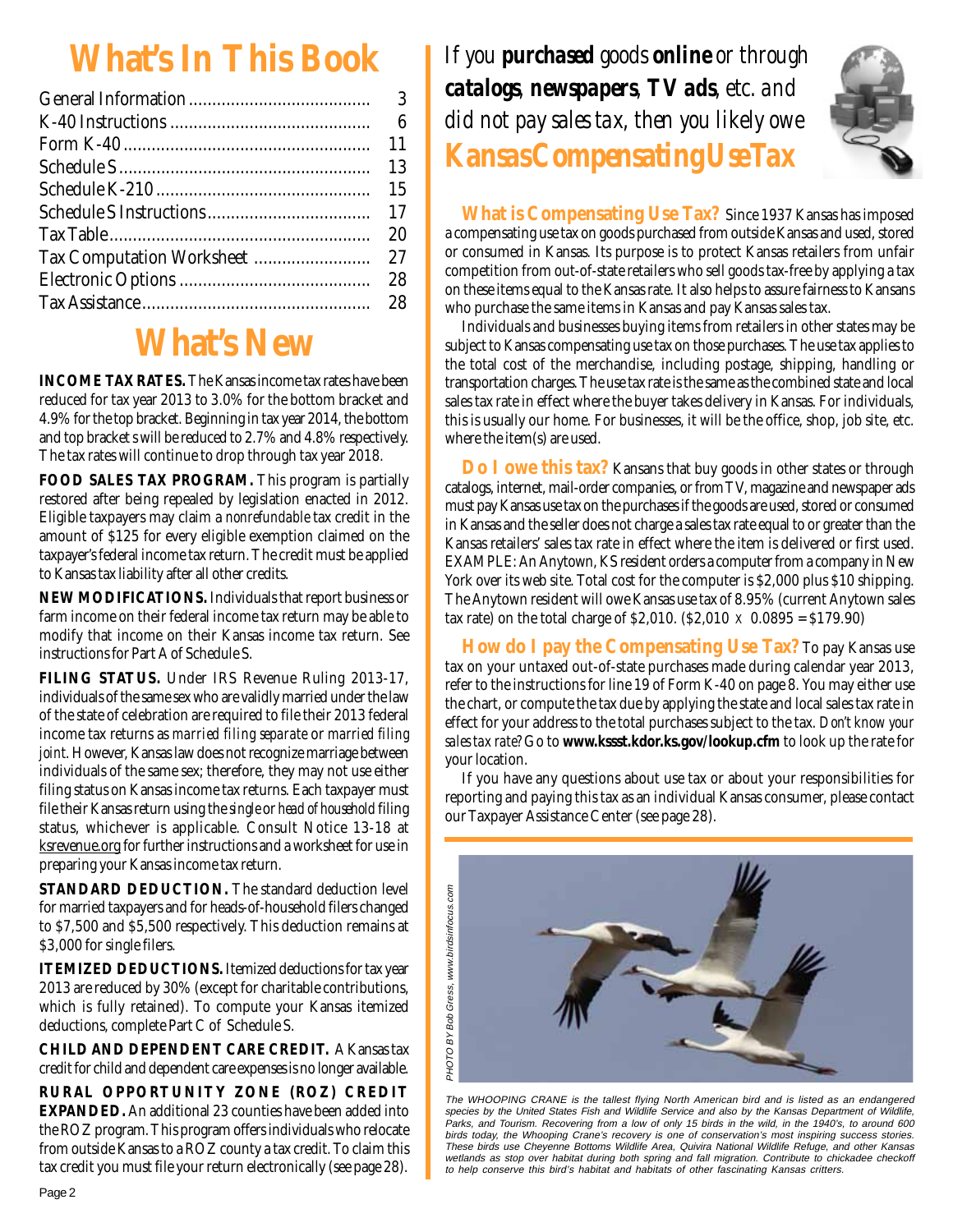## **GENERAL INFORMATION**

If any due date falls on a Saturday, Sunday, or legal holiday, substitute the next regular workday.

## **Who Must File a Return**

You must file a Kansas individual income tax return to receive any refund of taxes withheld, regardless of the amount of total income.

**KANSAS RESIDENTS.** A Kansas resident for income tax purposes is anyone who lives in Kansas, regardless of where they are employed. An individual who is away from Kansas for a period of time and has intentions of returning to Kansas is a resident.

If you were a Kansas resident for the entire year, you must file a Kansas individual income tax return if: 1) you are required to file a federal income tax return; **or**, 2) your Kansas adjusted gross income is more than the total of your Kansas standard deduction and exemption allowance.

The minimum filing requirements are shown in the following table. If you are not required to file a federal return, you may use this table to determine if you are required to file a Kansas return. For example, if your filing status is single, and you are over 65, you need not file a Kansas return unless your gross income is over \$6,100. A married couple filing jointly would not be required to file a Kansas return unless their gross income is over \$12,000.

|                                          | A Kansas resident must file if he or she is:                               | And gross income is at least: |                                                                      |
|------------------------------------------|----------------------------------------------------------------------------|-------------------------------|----------------------------------------------------------------------|
| <b>SINGLE</b>                            |                                                                            |                               | \$5,250<br>\$6,100<br>\$6.950                                        |
| <b>MARRIED</b><br>FILING JOINT           | 65 or older or blind (one spouse) and 65 or older and blind (other spouse) |                               | \$12,000<br>\$12,700<br>\$13,400<br>\$13,400<br>\$14,100<br>\$14,800 |
| HEAD OF<br>HOUSEHOLD                     |                                                                            |                               | \$10,000<br>\$10.850<br>\$11,700                                     |
| <b>MARRIED</b><br><b>FILING SEPARATE</b> |                                                                            |                               | \$6.000<br>\$ 6.700<br>\$7.400                                       |

**MINOR DEPENDENTS.** A minor child claimed on another person's return can claim a standard deduction of \$500 or the amount of their earned income (wages) up to \$3,000, whichever is greater. Unearned income (such as interest and dividends) over \$500 is taxable to Kansas and a Kansas return must be filed. If the taxable income (line 7, Form K-40) is zero, a return is not required. However, you must file a Kansas individual income tax return to receive any refund of taxes withheld, regardless of the amount of total income.

**NONRESIDENTS.** If you are not a resident of Kansas but received income from Kansas sources, you must file a Kansas return regardless of the amount of income received from Kansas sources (see Kansas Source Income on page 19). If your employer withheld Kansas taxes from your wages in error, you must also file a Kansas return in order to receive a refund, even though you had no income from Kansas sources. A letter from your employer on company letterhead and signed by an authorized company official explaining the error must accompany your return. The letter must state the amount of wages and withholding applicable to Kansas.

**PART-YEAR RESIDENTS.** You are considered a part-year resident of Kansas if you were a Kansas resident for less than 12 months during the tax year. As a part-year resident, you must include the dates that you were a resident in Kansas on Form K-40 and complete Part B of Schedule S.

**MILITARY PERSONNEL.** The active and reserve duty service pay of military personnel is taxable ONLY to your state of legal residency, no matter where you are stationed during the tax year. If your home of record on your military records is Kansas, and you have not established residency in another state, you are still a Kansas resident and all of your income, including your military compensation, is subject to Kansas income tax.

If you are a nonresident of Kansas but are stationed in Kansas due to military orders, you must file a Kansas return if you received income from Kansas sources. Only income from Kansas sources is used to determine the Kansas income tax due for nonresident military service members. Nonresident service members will subtract out the amount of their military compensation on Schedule S, line A19.

Kansas income for services performed by a non-military spouse of a nonresident military service member is exempt from Kansas income tax. To qualify for this exemption, the non-military spouse must be residing in Kansas solely because the military service member is stationed in Kansas under military orders. Non-military spouses of service members stationed in Kansas will subtract out their Kansas source income on Schedule S, line A19.

**NATIVE AMERICAN INDIANS.** Income received by native American Indians that is exempt from federal income tax is also exempt from Kansas income tax. Income earned by a native American Indian residing on his/her tribal reservation is exempt from Kansas income tax only when the income is from sources on his/her tribal reservation. If any such income is included in the federal adjusted gross income, it is subtracted on Schedule S, line A26.

Kansas law provides that if a husband or wife is a resident of Kansas while the other is a nonresident of Kansas, and file a Married Filing Joint federal return, they must file a Married Filing Joint Kansas return and file as "nonresidents" of the state of Kansas.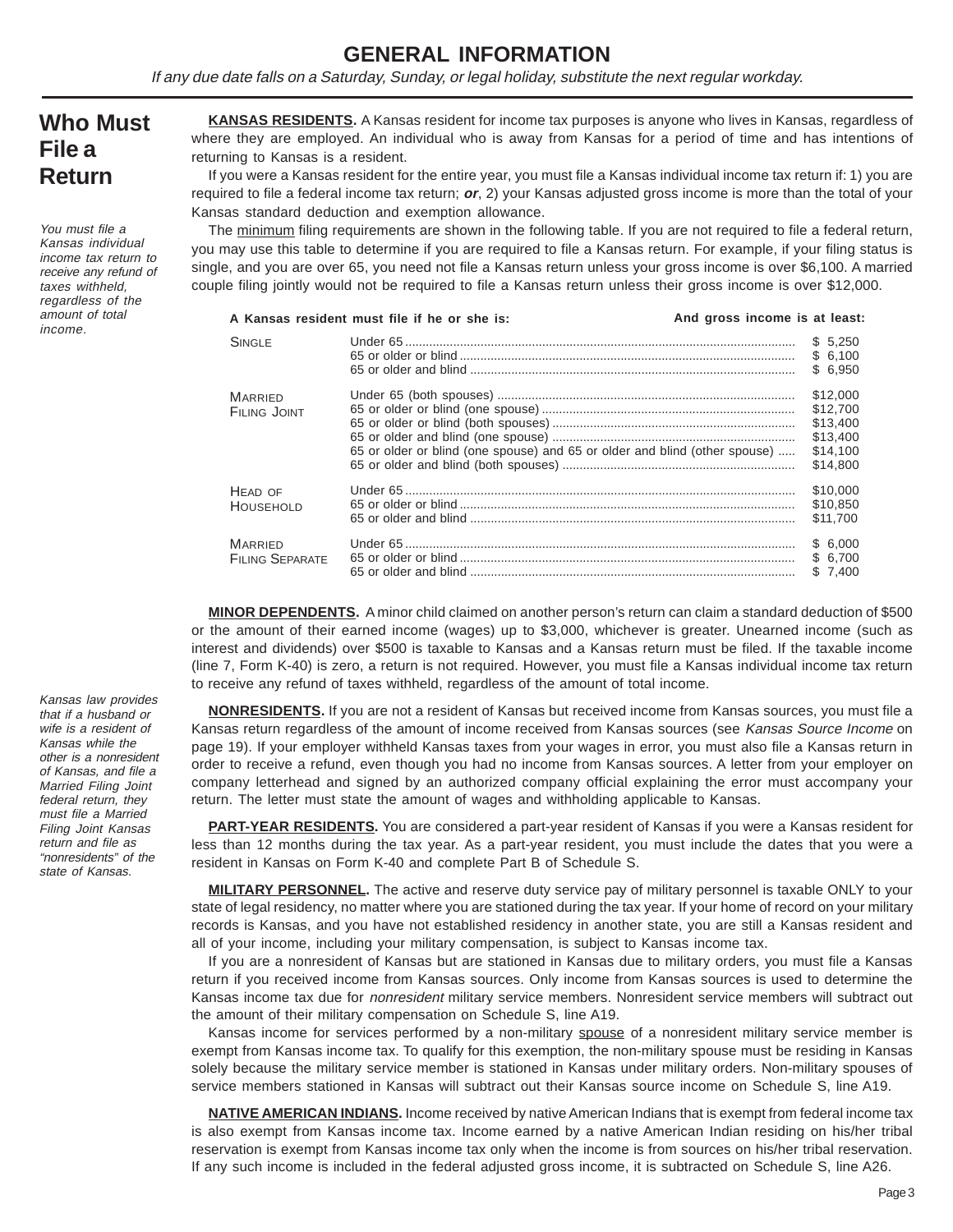| <b>When to File</b>                                                                                                                                                                                                                        | If your 2013 return is based on a calendar year, it must be filed and the tax paid no later than April 15, 2014.<br>The Kansas filing due date is based on the IRS due date; therefore, filing and payment deadlines that fall on                                                                                                                                                                                                                                                                                                                                                                                                                                                                                                                                                                                                                                                                                                                                                                                                                                                                                                                                                                                     |
|--------------------------------------------------------------------------------------------------------------------------------------------------------------------------------------------------------------------------------------------|-----------------------------------------------------------------------------------------------------------------------------------------------------------------------------------------------------------------------------------------------------------------------------------------------------------------------------------------------------------------------------------------------------------------------------------------------------------------------------------------------------------------------------------------------------------------------------------------------------------------------------------------------------------------------------------------------------------------------------------------------------------------------------------------------------------------------------------------------------------------------------------------------------------------------------------------------------------------------------------------------------------------------------------------------------------------------------------------------------------------------------------------------------------------------------------------------------------------------|
| You can "file now"<br>and "pay later"<br>using our Direct<br>Payment option.<br>See page 9.                                                                                                                                                | weekends and legal holidays are timely satisfied if met on the next business day. If your Kansas return is based<br>on a fiscal year, it is due the 15th day of the 4th month following the end of your fiscal year. The instructions in this<br>publication apply to a calendar year filer.<br>AMENDED RETURNS: If the amended return will result in a refund to you, the amended return must be filed<br>within three (3) years of when the original return was filed (including extensions allowed) or within two (2) years<br>from the date the tax was paid, whichever is later.                                                                                                                                                                                                                                                                                                                                                                                                                                                                                                                                                                                                                                 |
| <b>Where to</b><br><b>File</b>                                                                                                                                                                                                             | Mail your Kansas individual income tax return to the following address:<br>INDIVIDUAL INCOME TAX<br>KANSAS DEPARTMENT OF REVENUE<br>PO BOX 750260<br>TOPEKA, KS 66675-0260                                                                                                                                                                                                                                                                                                                                                                                                                                                                                                                                                                                                                                                                                                                                                                                                                                                                                                                                                                                                                                            |
| <b>If You Need</b><br><b>Forms</b>                                                                                                                                                                                                         | Due to the sensitivity of KDOR's imaging equipment for tax return processing, only an original preprinted<br>form or an approved computer-generated version of the K-40, Schedule S, and K-40V should be filed. Do not<br>send KDOR (Kansas Department of Revenue) a "copy" of your form.<br>Kansas income tax forms are available by calling or visiting our office (see page 28). Forms that do not<br>contain colored ink for imaging purposes can be downloaded from our web site at: ksrevenue.org                                                                                                                                                                                                                                                                                                                                                                                                                                                                                                                                                                                                                                                                                                               |
| <b>Extension of</b><br><b>Time to File</b><br>An extension of<br>time to file is NOT<br>an extension of time<br>to <b>pay</b> the tax.                                                                                                     | If you are unable to complete your Kansas return by the filing deadline, you may request an extension of time<br>to file. If you filed federal Form 4868 with the IRS for an automatic extension to file, enclose a copy of this form<br>with your completed Form K-40 to automatically receive an extension to file your Kansas return. Kansas does<br>not have a separate extension request form. If you are entitled to a refund, an extension is not required.<br>To pay the tax balance due for an extension, use the Kansas Payment Voucher (K-40V) and mark the box<br>indicating an extension payment. If you do not pay the tax due (may be estimated) by the original due date, you<br>will owe interest and penalty on any balance due.                                                                                                                                                                                                                                                                                                                                                                                                                                                                    |
| <b>Your Federal</b><br><b>Return</b>                                                                                                                                                                                                       | If you file Form K-40 using a Kansas address, you do not need to include a copy of your federal return.<br>However, keep a copy as it may be requested by KDOR at a later date. If your Form K-40 shows an address other<br>than Kansas, you must enclose a copy of your federal return (1040EZ, 1040A or 1040 and applicable Schedules<br>A through F) with your Kansas return.                                                                                                                                                                                                                                                                                                                                                                                                                                                                                                                                                                                                                                                                                                                                                                                                                                      |
| <b>Confidential</b><br><b>Information</b>                                                                                                                                                                                                  | Income tax information disclosed to KDOR, either on returns or through department investigation, is held in<br>strict confidence by law. KDOR, the Internal Revenue Service, and several other states have an agreement<br>under which some income tax information is exchanged. This is to verify the accuracy and consistency of<br>information reported on federal and Kansas income tax returns.                                                                                                                                                                                                                                                                                                                                                                                                                                                                                                                                                                                                                                                                                                                                                                                                                  |
| <b>Innocent</b><br><b>Spouse Relief</b>                                                                                                                                                                                                    | In cases where husband and wife file as married filing joint for Kansas and one spouse is relieved of federal<br>liability by the IRS under 26 USC 6013(e) or 6015, he or she is also relieved of Kansas tax, penalty, and interest.<br>Innocent spouse relief is also provided in Kansas cases where such relief would have been provided on the<br>federal level had there been a federal liability.                                                                                                                                                                                                                                                                                                                                                                                                                                                                                                                                                                                                                                                                                                                                                                                                                |
| <b>Estimated Tax</b><br>If two-thirds of your<br>income is from<br>farming or fishing, you<br>are not required to<br>make estimated tax<br>payments – but your<br>return must be filed<br>and your tax paid on or<br>before March 1, 2014. | If you have self-employment income or other income not subject to Kansas withholding, you may be required<br>to prepay your Kansas income tax through estimated tax payments (Form K-40ES). Estimated tax payments are<br>required if: 1) your Kansas income tax balance due, after withholding and prepaid credits, is \$500 or more; and<br>2) your withholding and prepaid credits for the current tax year are less than 90% of the tax on your current year's<br>return, or 100% of the tax on your prior year's return.<br>For your convenience Kansas offers simple electronic payment solutions that are available 24 hours a day,<br>7 days a week! There are many advantages to paying electronically – no check to write or voucher to complete<br>and mail; and you get immediate acknowledgment of payment. Additionally, reducing paper consumption is<br>both cost effective and environmentally friendly. Visit webtax.org to choose an electronic payment option.<br>Underpayment Penalty: If line 29 minus line 19 of Form K-40 is at least \$500 and is more than 10% of the tax<br>on line 18 of Form K-40, you may be subject to a penalty for undernayment of estimated tax. Use Schedule K-210 |

on line 18 of Form K-40, you may be subject to a penalty for underpayment of estimated tax. Use Schedule K-210 to see if you will have a penalty or if you qualify for one of the exceptions to the penalty.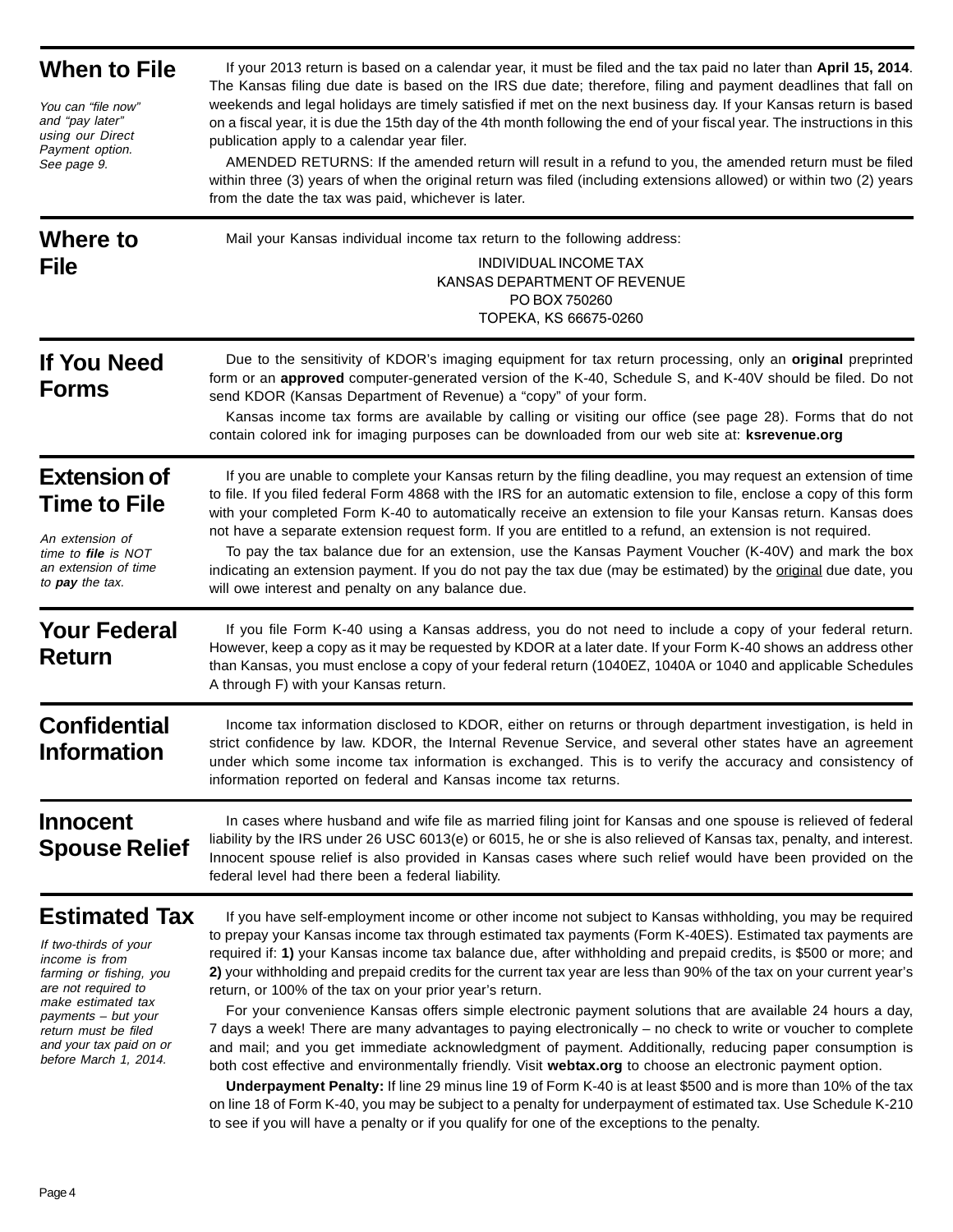## **Amending Your Return**

If you filed Schedule S with your original return, then you must file a Schedule S with your amended return, even if there are no amended changes to the Schedule.

You must file an amended Kansas return when: 1) an error was made on your Kansas return, 2) there is a change (error or adjustment) on another state's return, or 3) there is a change (error or adjustment) on your federal return. **In the Amended Return section of Form K-40, mark the box that explains the reason for amending your 2013 Kansas return.** 

Pay the full amount of tax and interest due on an amended return and no late pay penalty will be assessed. Refer to KDOR's web site for annual interest rates.

AMENDED FEDERAL RETURN (1040X): If you are filing a 1040X for the same taxable year as this amended return, you must enclose a complete copy of the 1040X and a full explanation of all changes made on your Kansas return. If your 1040X is adjusted or disallowed, then provide KDOR with a copy of the adjustment or denial letter.

If you did not file a Kansas return when you filed your original federal return, and the federal return has since been amended or adjusted, use the information on the amended or adjusted federal return to complete your original Kansas return. A copy of both the original and amended federal returns should be enclosed with the Kansas return along with an explanation of the changes.

FEDERAL AUDIT: If a previously filed federal return was not correct, or if your original return was adjusted by the IRS, amended returns or copies of the Revenue Agent's Reports must be submitted within 180 days of the date the federal adjustments are paid, agreed to, or become final, whichever is earlier. Failure to properly notify the Director of Taxation within the 180 day period will cause the statute of limitations to remain open (KDOR could make assessments for as many years back as necessary).

## **Deceased Taxpayers**

If you are the survivor or representative of a deceased taxpayer, you must file a return for the taxpayer who died during the calendar year. If you are a surviving spouse filing a joint federal income tax return, a joint Kansas return must also be filed. Include the decedent's Social Security number in the space provided in the heading of the return. Be sure to mark the appropriate box below the heading.

**Decedent Refund Documentation.** If you are a surviving spouse requesting a refund of \$100 or less, you must enclose **ONE** of the following with your Form K-40:

- Federal Form 1310, Statement of Person Claiming Refund Due a Deceased Taxpayer
- Death certificate
- Obituary statement
- Funeral home notice
- Letters Testamentary
- Kansas Form RF-9, Decedent Refund Claim

If you are a surviving spouse requesting a refund of OVER \$100, or if a refund of ANY amount is being requested by someone other than the surviving spouse, you must submit with your Form K-40:

- Proof of death (death certificate, obituary statement or funeral home notice), AND
- Kansas Form RF-9, Decedent Refund Claim

## **Food Sales Tax Credit**

**NEW!** You must have a Kansas income tax liability to obtain a food sales tax credit.

For qualifying taxpayers, an allowance is available to offset the cost of sales tax paid on food purchased in Kansas. Beginning with tax year 2013, the allowance is in the form of a nonrefundable tax credit, which means your credit amount will reduce your Kansas tax liability. If you do not have a Kansas tax liability, this credit is not available to you.

To qualify, you must be 55 years of age or older all of 2013, **or** be blind or disabled, **or** have a dependent child under the age of 18 who lived with you all year whom you claim as a personal exemption. You must also be a Kansas resident (residing in Kansas the entire year) with a federal adjusted gross income of \$30,615 or less. The amount of credit is \$125 for each qualified exemption you claim on your federal income tax return (dependents that are 18 years of age or older, born on or before January 1, 1996, do not qualify for the credit; and, there is no extra exemption for head of household).

## **Homestead & Property Tax Relief Refunds**

These claims can be filed electronically. Refer to the K-40H and K-40PT instructions on our web site for details.

The Homestead Refund program offers a property tax rebate of up to \$700 for **homeowners**. To qualify, the claimant must be a Kansas resident (residing in Kansas the entire year) whose 2013 household income was \$32,900 or less, and who is over 55 years old, or is blind or disabled, or has a dependent child under 18 who lived with them all year. "Household income" is generally the total of all taxable and nontaxable income received by all household members. This refund is claimed on Kansas Form K-40H, Kansas Homestead Claim.

A property tax refund for homeowners, 65 years of age or older with household income of \$18,600 or less, is also available on Form K-40PT. The refund is 75% of the property taxes paid. Claimants who receive this property tax refund **cannot** claim a Homestead refund.

The Homestead and Property Tax Relief forms and instructions are available by calling or visiting our office (see page 28).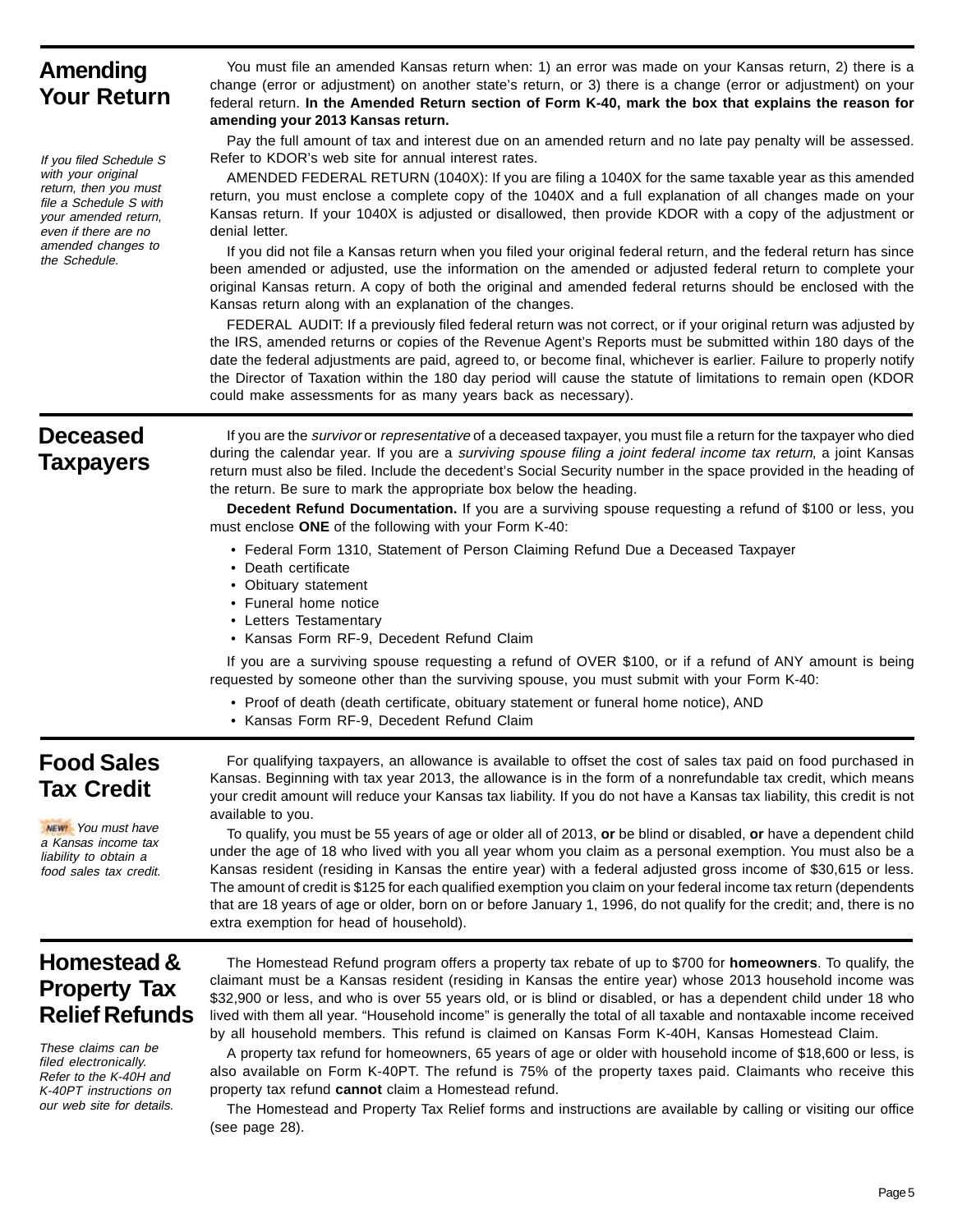#### **TAXPAYER INFORMATION**

Complete all information at the top of the K-40 by printing neatly. If your name or address changed, or if you are filing with or for a deceased taxpayer, indicate so by marking the appropriate boxes.

#### **AMENDED RETURN**

If you are filing an amended return for 2013, mark the box that states the reason. **Note:** You **cannot** amend to change your filing status from "joint" to "separate" after the due date of the return.

#### **FILING STATUS**

Your Kansas filing status must be the same as your federal filing status\*. If your federal filing status is **QUALIFYING WIDOW(ER) WITH DEPENDENT CHILD**, check the **HEAD OF HOUSEHOLD** box. If you and your spouse file a joint federal return, you must file a joint Kansas return, even if one of you is a nonresident. If you each file separate federal returns, you must file separate Kansas returns.

\* Same-sex taxpayers who are married under the laws of another state, see "What's New" on page 2.

#### **RESIDENCY STATUS**

Check the appropriate box for your residency status (see page 3 for definitions). If you mark the **PART-YEAR RESIDENT** box, enter the dates that you lived in Kansas and complete Schedule S, Part B. Nonresidents must also complete Part B of Schedule S.

#### **EXEMPTIONS AND DEPENDENTS**

Enter the number of exemptions claimed on your federal return. If no federal return was filed, enter total exemptions for you, your spouse (if applicable), and each person you claim as a dependent.

If your filing status is **HEAD OF HOUSEHOLD**, you are allowed an additional Kansas exemption; enter a "1" in the box provided. Enter the total number of exemptions in the **TOTAL KANSAS EXEMPTIONS** box. **Important**—If you are claimed as a dependent by another taxpayer, enter "0" in the **TOTAL KANSAS EXEMPTIONS** box.

In the spaces provided, enter the name, date of birth, relationship, and Social Security number of each person you claimed as a dependent (**do not** include you or your spouse). If additional space is needed, enclose a separate schedule.

#### **FOOD SALES TAX CREDIT**

To qualify for a credit for sales tax paid on food purchases you must meet the qualifications for residency, taxpayer status, and qualifying income.

If you were a **resident of Kansas for all of 2013**, you meet the residency qualification. If you resided in Kansas less than 12 months of 2013, you do NOT qualify for the food sales tax credit.

**LINES A through C:** If you meet the residency qualification, complete lines A through C. If you answer YES to at least one question, you meet the taxpayer status qualification. If you answer NO to all three questions, you do NOT qualify for the credit.

**LINE D:** If you meet the residency and taxpayer status qualifications, enter your **federal** adjusted gross income (FAGI) on line D. If the amount is a negative number, shade the minus [–] sign in the box to the left of the number.

If your FAGI is less than \$30,616, complete lines E through H to determine your credit. If your FAGI is more than \$30,615, you do not qualify for the food sales tax credit.

**LINE E:** Enter the number of exemptions you claimed on your **federal** income tax return. **Do not** use the total Kansas exemptions.

**LINE F:** Enter the number of dependents you claimed that are 18 years of age or older (born on or before January 1, 1996).

**LINE G:** To determine your qualifying exemptions, subtract line F from line E.

**LINE H:** Compute the amount of your food sales tax credit by multiplying line G by \$125. Enter the result on line H and on line 17 of Form K-40.

#### **INCOME**

**LINES 1 through 3:** Complete these line items as indicated on Form K-40. If any are negative numbers, shade the minus [–] sign in the box to the left of the negative number. **Note:** Many taxpayers will not have modifications. If you do not, skip line 2 and enter amount from line 1 on line 3. If, however, you have income that is taxable at the federal level but not taxable to Kansas, or income that is exempt from federal but taxable to Kansas, you must complete Part A of Schedule S.

#### **DEDUCTIONS**

**LINE 4 – Standard deduction or itemized deductions:** If you did not itemize your deductions on your federal return, you must take the standard deduction on your Kansas return. If you itemized on your federal return, you may either itemize or take the standard deduction on your Kansas return, whichever is to your advantage. If you are married and file separate returns, you and your spouse must use the same method of claiming deductions – if one of you itemize, the other must also itemize.

#### **KANSAS STANDARD DEDUCTION**

The following amounts will be the **standard deduction for most people** to enter on line 4:

 If **you** or **your spouse** is **over 65** and/or **blind**, complete WORKSHEET I, Standard Deduction for People 65 or Older and/or Blind, to determine your standard deduction.

If **you are being claimed as a dependent** on another taxpayer's return and line 1 of Form K-40 includes income other than earned income, complete WORKSHEET II, Standard Deduction for People Claimed as a Dependent, to determine your standard deduction.

| WORKSHEET I - Standard Deduction for People 65 or Older and/or Blind |  |                                                |                                               |
|----------------------------------------------------------------------|--|------------------------------------------------|-----------------------------------------------|
| Check if:                                                            |  | You were 65 or older<br>Spouse was 65 or older | <b>Blind</b><br><b>Blind</b>                  |
| Filing status:                                                       |  | Boxes checked:                                 | Enter on line 4:                              |
| Single                                                               |  | 1<br>$\mathfrak{p}$                            | \$3,850<br>\$.<br>4,700                       |
| <b>Married Filing Joint</b>                                          |  | 2<br>3<br>$\overline{4}$                       | \$8,200<br>\$8,900<br>\$9,600<br>\$10,300     |
| <b>Married Filing Separate</b>                                       |  | 1<br>2<br>3<br>$\overline{4}$                  | \$4,450<br>\$5,150<br>\$5,850<br>6,550<br>\$. |
| Head of Household                                                    |  | 1<br>$\mathfrak{p}$                            | 6,350<br>7,200                                |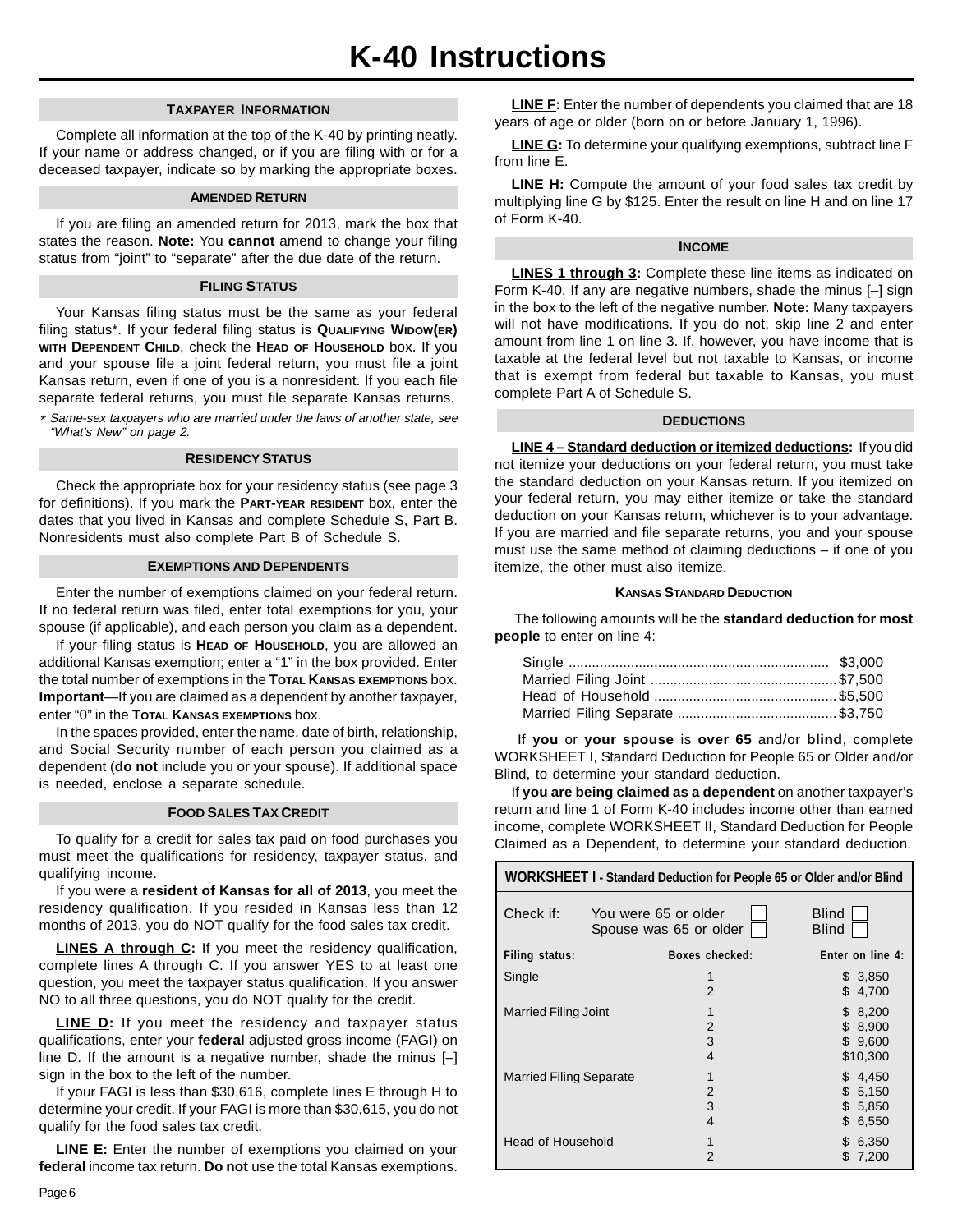| <b>WORKSHEET II - Standard Deduction for People Claimed as a Dependent</b> |                                                                                                                  |
|----------------------------------------------------------------------------|------------------------------------------------------------------------------------------------------------------|
|                                                                            | 1) Enter the amount of your earned income  \$                                                                    |
|                                                                            | 2) Minimum standard deduction \$<br>500.00                                                                       |
|                                                                            | 3) Enter the larger of lines 1 or 2\$                                                                            |
|                                                                            | 4) Enter the amount for your filing status \$                                                                    |
|                                                                            | Single: \$3,000<br>Married filing joint: \$7,500<br>Head of household: \$5,500 Married filing separate: \$3,750  |
|                                                                            | 5) Enter lesser of lines 3 or 4. <b>Stop here</b> if under<br>65 and not blind. Enter result on line 4, K-40  \$ |
|                                                                            | 6) a. Check all that apply: You were 65 or older<br><b>Blind</b><br>Spouse was 65 or older<br><b>Blind</b>       |
|                                                                            |                                                                                                                  |
|                                                                            | c. Multiply 6b by \$850 (\$700 if<br>married filing joint or separate) \$                                        |
|                                                                            | 7) Add lines 5 and 6c. Enter result here and on                                                                  |

#### **KANSAS ITEMIZED DEDUCTIONS**

You may itemize your deductions on your Kansas return **ONLY** if you itemized your deductions on your federal return. To compute your Kansas itemized deductions you must complete Part C of Schedule S (see page 19). **Important**—If your itemized deductions on federal Schedule A were limited based on your federal adjusted gross income, then you will need to complete the following Kansas Itemized Deductions Worksheet to assist you in itemizing your Kansas deductions in Part C of Schedule S.

| <b>Worksheet for Kansas Itemized Deductions</b><br>(for taxpayers with a limitation on their federal itemized deductions)                              |  |
|--------------------------------------------------------------------------------------------------------------------------------------------------------|--|
| 1) Divide line 9 of the Federal Itemized Deductions<br><i>Worksheet</i> by line 3 of that worksheet (cannot<br>%                                       |  |
| 2) Multiply state and local income taxes from<br>line 5 of federal Schedule A by line 1 above  \$                                                      |  |
| 3) Subtract line 2 above from the state and local<br>income taxes amount shown on line 5 of<br>federal Schedule A. Enter result here and on<br>\$.     |  |
| 4) Multiply gifts to charity from line 19 of federal<br>Schedule A by line 1 above \$                                                                  |  |
| 5) Subtract line 4 above from the gifts to charity<br>amount shown on line 19 of federal Schedule A<br>Enter result here and line C3 of Schedule S  \$ |  |

**LINE 5 – Exemption allowance:** Multiply the total number of exemptions claimed on Form K-40 by \$2,250. **Important**—If you are claimed as a dependent by another taxpayer, enter "0" on line 5.

#### **TAX COMPUTATION**

**LINE 8 – Tax:** If line 7 is **\$100,000 or less,** use the **Tax Tables** beginning on page 20 to find the amount of your tax. If line 7 is **more than \$100,000,** you will need to use the **Tax Computation Worksheet** on page 27 to compute your tax.

If you are **filing as a resident**, skip lines 9 and 10 and proceed to line 11. If you are **filing as a nonresident**, you must complete Part B of Schedule S. See page 19.

**LINE 9 – Nonresident percentage:** Enter the percentage from Schedule S, Part B, line B23. If 100%, enter 100.0000.

**LINE 10 – Nonresident tax:** Multiply line 8 by the percentage on line 9 and enter the result on line 10.

**LINE 11 – Kansas tax on lump sum distributions:** If you received income from a lump sum distribution and there was a federal tax imposed on this income in accordance with federal Internal Revenue Code, Section 402(e), then you are subject to Kansas tax on your lump sum distribution. If you are a resident, enter **13%** of the federal **tax** on your lump sum distribution (from federal Form 4972) on line 11. If a *nonresident*, leave line 11 blank.

If you are paying federal tax on a lump sum distribution received from the Kansas Public Employees' Retirement System (KPERS), prorate the federal tax. Divide the Kansas taxable portion of the distribution (accumulated interest plus contributions made since July 1, 1984 that have **not** been previously added back on your Kansas income tax returns) by the total portion of the distribution.

**LINE 12 – Total income tax:** If you are filing as a **resident**, add lines **8** and **11** and enter result on line 12. If you are filing this return as a **nonresident,** enter the amount from line **10** again on line 12.

#### **CREDITS**

**LINE 13 – Credit for taxes paid to other states:** If you paid income tax to another state, you may be eligible for a credit against your Kansas tax liability. If you had income from a state that has no state income tax, make no entry on line 13.

If you are eligible for a tax credit paid to another state, the credit amount cannot exceed the tax liability shown on the other state's tax return and the income derived from the other state must be included in your Kansas adjusted gross income (KAGI), line 3 of Form K-40. The tax liability is NOT the amount of tax withheld for the other state. **Important**—To receive a credit for taxes paid to another state, you must enclose a copy of the other state(s) tax return and supporting schedules with Form K-40. Copies of the other state's W-2 forms are NOT acceptable.

**Foreign Tax Credit.** As used in this section, state means any state of the United States, District of Columbia, Puerto Rico, any territory or possession of the United States and any foreign country or political subdivision of a foreign country. The Kansas credit for foreign taxes is first limited to the difference between the actual tax paid to the foreign country and the foreign tax credit allowed on your federal return. If you claimed the foreign tax paid as an itemized deduction on your federal return, no credit is allowed in this section.

| <b>Worksheet for Foreign Tax Credit</b>                                                                                                                        |
|----------------------------------------------------------------------------------------------------------------------------------------------------------------|
| 2013 tax paid to the foreign country \$                                                                                                                        |
| LESS: Federal foreign tax credit allowed  \$                                                                                                                   |
| <b>EQUALS:</b> Kansas foreign tax limitation. Enter this<br>amount on line 1 of the other state's tax credit<br>worksheet for your Kansas residency status  \$ |

**Important**—If claiming a foreign tax credit, and you completed federal Form 1116, enclose a copy with your Kansas return.

#### **TAXES PAID TO OTHER STATES BY KANSAS RESIDENTS**

If you are a Kansas resident you may claim this credit if: 1) your KAGI (line 3) includes income earned in the other state(s); **and** 2) you were required to pay income tax to the other state(s) on that income. **Important**—Your credit is NOT the amount of tax withheld in the other state(s); it is determined from the "Worksheet for Residents" that follows. Complete the tax return(s) for the other state(s) before using the worksheet.

If you paid taxes to more than one state, complete a worksheet for each state, combine the results, and enter the total on line 13 of Form K-40.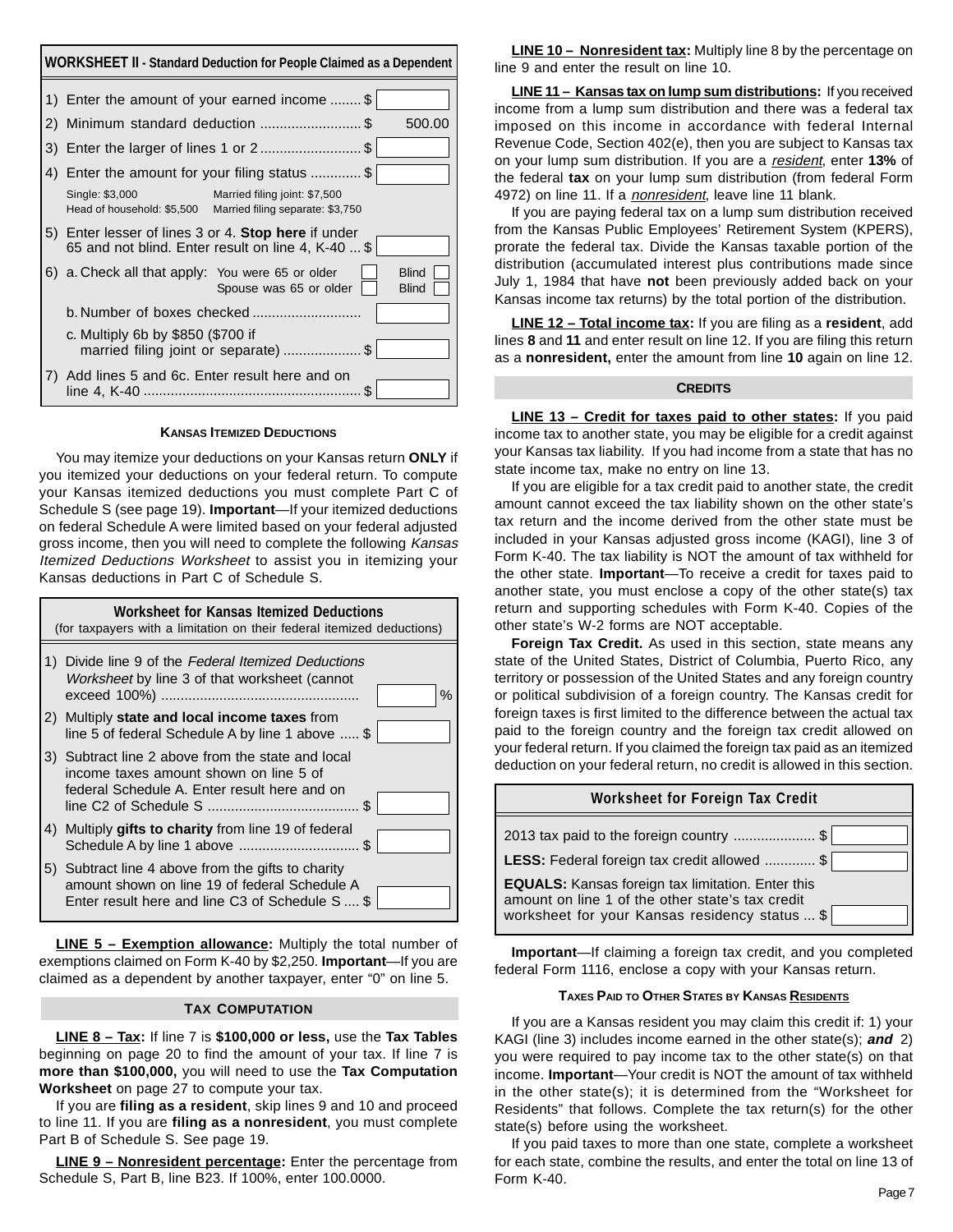#### **Worksheet for Residents**

| 1) 2013 income tax that was actually <b>paid</b> to the                                               | \$. |      |
|-------------------------------------------------------------------------------------------------------|-----|------|
| 2) Total Kansas income tax (line 12, Form K-40) \$                                                    |     |      |
| 3) Total income derived from other state and                                                          | \$  |      |
|                                                                                                       |     |      |
| 5) Percentage limitation (divide line 3 by line 4)                                                    |     | $\%$ |
| 6) Maximum credit allowable (multiply line 2 by                                                       | \$  |      |
| 7) Credit for taxes paid to the other state. Enter<br>the lesser of line 1 or line 6 here and on line | S   |      |

#### **TAXES PAID TO OTHER STATES BY PART-YEAR RESIDENTS THAT FILE AS NONRESIDENTS**

If you are filing as a nonresident of Kansas you may claim this tax credit if:

- you were a Kansas resident for part of the year,
- your total income reported to Kansas includes income earned in the other state while you were a Kansas resident, *and*
- you were required to pay taxes on that other state's income.

Complete the following worksheet to determine your credit. If your credit is based on taxes paid to more than one state, complete a worksheet for each state, combine the results, and enter the total on line 13, Form K-40.

| Worksheet for Part-Year Residents filing as Nonresidents                                                                                                                                                                       |
|--------------------------------------------------------------------------------------------------------------------------------------------------------------------------------------------------------------------------------|
| 1) 2013 tax that was <b>paid</b> to the other state \$                                                                                                                                                                         |
| 2) Total income tax (line 12, Form K-40) \$                                                                                                                                                                                    |
| 3) Other state's adjusted source income.<br>(In many states the adjusted source income is<br>reported on an income allocation schedule,<br>which should show the amount to enter here)  \$                                     |
| 4) Modified Kansas source income (line B21,                                                                                                                                                                                    |
| 5) Income earned in the other state while a<br>Kansas resident (amount of adjusted source<br>income in the other state for which you are<br>taking a tax credit and included in both your<br>Kansas source income and KAGI) \$ |
| %<br>6) Percentage limitation (divide line 5 by line 3)                                                                                                                                                                        |
| 7) Other state's tax applicable to income<br>reported to Kansas (multiply line 1 by line 6) \$                                                                                                                                 |
| %<br>8) Percentage limitation (divide line 5 by line 4)                                                                                                                                                                        |
| 9) Maximum credit allowable (multiply line 2                                                                                                                                                                                   |
| 10) Credit for taxes paid to the other state. Enter<br>the lesser of line 7 or line 9; enter also on                                                                                                                           |

**LINE 14 – Other credits:** Some tax credits have expired or have been repealed for use by individual income tax filers. Following is a list of credits that are still available. Enter the total of all tax credits

for which you are eligible. In claiming credits, you must complete and enclose with your Form K-40 the applicable schedule.

|                                                                         | $K-47$ |
|-------------------------------------------------------------------------|--------|
| Agritourism Liability Insurance (for carry forward use only)            | $K-33$ |
|                                                                         |        |
|                                                                         | $K-30$ |
| Business and Job Development (for carry forward use only)  K-34         |        |
|                                                                         |        |
|                                                                         |        |
| Declared Disaster Capital Investment (for carry forward use only)  K-87 |        |
|                                                                         |        |
| Electric Cogeneration Facility (for carry forward use only)  K-83       |        |
|                                                                         |        |
|                                                                         |        |
|                                                                         |        |
|                                                                         |        |
| Owners Promoting Employment Across Kansas (PEAK)                        | K-88   |
| Plugging Abandoned Gas or Oil Well (for carry forward use only)         | $K-39$ |
| Research and Development (for carry forward use only)                   | $K-53$ |
|                                                                         | K-89   |
| Storage and Blending Equipment (for carry forward use only)  K-82       |        |
| Venture and Local Seed Capital (for carry forward use only)  K-55       |        |

**LINE 15 – Subtotal:** Subtract lines 13 and 14 from line 12 and enter the result.

**LINE 16 – Earned income tax credit (EITC):** This credit is for residents only – not part-year residents or nonresidents – and is a percentage of the federal EITC. Complete the following worksheet to determine your **Kansas** credit amount. **Important—**If you choose to have the IRS compute your federal EITC and do not receive the information from the IRS before the deadline to file your Kansas return, you should complete Form K-40 without the credit and pay any amount you owe. Once the IRS sends you the completed EITC figures, you may then file an amended Kansas return to claim the credit. See *Amending Your Return* on page 5.

|                                                                                                                                                              | <b>Earned Income Tax Credit (EITC) Worksheet</b> |
|--------------------------------------------------------------------------------------------------------------------------------------------------------------|--------------------------------------------------|
|                                                                                                                                                              | 1) Federal EITC (from your federal tax return)\$ |
| 2)                                                                                                                                                           | Kansas EITC (multiply line 1 by 17%) \$          |
|                                                                                                                                                              | 3) Enter amount from line 15 of Form K-40 \$     |
|                                                                                                                                                              | 4) Total (subtract line 3 from line 2)\$         |
| If line 4 is a <b>positive</b> figure, enter the amount from line 3 above on line 16<br>of Form K-40. Then enter amount from line 4 on line 24 of Form K-40. |                                                  |
| If line 4 is a <b>negative</b> figure, enter the amount from line 2 above on line<br>16 of Form K-40. Then enter zero (0) on line 24 of Form K-40.           |                                                  |
|                                                                                                                                                              |                                                  |

| LINE 17 – Food sales tax credit: Enter your food sales tax credit |  |
|-------------------------------------------------------------------|--|
| as computed on Line H, front of Form K-40.                        |  |

**LINE 18 – Tax balance after credits:** Subtract lines 16 and 17 from line 15 and enter result (cannot be less than zero).

#### **USE TAX**

**LINE 19 – Use tax due:** If you made purchases of items from retailers located outside of Kansas on which no sales tax was paid (including freight, shipping or handling fees), complete line 19. If you are unsure as to the amount of tax due, use the following chart to estimate the compensating use tax for calendar year 2013. **Estimated amounts from this chart do not supersede actual amount of use tax owed.** See page 2 for more information about the Kansas Use Tax.

| If line 3, K-40 is: | Use Tax is: | If line 3, K-40 is: | Use Tax is:      |
|---------------------|-------------|---------------------|------------------|
| \$0-\$15,000        | \$5         | \$45,001-\$60,000   | \$35             |
| \$15,001-\$30,000   | \$15        | \$60,001-\$75,000   | \$45             |
| $$30,001 - $45,000$ | \$25        | \$75,001 and over   | line 3 X .080% l |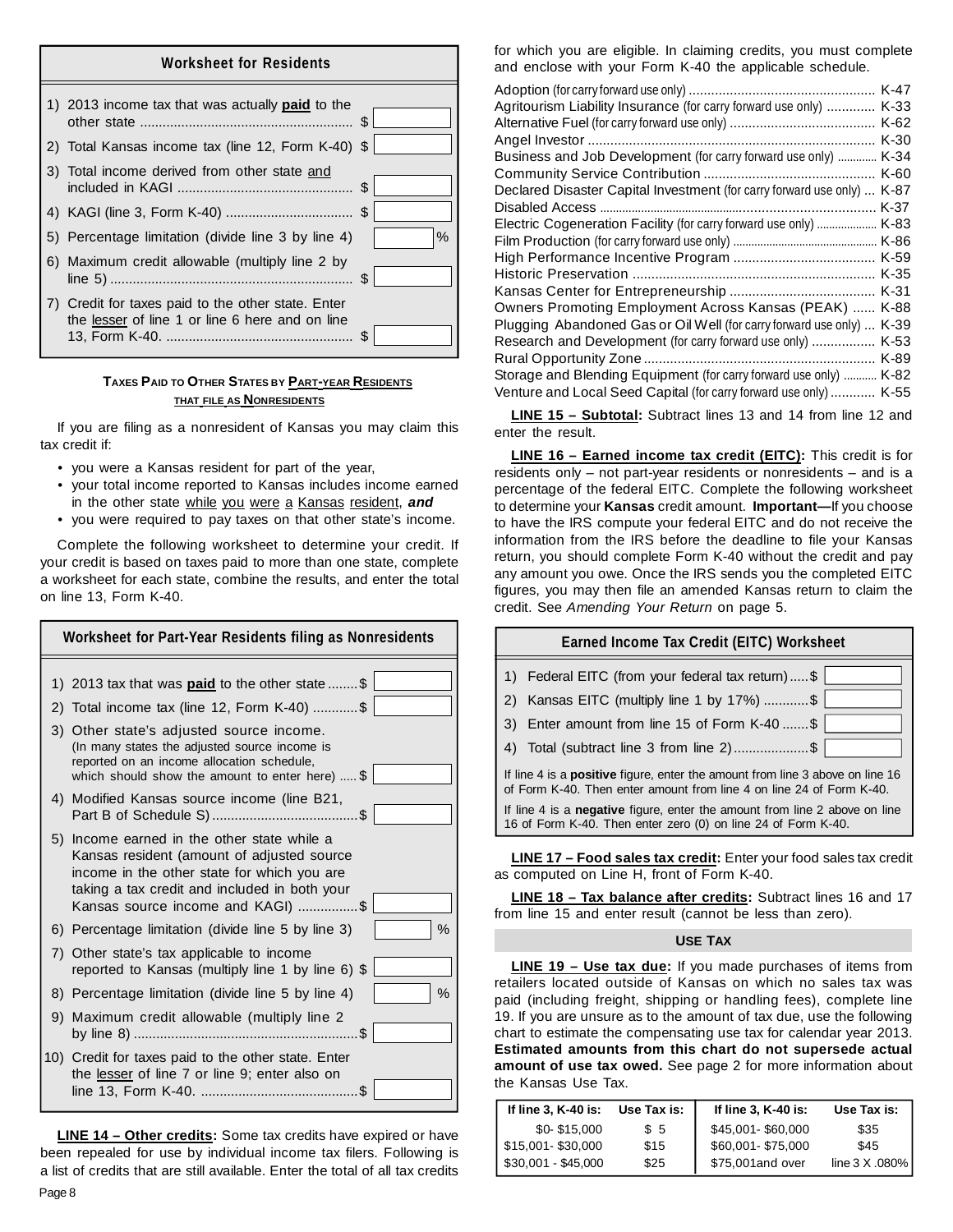**LINE 20 – Total tax balance:** Add lines 18 and 19 and enter the result on line 20.

#### **WITHHOLDING and PAYMENTS**

**LINE 21 – Kansas income tax withheld:** Add the Kansas withholding amounts shown on your W-2 forms (also 1099s and K-19 forms, if applicable) and enter the total. KDOR does not require that you enclose copies of W-2s or 1099s with Form K-40, but reserves the right to request them at a later date. You must, however, enclose any K-19 forms with your Form K-40.

If you have not received a W-2 form from your employer by January 31, or if the form you received is incorrect, contact your employer.

**LINE 22 – Estimated tax paid:** Enter the total of your 2013 estimated tax payments plus any 2012 overpayment you had credited forward to 2013.

**LINE 23 – Amount paid with Kansas extension:** Enter the amount paid with your request for an extension of time to file.

**LINE 24 – Refundable portion of earned income tax credit (EITC):** If you have a refundable credit amount shown on line 4 of your EITC Worksheet, enter that amount on line 24.

**LINE 25 – Refundable portion of tax credits:** Enter the refundable portion of your community service contribution credit (K-60) and/or disabled access credit (K-37). Enclose a copy of the schedule(s) wtih your return.

**LINE 26 – Payments remitted with original return:** *Use this line ONLY if you are filing an amended K-40 for the 2013 tax year.* Enter the amount of money you remitted to KDOR with your original 2013 return. Also include the amount of a pending debit transaction you may have scheduled with your original return.

**LINE 27 – Overpayment from original return:** *Use this line ONLY if you are filing an amended K-40 for the 2013 tax year.* Enter the amount of overpayment shown on your original return. Since you were refunded this amount or it was credited forward, this amount is a subtraction entry.

**LINE 28 – Total refundable credits:** Add lines 21 through 26 and subtract line 27. Enter result on line 28.

#### **BALANCE DUE**

**LINE 29 – Underpayment:** If your tax balance on line 20 is greater than your total credits on line 28, enter the difference on line 29.

If the amount on line 29 is not paid by the due date, penalty and interest will be added (see rules outlined for lines 30 and 31).

**Extension of Time to File Your Return.** Interest is due on any delinquent tax balance, even if you have been granted an extension of time to file the return. If **90%** of your tax liability is paid on or before the original due date of your return, an automatic extension is applied and no penalty is assessed.

**LINE 30 – Interest:** Using the amount on line 29, compute interest at **.333% for each month** (or fraction thereof) from the original due date of the return.

**LINE 31– Penalty:** Using the amount on line 29, compute penalty at **1% per month** (or fraction thereof) from the original due date of the return. The maximum penalty is 24%.

**LINE 32 – Estimated tax penalty:** To determine if you have a penalty, subtract line 18 from the total of your withholding and estimate payments (lines 21 and 22) – if this amount is \$500 or more you will need to complete Schedule K-210. If you have a penalty on Schedule K-210, enter the amount on line 32. There are two exceptions: 1) if withholdings and/or estimated payments (lines 21 and 22) equal or exceed 100% of the prior year's tax liability (line 17 from last year's return) or, 2) if your withholdings and/or estimated payments (lines 21 and 22) equal or exceed 90% of this year's total income tax (line 18). **Important**—If at least two-thirds of your income is from farming or fishing, mark an "X" in the box on line 32.

**LINE 33 – Amount you owe:** Add lines 29 through 32 and enter the total on line 33. This amount should be paid in full with the return. A balance due of less than \$5 need not be paid. You may make a donation to any or all of the contribution programs on lines 36 through 41, even if you have a balance due. Just add these amounts to your tax and write one check for the total of tax due and your contribution(s).

KDOR offers three options to pay your Kansas income tax credit card, direct payment, or check/money order.

#### **CREDIT CARD**

Payment by credit card is available online through third-party vendors. Visit our Electronic Services web site at **webtax.org** for a current list of vendors authorized to accept individual income tax payments for Kansas. A convenience fee, based on the amount of tax you are paying, will be charged.

#### **DIRECT PAYMENT**

If you choose WebFile or IRS e-File to file your Kansas return, **Direct Payment** is an option during the filing process to pay your balance due. If you file a paper return you also have the option to make an *electronic* payment by calling toll-free at 1-866-450-6490 or visit **https://www.kdor.org/personaltax/Login.aspx** for an online transaction.

When you select Direct Payment and provide your bank routing number and account number, you are authorizing KDOR to initiate an electronic payment from your account for payment of your balance due. Direct Payment allows you to *file now, pay later* – so if you file your return on March 20 and elect Direct Payment, you can have your bank account debited on the April 15 due date.

With Direct Payment, you are also assured that your payment is made on time. Direct payment authorizations on returns filed by midnight of April 15 are considered to be timely paid. **Important**— You should check with your financial institution to be sure they allow an electronic debit (withdrawal) from your account.

Direct Payment saves time – no check to write and no voucher to complete and mail. If you need to revoke this payment authorization, you must notify KDOR at 1-800-525-3901 by 4:00 PM, two business days before the scheduled payment date.

#### **CHECK OR MONEY ORDER**

If you choose pay by check or money order, **you must complete and submit Form K-40V with your payment**. Write your Social Security number on your check or money order and make it payable to "Kansas Income Tax." If you are making a payment for someone else (i.e., daughter, son, parent), write that person's name and Social Security number on the check. DO NOT send cash. DO NOT staple or tape your payment to the K-40V or K-40 – instead, enclose it loosely with your return.

Returned checks: A fee of \$30.00, plus costs for a registered letter (currently \$10.86), is charged on all returned checks.

#### **OVERPAYMENT**

**LINE 34 – Overpayment:** If your tax balance, line 20, is less than your total credits, line 28, enter the difference on line 34. NOTE: An overpayment less than \$5 will not be refunded but may be carried forward as a credit to next year's return (line 35), or contributed to any of the donation programs on lines 36 through 41.

**LINE 35 – Credit forward:** Enter the portion of line 34 you wish to have applied to your 2014 Kansas estimated income tax (must be \$1 or more). If the amount is less than \$5, you may carry it forward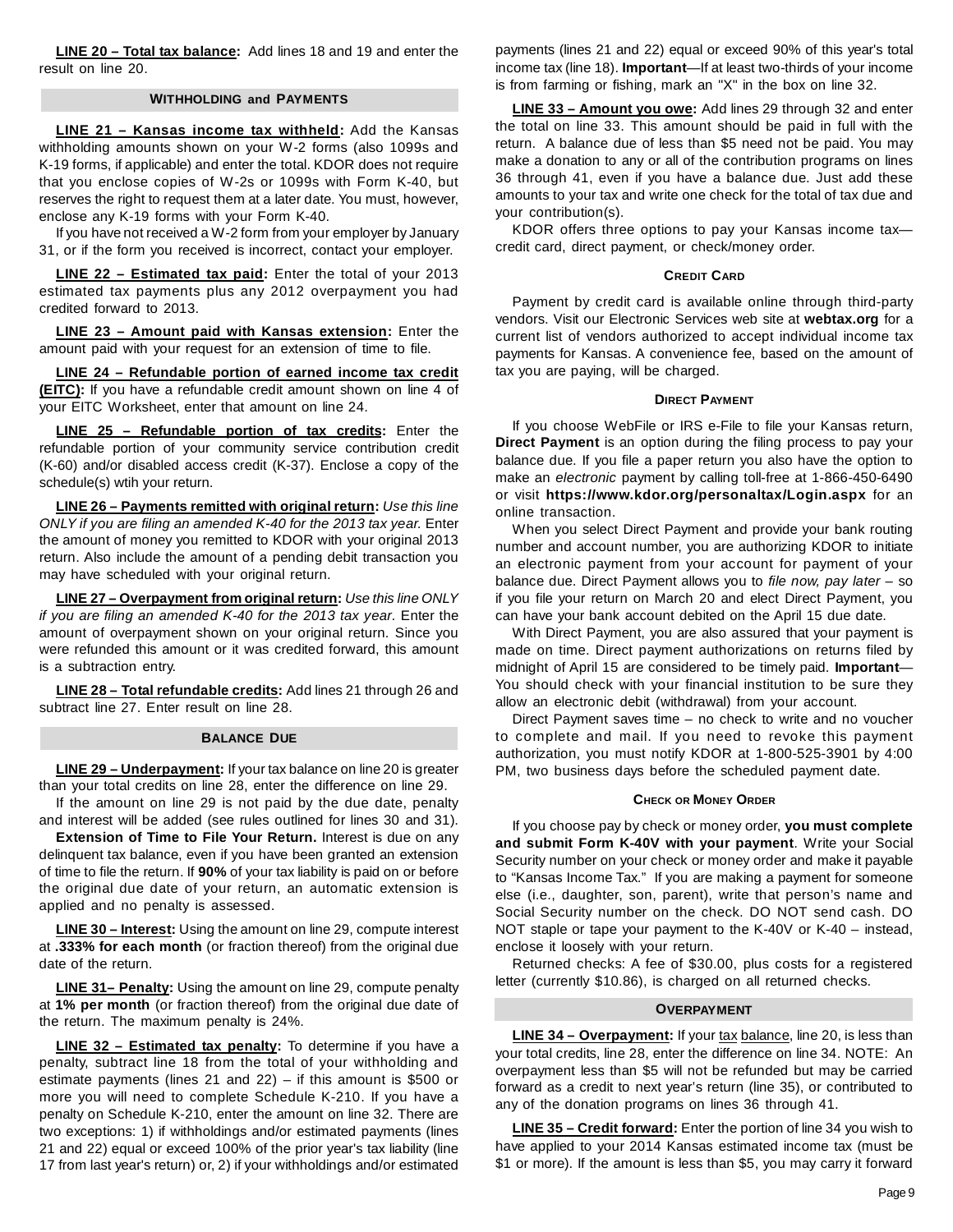to 2014 as an additional credit, even if you do not make estimated tax payments. Additionally, you may make voluntary contributions to any of the donation programs listed on lines 36 through 41 – see the following instructions. Your contribution(s) **will reduce** your **refund** or **increase** the **amount you owe**.

EXAMINATION ADJUSTMENT: If your overpayment is decreased due to an adjustment to your return, any contributions you have made will be reduced by that amount. If your overpayment is increased, your contribution amount(s) will remain the same.

**LINE 36 – Chickadee checkoff:** Contributions to this Kansas nongame wildlife improvement program will help improve the quality of wildlife in Kansas. Contributions are used to:

- Assess and maintain information for sensitive species.
- Monitor populations of endangered species.
- Assess impacts of development actions on endangered species.
- Continue research on declining aquatic animals in southeast Kansas and restore declining freshwater clams.
- Continue long-term nongame projects such as the Kansas Winter Birdfeeder Survey, Bluebird Nest Box Program, and Backyard Nongame Wildlife Habitat Improvement Program.
- Support Outdoor Wildlife Learning Sites (OWLS) for schools.
- To contribute, enter \$1 or more on line 36.

**LINE 37 – Meals on Wheels contribution program for senior citizens:** Contributions are used solely for the purpose of funding the senior citizens Meals On Wheels program. The meals are prepared by a dietary staff and delivered by volunteers. The objective of the program is to prevent deterioration of the elderly and handicapped individuals in the community, thus making it possible for them to live independently in their own homes for as long as possible. The friendly visit with the volunteers is socially helpful and daily visits are important in case of an emergency situation. To contribute, enter \$1 or more on line 37.

**LINE 38 – Kansas breast cancer research fund:** This fund is devoted to ending suffering and death from breast cancer. Every dollar collected stays in Kansas to bring the latest in prevention, early detection, diagnosis, and treatment. Research is conducted at the University of Kansas Cancer Center. With hopes of finding a cure, these donations are used to help save lives and significantly enhance the health of Kansans living with breast cancer. To contribute, enter \$1 or more on line 38.

**LINE 39 – Military emergency relief fund:** Contributions will be used to help military families with the cost of food, housing, utilities and medical services incurred while a member of the family is on active military duty. To contribute, enter \$1 or more on line 39.

**LINE 40 – Kansas hometown heroes fund:** All contributions are used solely for the purpose of advocating and assisting Kansas Veterans, dependents and survivors ensuring they receive all federal and state benefits they have earned. To contribute, enter \$1 or more on line 40.

**LINE 41 – Kansas creative arts industry fund:** The creative arts industry makes a significant impact on communities across Kansas every day. All money generated from this fund helps the Kansas Creative Arts Industries Commission (KCAIC) support this important industry. Together, the KCAIC and Kansas arts organizations are leveraging the creative arts to grow the Kansas economy, create jobs and better the state. To contribute, enter \$1 or more on line 41.

**LINE 42 – Refund:** Add lines 35 through 41 and subtract line 34. This is your refund amount. If line 42 is less than \$5 it will not be refunded, however, you may carry it forward to be applied to your 2014 Kansas income tax liability (enter the amount on line 35). If you carry it forward, remember to claim it as an estimate payment on your 2014 return. Or, you may apply a refund less than \$5 to one of the donation programs on lines 35 through 41.

If you file a **paper** K-40, you need to **allow 16 weeks** from the date you mail it to receive your refund. Errors, inaccurate forms, photocopied forms, or incomplete information will delay processing even longer. **For a fast refund – file electronically!** See page 28.

#### **REFUND SET-OFF PROGRAM**

Kansas law provides that if you owe any delinquent debt (Kansas tax, child support, student loans, etc.) to a Kansas state agency, municipality, municipal court or district court, your income tax refund will be applied (set-off) to that delinquent debt. **The set-off process will cause a 10 to 12 week delay to any remaining refund.** 

Unless the debt is a Kansas tax debt, KDOR will not have access to who the debt is owed to or how much is owed. You must contact the debtor setoff department at **785-296-4628** for that information.

#### **SIGNATURE(S)**

**Signature:** Your income tax return **must be signed**. You will not receive your refund if your return is not signed. **Both taxpayers must sign a joint return even if only one had income.** If the return is prepared by someone other than you, the preparer should also sign in the space provided.

Returns filed on behalf of a decedent must be signed by the executor/executrix. If it is a joint return filed by the surviving spouse, indicate on the spouse's signature line "Deceased" and the date of death. **If a refund is due, enclose the required documents** (see instructions for Deceased Taxpayers on page 5)**.** 

**Preparer authorization box:** It may be necessary for KDOR to contact you with questions. By marking the box above the signature line, you are authorizing the director or director's designee to discuss your return and enclosures with your tax preparer.

**Mailing your return:** Before mailing your income tax return, be sure you have:

- $\checkmark$  completed all required information on the return;
- $\checkmark$  written your numbers legibly in the spaces provided;
- $\checkmark$  enclosed, but not attached, all K-19 forms;
- 9 **enclosed Schedule S** if you have a modification on line 2, if you filed as a nonresident or part-year resident, or if you itemized your deductions for Kansas;
- $\checkmark$  enclosed Form K-40V if you are making a tax payment; and,  $\checkmark$  signed your return.

NOTE: If your K-40 is filed with a Kansas address, do not include a copy of your federal return; however, keep a copy of it in case KDOR requests it at a later date. **If your K-40 shows an address other than Kansas, you must enclose a copy of your federal return** (1040EZ, 1040A or 1040 and applicable Schedules A-F).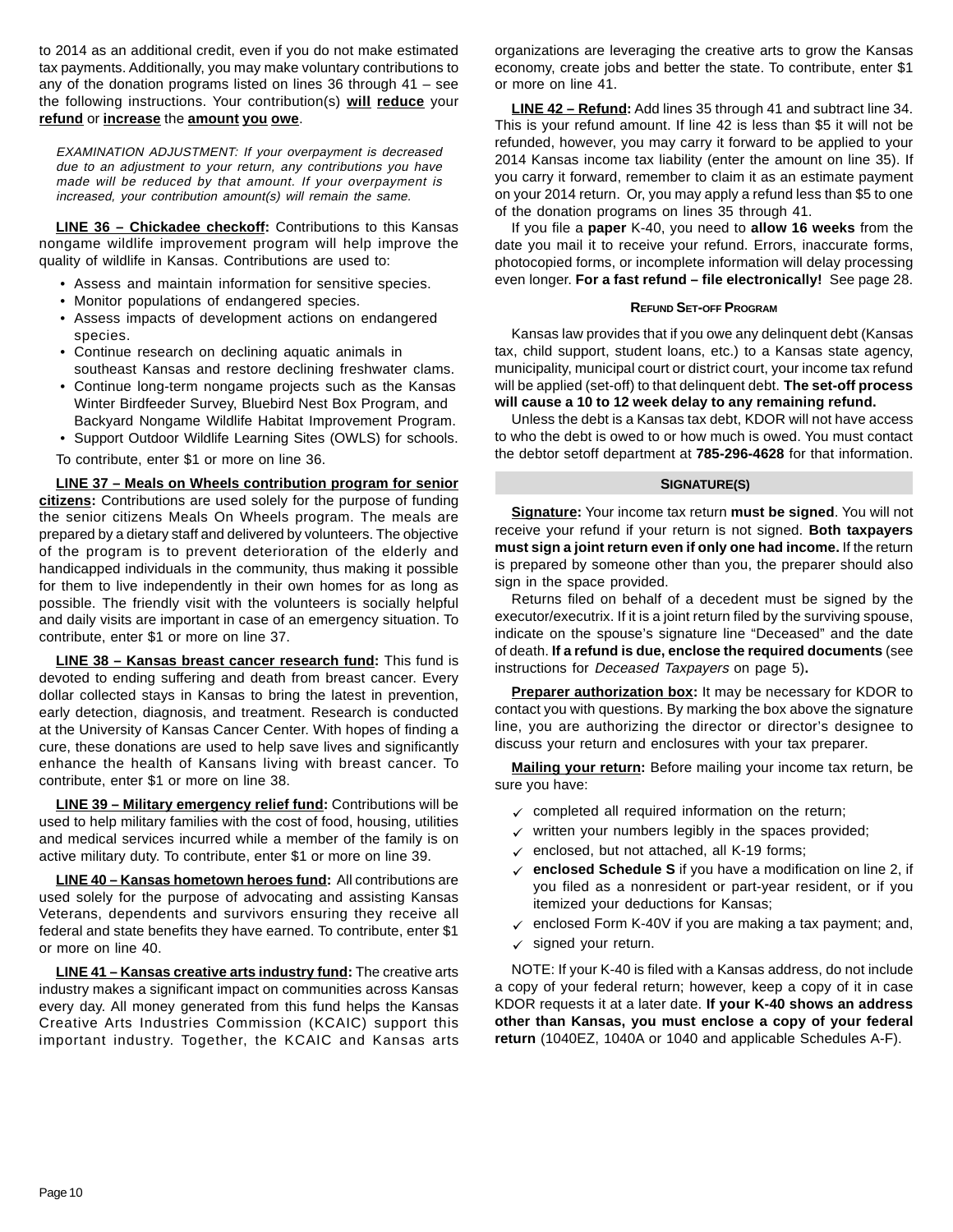# **Schedule S Instructions**

*CAUTION: Line numbers on Schedule S that reference federal Form 1040 are from the 2012 tax forms and subject to change for 2013.* 

#### **PART A – MODIFICATIONS TO FEDERAL ADJUSTED GROSS INCOME**

#### **ADDITIONS TO FEDERAL ADJUSTED GROSS INCOME**

If you have income that is not taxed or included on your federal return but is taxable to Kansas, complete lines A1 through A13.

LINE A1: Enter interest income received, credited or earned during the taxable year from any state or municipal obligations such as bonds and mutual funds. Reduce the income by any related expenses (management or trustee fees, etc.) directly incurred in purchasing the state or political subdivision obligations. **Do not include** interest income on obligations of the state of Kansas or any Kansas political subdivision issued after 12/31/87 or the following bonds exempt by Kansas law: Board of Regents Bonds for Kansas colleges & universities; Electrical Generation Revenue Bonds; Industrial Revenue Bonds; Kansas Highway Bonds; Kansas Turnpike Authority Bonds; and, Urban Renewal Bonds.

If you are a shareholder in a fund that invests in both Kansas and other states' bonds, only the Kansas bonds are exempt. Use the information provided by your fund administrator to determine the amount of taxable (non-Kansas) bond interest to enter here.

**LINE A2:** Individuals affected are state employees, teachers, school district employees and other regular and special members of KPERS; and regular and special members of the Kansas Police and Firemen's Retirement System as well as members of the Justice and Judges Retirement System. *Current employees:* Enter the amount you contributed from your salary to the Kansas Public Employees' Retirement System (KPERS) as shown on your W-2 form, typically box 14. *Retired employees:* If you are receiving RETIREMENT checks from KPERS , the amount of your retirement income is subtracted on line A18—Retirement benefits specifically exempt from Kansas income tax. Make no entry on this line unless you also made contributions to KPERS during 2013 (for example, you retired during 2013). *Lump Sum Distributions***:** If you received a lump sum KPERS distribution during 2013, include on line A2 your 2013 KPERS contributions and follow the instructions for line A26, Other subtractions from federal adjusted gross income.

LINE A3: Enter any federal net operating loss carry forward claimed on your 2013 federal return.

**LINE A4:** Enter any business loss as determined by the federal Internal Revenue Code (IRC) and reported on both federal Schedule C and line 12 of your Form 1040.

**LINE A5:** If you have a Kansas expensing **recapture** amount from Schedule K-120EX, enter the amount on line A5 and enclose a copy of your completed K-120EX and federal Form 4562.

**LINE A6:** Enter any loss from rental real estate, royalties, partnerships, S corporations, estates, trusts, residual interest in real estate mortgage investment conduits and net farm rental as determined by the federal IRC and reported on both federal Schedule E and line 17 of your Form 1040.

**LINE A7:** Enter any farm loss as determined by the federal IRC and reported on federal Schedule F and line 18 of your Form 1040.

**LINE A8:** Enter the amount of self-employment deduction from line 27 of your federal Form 1040 to the extent this deduction is attributable to income you reported on Schedule C, E or F and on line 12, 17 or 18 of your federal Form 1040.

**LINE A9:** Enter deduction for self-employed SEP, SIMPLE, and qualified plans as reported on line 28 of your federal Form 1040.

**LINE A10:** Enter deduction for health insurance paid by selfemployed individuals included on line 29 of your federal Form 1040.

LINE A11: Enter domestic production activities as reported on line 35 of your federal Form 1040.

**LINE A12:** Enter amounts for the following additions on line A12:

- **Federal Income Tax Refund.** Generally, there will be no entry for this unless you amended your federal return for a prior year due to carry back of an investment credit or a net operating loss which resulted in you receiving a federal income tax refund in 2013 for that prior year.
- **Partnership, S Corporation or Fiduciary Adjustments.** If you received income from a partnership, S corporation, joint venture, syndicate, estate or trust, enter your proportionate share of any required addition adjustments. The partnership, S Corporation, or trustee will provide you with the necessary information to determine these amounts.
- **Community Service Contribution Credit.** Charitable contributions claimed on your federal return used to compute the community service contribution credit on Schedule K-60.
- **Learning Quest Education Savings Program (LQESP).** Any "nonqualified withdrawal" from the LQESP.
- **Amortization Energy Credits.** Any amortization deduction claimed on the federal income tax return to the extent the same is claimed for deduction with regard to credit schedule K-73, K-77, K-79, K-82 or K-83 and any amount claimed in determining federal adjusted gross income on carbon dioxide recapture, sequestration or utilization machinery and equipment, or waste heat utilization system property.
- **Ad Valorem or Property Taxes.** Ad Valorem or property taxes paid by a nonresident of Kansas to a state other than Kansas or to a local government located outside Kansas, when the law of such state does not allow a Kansas resident to claim a deduction of ad valorem or property taxes paid to a Kansas political subdivision in determining taxable income to the extent they are claimed as an itemized deduction for federal income tax purposes.

**LINE A13:** Add lines A1 through A12 and enter result on line A13.

#### **SUBTRACTIONS FROM FEDERAL ADJUSTED GROSS INCOME**

If you have items of income that are taxable on your federal return but not to Kansas, then complete lines A14 through A27.

**LINE A14:** If the amount on Line 1 of Form K-40 is \$75,000 or less, enter the amount received as benefits in 2013 under the Social Security Act (including SSI) to the extent these benefits are included in federal adjusted gross income. **Do not make an entry**  if your social security benefit is not subject to federal income tax.

**LINE A15:** Enter amounts withdrawn from a qualified retirement account and include any earnings thereon to the extent that the amounts withdrawn were: **1)** originally received as a KPERS lump sum payment at retirement and rolled over into a qualified retirement account, and **2)** included in federal adjusted gross income (line 1 of Form K-40). **Do not make an entry** if the amount withdrawn consists of income that was originally received from retirement annuity contracts purchased for faculty and others employed by the State Board of Regents or by educational institutions under its management with either their direct contributions or through salary reduction plans or, a pension received from any Kansas first class city that is not covered by the Kansas Public Employee's Retirement Systems.

**LINE A16:** Enter any interest or dividend income received from obligations or securities of any authority, commission or instrumentality of the United States and its possessions that was included in your federal adjusted gross income. This includes U.S. Savings Bonds, U.S. Treasury Bills, and the Federal Land Bank. You must reduce the interest amount by any related expenses (management or trustee fees, etc.) directly incurred in the purchase of these securities.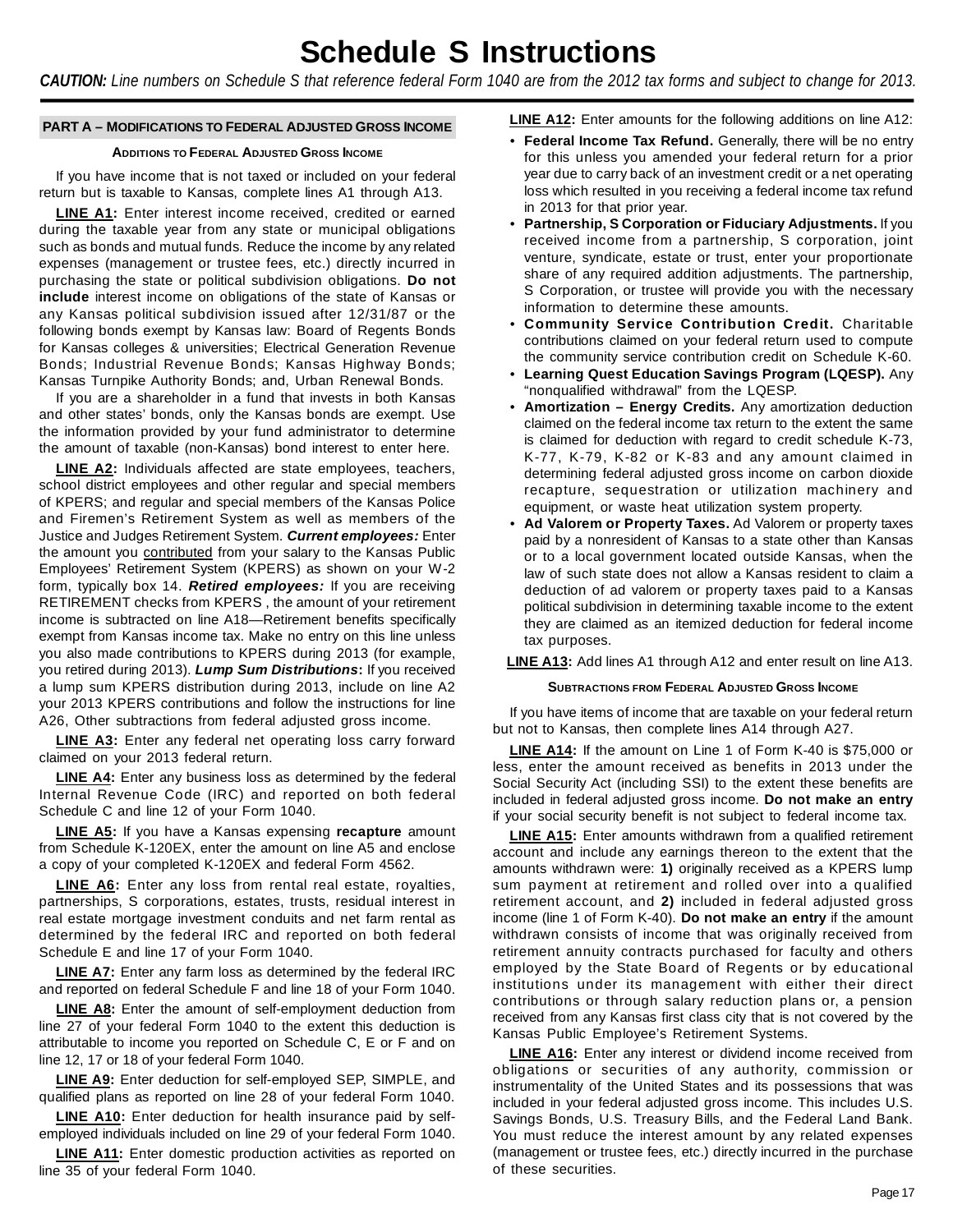If you are a shareholder in a mutual fund investing in both exempt and taxable federal obligations, you may subtract only that portion of the distribution attributable to the exempt federal obligations.

Retain a schedule showing the name of each U.S. Government obligation interest deduction claimed, as it may be requested by KDOR at a later date.

**Interest from the following are taxable** to Kansas and may **not be entered** on this line: Federal National Mortgage Association (FNMA); Government National Mortgage Association (GNMA); Federal Home Loan Mortgage Corporation (FHLMC).

**LINE A17:** Enter any state or local income tax refund included as income on your federal return.

**LINE A18:** If you are **receiving** retirement benefits/pay, report on line A18 **benefits** exempt from Kansas income tax (do not include Social Security benefits). For example, KPERS retirement benefits are subject to federal income tax, but exempt from Kansas income tax. You must make a specific entry on Schedule S to report these exempt benefits. Enter total amount of benefits received from these plans that was included in your federal adjusted gross income. Do not enclose copies of the 1099R forms, instead keep copies for your records for verification by KDOR at a later date.

- **Federal Retirement Benefits.** Federal Civil Service Retirement or Disability Fund payments and any other amounts received as retirement benefits from employment by the federal government or for service in the United States Armed Forces.
- **Kansas Pension Plans.** Kansas Public Employees' Retirement (KPERS) annuities; Kansas Police and Firemen's Retirement System pensions; Kansas Teachers' Retirement annuities; Kansas Highway Patrol pensions; Justices and Judges Retirement System; Board of Public Utilities; income from retirement annuity contracts purchased for faculty and others employed by the State Board of Regents or by educational institutions under its management with either their direct contributions or through salary reduction plans; amounts received by retired employees of W ashburn University as retirement and pension benefits under the university's retirement plan; and, certain pensions received from Kansas first class cities that are not covered by the KPERS System.
- **Railroad Retirement Benefits.** Retirement plans administered by the U.S. Railroad Retirement Board, including U.S. Railroad Retirement Benefits, tier I, tier II, dual vested benefits, and supplemental annuities.

**LINE A19:** Enter amount of military compensation earned in tax year 2013 **only** if you are a **nonresident** of Kansas. See *MILITARY PERSONNEL* on page 3. Also enter any Kansas income for services performed by a non-military spouse of a nonresident military service member when the spouse resides in Kansas solely because the service member is stationed in Kansas under military orders.

**LINE A20:** Enter contributions deposited in the Learning Quest Education Savings Program (LQESP) or qualified 529 tuition programs (as defined under IRC Section 529) established by another state, up to \$3,000 per student (beneficiary); or \$6,000 per student (beneficiary) if your filing status is married filing joint. You may have your direct deposit refund sent directly to your LQESP account. This is a great way to save money for higher education expenses. For details visit: **learningquest.com** 

**LINE A21:** Enter amounts of a recruitment, sign up or retention bonus that you received as incentive to join, enlist or remain in the armed forces (including Kansas Army and Air National Guard), to the extent they are included in federal adjusted gross income. Also enter amounts you received for repayment of education or student loans incurred by you or for which you are obligated that you received as a result of your service in the armed forces of the United States, to the extent they are included in federal adjusted gross income.

**LINE A22:** *This line to be used only by fiscal filers with tax year beginning 2012.* Enter the amount of your Kansas expensing

deduction from Schedule K-120EX and enclose a copy of your completed K-120EX and federal Form(s) 4562. Also enclose any schedule necessary to enable KDOR to reconcile the federal Form 4562 amounts to the expensing claimed on the K-120EX. **Important**—The deduction must qualify under IRC Section 168: Modified accelerated cost recovery system (MACRS).

LINE A23: Enter business income as determined by the federal IRC and reported on federal Schedule C and line 12 of Form 1040.

**LINE A24:** Enter rental real estate, royalties, partnerships, S corporations, estates, trusts, residual interest in real estate mortgage investment conduits and net farm rental as determined by the federal IRC and reported on both federal Schedule E and line 17 of your Form 1040.

**LINE A25:** Enter farm income as determined by the federal IRC and reported on federal Schedule F and line 18 of your Form 1040.

**LINE A26:** Enter on line A26 a total of the following subtractions from your federal adjusted gross income. You may **not** subtract the amount of your income reported to another state.

- **Jobs Tax Credit.** Federal targeted jobs tax credit disallowance claimed on your federal income tax return.
- **Kansas Venture Capital, Inc. Dividends.** Dividend income received from Kansas Venture Capital, Inc.
- **KPERS Lump Sum Distributions:** Employees who terminated KPERS employment after 7/1/84, and elect to receive their contributions in a lump sum distribution will report their taxable contributions on their federal return. Subtract the amount of the withdrawn accumulated contributions or partial lump-sum payment(s) to the extent either is included in federal adjusted gross income. See NOTICE 07-05 for more information.
- **Partnership, S Corporation or Fiduciary Adjustments.** If you received income from a partnership, S Corporation, joint venture, syndicate, trust or estate, enter your proportionate share of any required subtraction adjustments. The partnership, S Corporation, or trustee will provide you with the necessary information to determine this amount.
- **S Corporation Privilege Adjustment.** If you are a shareholder in a bank, savings and loan, or other financial institution that is organized as an S Corporation, enter the portion of any income received that was not distributed as a dividend. This income has already been taxed on the privilege tax return filed by the S Corporation financial institution. Do not include any amount of modification from federal Schedule E and included on line A24 of the Schedule S.
- **Sale of Kansas Turnpike Bonds.** The gain from the sale of Kansas Turnpike Bonds that was included in your federal adjusted gross income.
- **Electrical Generation Revenue Bonds:** The gain from the sale of Electrical Generation Revenue Bonds that was included in your federal adjusted gross income.
- **Native American Indian Reservation Income.** Income earned on a reservation by a native American Indian residing on his or her tribal reservation, to the extent it is included in federal adjusted gross income.
- **Amortization Energy Credits.** Allowable amortization deduction relating to credit schedule K-73, K-77, K-79, K-82 or K-83, and the allowable amortization deduction for carbon dioxide capture, sequestration or utilization machinery and equipment, or waste heat utilization system property. **Note:** 55% of the amortization costs may be subtracted in the first year and 5% for each of the succeeding nine years.
- **Sale of Certain Livestock.** The net gain from the sale of 1) cattle and horses held for draft, breeding, dairy or sporting purposes, for at least 24 months; and 2) other livestock (not poultry) held for draft, breeding, dairy or sporting purposes for at least 12 months. This amount cannot exceed the amount of additions reported on lines A4, A6, and A7 of Schedule S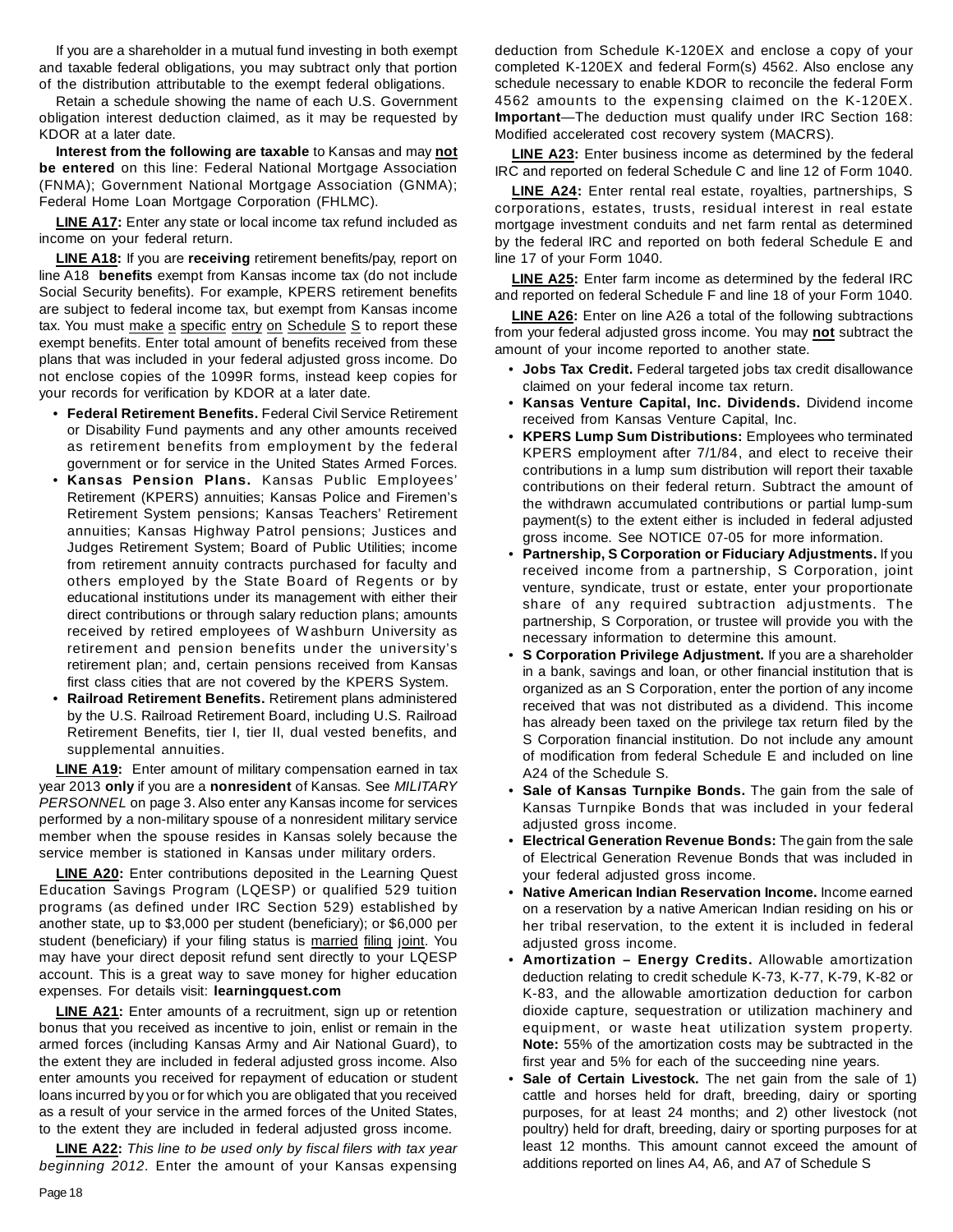attributable to the business in which such livestock sold has been used. You must submit a copy of federal Form 4797 with your return (attach a PDF if you e-File your return and fax a copy if you use KS WebFile).

**LINE A27:** Add lines A14 through A26 and enter result.

**LINE A28:** Subtract line A27 from line A13 and enter the result here and on line 2 of Form K-40. **If line A27 is larger than lineA13 (or if line A13 is zero)**, enter the result on line 2 of Form K-40 and **mark the box** to the left to indicate it is a negative amount.

#### **PART B – INCOME ALLOCATION FOR NORESIDENTS AND PART-YEAR RESIDENTS**

If you are filing as a nonresident or part-year resident, complete this section to determine what percent of your total income from all sources and states is from Kansas sources.

#### **INCOME**

**LINES B1 through B11:** In the left-hand column, enter the amounts from your 2013 federal return. In the right-hand column enter amounts from Kansas sources.

A part-year resident electing to file as a nonresident must include as income subject to Kansas income tax, unemployment compensation derived from sources in Kansas, any items of income, gain or loss, or deduction received while a Kansas resident (whether or not items were from Kansas sources), and any income derived from Kansas sources while a nonresident of Kansas.

*Kansas source income includes* all income earned while a Kansas resident; income from services performed in Kansas Kansas lottery, pari-mutuel, casino and gambling winnings; income from real or tangible personal property located in Kansas; income from a business, trade, profession or occupation operating in Kansas, including partnerships and S Corporations; income from a resident estate or trust, or from a nonresident estate or trust that received income from Kansas sources; and, unemployment compensation derived from sources in Kansas.

*Income received by a nonresident from Kansas sources does NOT include* income from annuities, interest, dividends, or gains from the sale or exchange of intangible property (such as bank accounts, stocks or bonds) unless earned by a business, trade, profession or occupation carried on in Kansas; amounts received by nonresident individuals as retirement benefits or pensions, even if the benefit or pension was "earned" while the individual was a resident of Kansas. This rule also applies to amounts received by nonresidents from 401k, 403b, 457s, IRAs, etc.; compensation paid by the United States for service in the armed forces of the U.S., performed during an induction period; and, qualified disaster relief payments under IRC Section 139.

**LINE B12:** Add lines B1 through B11 and enter result.

#### **ADJUSTMENTS TO INCOME**

In the *Federal* column enter adjustments to income shown on the front of your federal return. Federal adjustments are allowed to Kansas source income only as they apply to income related to Kansas. Enclose a separate sheet with calculations of amounts entered as Kansas source income on lines B13 through B17. **Note:** The instructions for the following lines apply to the *Amount From Kansas Sources* column only.

**LINE B13:** Enter any IRA payments applicable to particular items of Kansas source income.

**LINE B14:** Enter only those penalties for early withdrawal assessed during Kansas residency.

**LINE B15:** Prorate the *alimony paid* amount claimed on your federal return by the ratio of the payer's Kansas source income divided by the payer's total income.

**LINE B16:** Enter only those moving expenses incurred in 2013 for a move into Kansas.

**LINE B17:** Enter total of all other allowed Federal Adjustments\* including, but not limited to those in the following list.

- One-half of Self-Employment Tax Deduction the portion of the federal deduction applicable to self-employment income earned in Kansas
- Self-Employed Health Insurance Deduction payments for health insurance on yourself, your spouse, and dependents applicable to self-employment income earned in Kansas
- Student Loan Interest Deduction interest payments made while a Kansas resident
- Self-employed SEP, SIMPLE and qualified plans amount of the federal deduction applicable to income earned in Kansas
- Business expenses for Reservists, Artists and Fee-basis government officials – the portion of the federal deduction applicable to income earned in Kansas
- Domestic Production Activities Deduction the portion of the federal deduction applicable to income earned in Kansas
- Health Savings Account Deduction the portion of the federal deduction applicable to income earned in Kansas
- Tuition and Fees Deduction the portion of the federal deduction applicable to income earned in Kansas
- Educator Expenses the portion of the federal deduction applicable to income earned in Kansas
- \* *This is the list of allowed federal adjustments as of publication of these instructions (in addition to those on lines B13 through B16). You may enter on line B17 any federal adjustment allowed by federal law for tax year 2013 (not already entered on lines B13 through B16).*

**LINE B18:** Add lines B13 through B17 and enter result.

**LINE B19:** Subtract line B18 from B12 and enter result.

LINE B20: Enter the net modifications from Schedule S, Part A that are applicable to Kansas source income. If this is a negative amount, shade the minus  $(-)$  in the box to the left of line B20.

**LINE B21:** If line B20 is a positive amount, add lines B19 and B20. If line B20 is a negative amount, subtract line B20 from line

B19. Enter the result on line B21.

**LINE B22:** Enter amount from line 3, Form K-40.

#### **NONRESIDENT ALLOCATION PERCENTAGE**

**LINE B23:** Divide line B21 by line B22. Round the result to the fourth decimal place; not to exceed 100.0000. Enter the result here and on line 9 of Form K-40.

#### **PART C – KANSAS ITEMIZED DEDUCTIONS**

#### **ITEMIZED DEDUCTION COMPUTATION**

If you itemized deductions on your federal return and wish to itemize on your Kansas return, you must complete Part C to compute the amount allowable for Kansas. **Important—**If your itemized deductions on federal Schedule A were limited based on your adjusted gross income, use the *Kansas Itemized Deductions Worksheet* on page 7 to assist you in completing Part C.

**LINE C1:** Enter your total federal itemized deductions from line 29 of your federal Schedule A.

LINE C2: Enter state and local income taxes (from line 5 of federal Schedule A **or** from line 3 of the *Kansas Itemized Deductions Worksheet* on page 7).

LINE C3: Enter the total amount of gifts to charity (from line 19 of federal Schedule A **or** from line 5 of the *Kansas Itemized Deductions Worksheet* on page 7).

**LINE C4:** Subtract line C2 and C3 from line C1 and enter result.

**LINE C5:** Multiply line C4 by 70% and enter the result.

**LINE C6:** Enter the amount reported on line C3.

**LINE C7:** Add lines C5 and C6. This is the amount of your Kansas itemized deductions to enter on line 4 of Form K-40.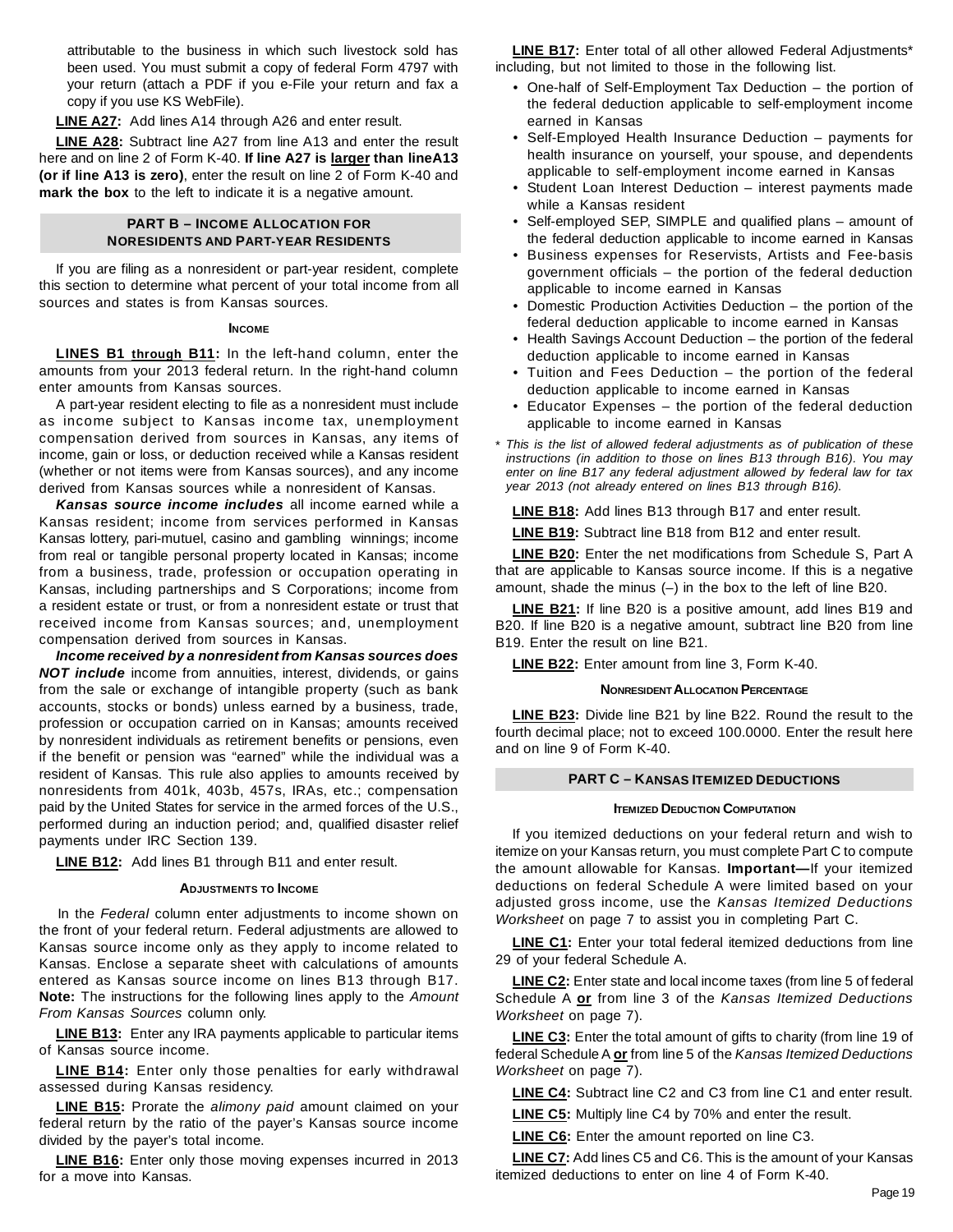#### **2013 KANSAS TAX TABLE (for taxable income to \$100,000)**

FIND YOUR TAX: Read down the income columns until you find the line that includes your Kansas taxable income from line 7 of Form K-40 across to the column heading describing your filing status. The amount in that column should be entered on line 8, Form K-40.

|                |                | and you are             |                         |                |                | and you are             |                 |                |                | and you are             |                 |                  |                  | and you are             |                 |
|----------------|----------------|-------------------------|-------------------------|----------------|----------------|-------------------------|-----------------|----------------|----------------|-------------------------|-----------------|------------------|------------------|-------------------------|-----------------|
|                | If line $7$ ,  | Single,                 |                         |                | If line 7,     | Single,                 |                 |                | If line 7,     | Single,                 |                 |                  | If line 7,       | Single,                 |                 |
|                | Form K-40      | Head of                 | M arried                |                | Form K-40      | Head of                 | M arried        |                | Form K-40      | Head of                 | <b>Married</b>  |                  | Form K-40        | Head of                 | <b>Married</b>  |
|                | $is -$         | Household<br>or Married | Filing<br>Joint         |                | is —           | Household<br>or Married | Filing<br>Joint |                | is $-$         | Household<br>or Married | Filing<br>Joint |                  | is —             | Household<br>or Married | Filing<br>Joint |
|                |                | Filing                  |                         |                |                | Filing                  |                 |                |                | Filing                  |                 |                  |                  | Filing                  |                 |
| at             | but not        | Separate                |                         | at             | but not        | Separate                |                 | at             | but not        | Separate                |                 | at               | but not          | Separate                |                 |
| least          | more than      | your tax is             |                         | least          | more than      | your tax is             |                 | least          | more than      | your tax is             |                 | least            | more than        | your tax is             |                 |
| 26             | 50             | 1                       | 1                       | 3,301          | 3,350          | 100                     | 100             | 6,601          | 6,650          | 199                     | 199             | 9,901            | 9,950            | 298                     | 298             |
| 51             | 100            | $\overline{c}$          | $\overline{\mathbf{c}}$ | 3,351          | 3,400          | 101                     | 101             | 6,651          | 6,700          | 200                     | 200             | 9,951            | 10,000           | 299                     | 299             |
| 101            | 150            | 4                       | 4                       | 3,401          | 3,450          | 103                     | 103             | 6,701          | 6,750          | 202                     | 202             | 10,001           | 10,050           | 301                     | 301             |
| 151            | 200            | 5<br>$\overline{7}$     | 5<br>$\overline{7}$     | 3,451          | 3,500          | 104                     | 104             | 6,751          | 6,800          | 203                     | 203             | 10,051           | 10,100           | 302                     | 302             |
| 201<br>251     | 250<br>300     | 8                       | 8                       | 3,501<br>3,551 | 3,550<br>3,600 | 106<br>107              | 106<br>107      | 6,801<br>6,851 | 6,850<br>6,900 | 205<br>206              | 205<br>206      | 10,101<br>10,151 | 10,150<br>10,200 | 304<br>305              | 304<br>305      |
| 301            | 350            | 10                      | 10                      | 3,601          | 3,650          | 109                     | 109             | 6,901          | 6,950          | 208                     | 208             | 10,201           | 10,250           | 307                     | 307             |
| 351            | 400            | 11                      | 11                      | 3,651          | 3,700          | 110                     | 110             | 6,951          | 7,000          | 209                     | 209             | 10,251           | 10,300           | 308                     | 308             |
| 401            | 450            | 13                      | 13                      | 3,701          | 3,750          | 112                     | 112             | 7,001          | 7,050          | 211                     | 211             | 10,301           | 10,350           | 310                     | 310             |
| 451            | 500            | 14                      | 14                      | 3,751          | 3,800          | 113                     | 113             | 7,051          | 7,100          | 212                     | 212             | 10,351           | 10,400           | 311                     | 311             |
| 501            | 550            | 16                      | 16                      | 3,801          | 3,850          | 115                     | 115             | 7,101          | 7,150          | 214                     | 214             | 10,401           | 10,450           | 313                     | 313             |
| 551            | 600            | 17                      | 17                      | 3,851          | 3,900          | 116                     | 116             | 7,151          | 7,200          | 215                     | 215             | 10,451           | 10,500           | 314                     | 314             |
| 601            | 650            | 19                      | 19                      | 3,901          | 3,950          | 118                     | 118             | 7,201          | 7,250          | 217                     | 217             | 10,501           | 10,550           | 316                     | 316             |
| 651            | 700            | 20                      | 20                      | 3,951          | 4,000          | 119                     | 119             | 7,251          | 7,300          | 218                     | 218             | 10,551           | 10,600           | 317                     | 317             |
| 701<br>751     | 750<br>800     | 22<br>23                | 22<br>23                | 4,001<br>4,051 | 4,050<br>4,100 | 121<br>122              | 121<br>122      | 7,301<br>7,351 | 7,350<br>7,400 | 220<br>221              | 220<br>221      | 10,601<br>10,651 | 10,650<br>10,700 | 319<br>320              | 319<br>320      |
| 801            | 850            | 25                      | 25                      | 4,101          | 4,150          | 124                     | 124             | 7,401          | 7,450          | 223                     | 223             | 10,701           | 10,750           | 322                     | 322             |
| 851            | 900            | 26                      | 26                      | 4,151          | 4,200          | 125                     | 125             | 7,451          | 7,500          | 224                     | 224             | 10,751           | 10,800           | 323                     | 323             |
| 901            | 950            | 28                      | 28                      | 4,201          | 4,250          | 127                     | 127             | 7,501          | 7,550          | 226                     | 226             | 10,801           | 10,850           | 325                     | 325             |
| 951            | 1,000          | 29                      | 29                      | 4,251          | 4,300          | 128                     | 128             | 7,551          | 7,600          | 227                     | 227             | 10,851           | 10,900           | 326                     | 326             |
| 1,001          | 1,050          | 31                      | 31                      | 4,301          | 4,350          | 130                     | 130             | 7,601          | 7,650          | 229                     | 229             | 10,901           | 10,950           | 328                     | 328             |
| 1,051          | 1,100          | 32                      | 32                      | 4,351          | 4,400          | 131                     | 131             | 7,651          | 7,700          | 230                     | 230             | 10,951           | 11,000           | 329                     | 329             |
| 1,101          | 1,150          | 34                      | 34                      | 4,401          | 4,450          | 133                     | 133             | 7,701          | 7,750          | 232                     | 232             | 11,001           | 11,050           | 331                     | 331             |
| 1,151          | 1,200          | 35<br>37                | 35<br>37                | 4,451          | 4,500          | 134<br>136              | 134<br>136      | 7,751          | 7,800          | 233<br>235              | 233<br>235      | 11,051           | 11,100           | 332<br>334              | 332<br>334      |
| 1,201<br>1,251 | 1,250<br>1,300 | 38                      | 38                      | 4,501<br>4,551 | 4,550<br>4,600 | 137                     | 137             | 7,801<br>7,851 | 7,850<br>7,900 | 236                     | 236             | 11,101<br>11,151 | 11,150<br>11,200 | 335                     | 335             |
| 1,301          | 1,350          | 40                      | 40                      | 4,601          | 4,650          | 139                     | 139             | 7,901          | 7,950          | 238                     | 238             | 11,201           | 11,250           | 337                     | 337             |
| 1,351          | 1,400          | 41                      | 41                      | 4,651          | 4,700          | 140                     | 140             | 7,951          | 8,000          | 239                     | 239             | 11,251           | 11,300           | 338                     | 338             |
| 1,401          | 1,450          | 43                      | 43                      | 4,701          | 4,750          | 142                     | 142             | 8,001          | 8,050          | 241                     | 241             | 11,301           | 11,350           | 340                     | 340             |
| 1,451          | 1,500          | 44                      | 44                      | 4,751          | 4,800          | 143                     | 143             | 8,051          | 8,100          | 242                     | 242             | 11,351           | 11,400           | 341                     | 341             |
| 1,501          | 1,550          | 46                      | 46                      | 4,801          | 4,850          | 145                     | 145             | 8,101          | 8,150          | 244                     | 244             | 11,401           | 11,450           | 343                     | 343             |
| 1,551          | 1,600          | 47                      | 47                      | 4,851          | 4,900          | 146                     | 146             | 8,151          | 8,200          | 245                     | 245             | 11,451           | 11,500           | 344                     | 344             |
| 1,601          | 1,650          | 49                      | 49                      | 4,901          | 4,950          | 148                     | 148             | 8,201          | 8,250          | 247                     | 247             | 11,501           | 11,550           | 346                     | 346             |
| 1,651<br>1,701 | 1,700<br>1,750 | 50<br>52                | 50<br>52                | 4,951<br>5,001 | 5,000<br>5,050 | 149<br>151              | 149<br>151      | 8,251<br>8,301 | 8,300<br>8,350 | 248<br>250              | 248<br>250      | 11,551<br>11,601 | 11,600<br>11,650 | 347<br>349              | 347<br>349      |
| 1,751          | 1,800          | 53                      | 53                      | 5,051          | 5,100          | 152                     | 152             | 8,351          | 8,400          | 251                     | 251             | 11,651           | 11,700           | 350                     | 350             |
| 1,801          | 1,850          | 55                      | 55                      | 5,101          | 5,150          | 154                     | 154             | 8,401          | 8,450          | 253                     | 253             | 11,701           | 11,750           | 352                     | 352             |
| 1,851          | 1,900          | 56                      | 56                      | 5,151          | 5,200          | 155                     | 155             | 8,451          | 8,500          | 254                     | 254             | 11,751           | 11,800           | 353                     | 353             |
| 1,901          | 1,950          | 58                      | 58                      | 5,201          | 5,250          | 157                     | 157             | 8,501          | 8,550          | 256                     | 256             | 11,801           | 11,850           | 355                     | 355             |
| 1,951          | 2,000          | 59                      | 59                      | 5,251          | 5,300          | 158                     | 158             | 8,551          | 8,600          | 257                     | 257             | 11,851           | 11,900           | 356                     | 356             |
| 2,001          | 2,050          | 61                      | 61                      | 5,301          | 5,350          | 160                     | 160             | 8,601          | 8,650          | 259                     | 259             | 11,901           | 11,950           | 358                     | 358             |
| 2,051          | 2,100          | 62                      | 62                      | 5,351          | 5,400          | 161                     | 161             | 8,651          | 8,700          | 260                     | 260             | 11,951           | 12,000           | 359                     | 359             |
| 2,101<br>2,151 | 2,150<br>2,200 | 64<br>65                | 64<br>65                | 5,401<br>5,451 | 5,450<br>5,500 | 163<br>164              | 163<br>164      | 8,701<br>8,751 | 8,750<br>8,800 | 262<br>263              | 262<br>263      | 12,001<br>12,051 | 12,050<br>12,100 | 361<br>362              | 361<br>362      |
| 2,201          | 2,250          | 67                      | 67                      | 5,501          | 5,550          | 166                     | 166             | 8,801          | 8,850          | 265                     | 265             | 12,101           | 12,150           | 364                     | 364             |
| 2,251          | 2,300          | 68                      | 68                      | 5,551          | 5,600          | 167                     | 167             | 8,851          | 8,900          | 266                     | 266             | 12,151           | 12,200           | 365                     | 365             |
| 2,301          | 2,350          | 70                      | 70                      | 5,601          | 5,650          | 169                     | 169             | 8,901          | 8,950          | 268                     | 268             | 12,201           | 12,250           | 367                     | 367             |
| 2,351          | 2,400          | 71                      | 71                      | 5,651          | 5,700          | 170                     | 170             | 8,951          | 9,000          | 269                     | 269             | 12,251           | 12,300           | 368                     | 368             |
| 2,401          | 2,450          | 73                      | 73                      | 5,701          | 5,750          | 172                     | 172             | 9,001          | 9,050          | 271                     | 271             | 12,301           | 12,350           | 370                     | 370             |
| 2,451          | 2,500          | 74                      | 74                      | 5,751          | 5,800          | 173                     | 173             | 9,051          | 9,100          | 272                     | 272             | 12,351           | 12,400           | 371                     | 371             |
| 2,501          | 2,550<br>2,600 | 76                      | 76                      | 5,801          | 5,850          | 175                     | 175<br>176      | 9,101          | 9,150          | 274                     | 274<br>275      | 12,401           | 12,450           | 373<br>374              | 373<br>374      |
| 2,551<br>2,601 | 2,650          | 77<br>79                | 77<br>79                | 5,851<br>5,901 | 5,900<br>5,950 | 176<br>178              | 178             | 9,151<br>9,201 | 9,200<br>9,250 | 275<br>277              | 277             | 12,451<br>12,501 | 12,500<br>12,550 | 376                     | 376             |
| 2,651          | 2,700          | 80                      | 80                      | 5,951          | 6,000          | 179                     | 179             | 9,251          | 9,300          | 278                     | 278             | 12,551           | 12,600           | 377                     | 377             |
| 2,701          | 2,750          | 82                      | 82                      | 6,001          | 6,050          | 181                     | 181             | 9,301          | 9,350          | 280                     | 280             | 12,601           | 12,650           | 379                     | 379             |
| 2,751          | 2,800          | 83                      | 83                      | 6,051          | 6,100          | 182                     | 182             | 9,351          | 9,400          | 281                     | 281             | 12,651           | 12,700           | 380                     | 380             |
| 2,801          | 2,850          | 85                      | 85                      | 6,101          | 6,150          | 184                     | 184             | 9,401          | 9,450          | 283                     | 283             | 12,701           | 12,750           | 382                     | 382             |
| 2,851          | 2,900          | 86                      | 86                      | 6,151          | 6,200          | 185                     | 185             | 9,451          | 9,500          | 284                     | 284             | 12,751           | 12,800           | 383                     | 383             |
| 2,901          | 2,950          | 88                      | 88                      | 6,201          | 6,250          | 187                     | 187             | 9,501          | 9,550          | 286                     | 286             | 12,801           | 12,850           | 385                     | 385             |
| 2,951          | 3,000          | 89                      | 89                      | 6,251          | 6,300          | 188                     | 188             | 9,551          | 9,600          | 287                     | 287             | 12,851           | 12,900           | 386                     | 386             |
| 3,001<br>3,051 | 3,050<br>3,100 | 91<br>92                | 91<br>92                | 6,301<br>6,351 | 6,350<br>6,400 | 190<br>191              | 190<br>191      | 9,601<br>9,651 | 9,650<br>9,700 | 289<br>290              | 289<br>290      | 12,901<br>12,951 | 12,950<br>13,000 | 388<br>389              | 388<br>389      |
| 3,101          | 3,150          | 94                      | 94                      | 6,401          | 6,450          | 193                     | 193             | 9,701          | 9,750          | 292                     | 292             | 13,001           | 13,050           | 391                     | 391             |
| 3,151          | 3,200          | 95                      | 95                      | 6,451          | 6,500          | 194                     | 194             | 9,751          | 9,800          | 293                     | 293             | 13,051           | 13,100           | 392                     | 392             |
| 3,201          | 3,250          | 97                      | 97                      | 6,501          | 6,550          | 196                     | 196             | 9,801          | 9,850          | 295                     | 295             | 13,101           | 13,150           | 394                     | 394             |
| 3,251          | 3,300          | 98                      | 98                      | 6,551          | 6,600          | 197                     | 197             | 9,851          | 9,900          | 296                     | 296             | 13,151           | 13,200           | 395                     | 395             |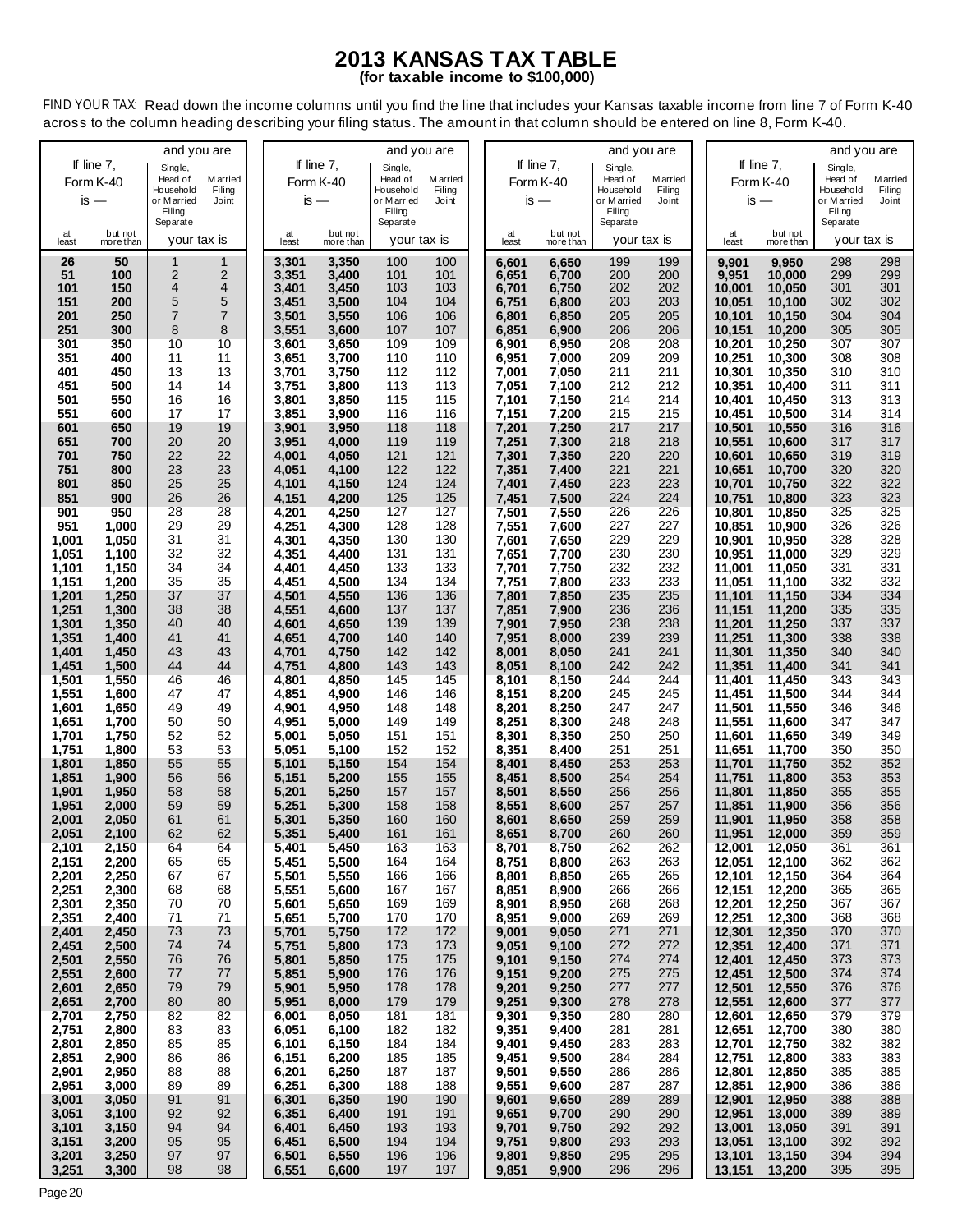|                  |                     | and you are          |                          |                  |                      | and you are          |                          |                  |                      | and you are          |                          |                  |                      | and you are          |                          |
|------------------|---------------------|----------------------|--------------------------|------------------|----------------------|----------------------|--------------------------|------------------|----------------------|----------------------|--------------------------|------------------|----------------------|----------------------|--------------------------|
|                  | If line $7$ ,       | Single,              |                          |                  | If line $7$ ,        | Single,              |                          |                  | If line 7,           | Single,              |                          |                  | If line $7$ ,        | Single,              |                          |
| Form K-40        |                     | Head of<br>Household | <b>Married</b><br>Filing |                  | Form K-40            | Head of<br>Household | <b>Married</b><br>Filing |                  | Form K-40            | Head of<br>Household | <b>Married</b><br>Filing |                  | Form K-40            | Head of<br>Household | <b>Married</b><br>Filing |
|                  | is $-$              | or Married<br>Filing | Joint                    | is $-$           |                      | or Married<br>Filing | Joint                    |                  | is $-$               | or Married<br>Filing | Joint                    |                  | is $-$               | or Married<br>Filing | Joint                    |
|                  |                     | Separate             |                          |                  |                      | Separate             |                          |                  |                      | Separate             |                          |                  |                      | Separate             |                          |
| at<br>least      | but not<br>morethan | your tax is          |                          | at<br>least      | but not<br>more than | your tax is          |                          | at<br>least      | but not<br>more than | your tax is          |                          | at<br>least      | but not<br>more than | your tax is          |                          |
| 13,201           | 13,250              | 397                  | 397                      | 16,501           | 16,550               | 525                  | 496                      | 19,801           | 19,850               | 686                  | 595                      | 23,101           | 23,150               | 848                  | 694                      |
| 13,251           | 13,300              | 398                  | 398                      | 16,551           | 16,600               | 527                  | 497                      | 19,851           | 19,900               | 689                  | 596                      | 23,151           | 23,200               | 851                  | 695                      |
| 13,301           | 13,350              | 400                  | 400                      | 16,601           | 16,650               | 530                  | 499                      | 19,901           | 19,950               | 691                  | 598                      | 23,201           | 23,250               | 853                  | 697                      |
| 13,351<br>13,401 | 13,400<br>13,450    | 401<br>403           | 401<br>403               | 16,651<br>16,701 | 16,700<br>16,750     | 532<br>535           | 500<br>502               | 19,951<br>20,001 | 20,000<br>20,050     | 694<br>696           | 599<br>601               | 23,251<br>23,301 | 23.300<br>23,350     | 855<br>858           | 698<br>700               |
| 13,451           | 13,500              | 404                  | 404                      | 16,751           | 16.800               | 537                  | 503                      | 20,051           | 20,100               | 699                  | 602                      | 23,351           | 23,400               | 860                  | 701                      |
| 13,501           | 13,550              | 406                  | 406                      | 16,801           | 16.850               | 539                  | 505                      | 20,101           | 20,150               | 701                  | 604                      | 23,401           | 23,450               | 863                  | 703                      |
| 13,551           | 13,600              | 407                  | 407                      | 16,851           | 16,900               | 542                  | 506                      | 20,151           | 20,200               | 704                  | 605                      | 23,451           | 23,500               | 865                  | 704                      |
| 13,601           | 13,650              | 409                  | 409                      | 16,901           | 16,950               | 544                  | 508                      | 20,201           | 20,250               | 706                  | 607                      | 23,501           | 23,550               | 868                  | 706                      |
| 13,651<br>13,701 | 13,700<br>13,750    | 410<br>412           | 410<br>412               | 16,951<br>17,001 | 17,000<br>17,050     | 547<br>549           | 509<br>511               | 20,251<br>20,301 | 20,300<br>20,350     | 708<br>711           | 608<br>610               | 23,551<br>23,601 | 23,600<br>23,650     | 870<br>873           | 707<br>709               |
| 13,751           | 13,800              | 413                  | 413                      | 17,051           | 17,100               | 552                  | 512                      | 20,351           | 20,400               | 713                  | 611                      | 23,651           | 23,700               | 875                  | 710                      |
| 13,801           | 13,850              | 415                  | 415                      | 17,101           | 17,150               | 554                  | 514                      | 20,401           | 20,450               | 716                  | 613                      | 23,701           | 23,750               | 878                  | 712                      |
| 13.851           | 13,900              | 416                  | 416                      | 17,151           | 17,200               | 557                  | 515                      | 20,451           | 20,500               | 718                  | 614                      | 23,751           | 23.800               | 880                  | 713                      |
| 13,901           | 13,950              | 418                  | 418                      | 17,201           | 17,250               | 559                  | 517                      | 20,501           | 20,550               | 721                  | 616                      | 23,801           | 23,850               | 882                  | 715                      |
| 13,951<br>14,001 | 14,000<br>14,050    | 419<br>421           | 419<br>421               | 17,251<br>17,301 | 17,300<br>17,350     | 561<br>564           | 518<br>520               | 20,551<br>20,601 | 20,600<br>20,650     | 723<br>726           | 617<br>619               | 23,851<br>23,901 | 23.900<br>23,950     | 885<br>887           | 716<br>718               |
| 14,051           | 14,100              | 422                  | 422                      | 17,351           | 17,400               | 566                  | 521                      | 20,651           | 20,700               | 728                  | 620                      | 23,951           | 24.000               | 890                  | 719                      |
| 14,101           | 14,150              | 424                  | 424                      | 17,401           | 17,450               | 569                  | 523                      | 20,701           | 20,750               | 731                  | 622                      | 24,001           | 24,050               | 892                  | 721                      |
| 14,151           | 14,200              | 425                  | 425                      | 17,451           | 17,500               | 571                  | 524                      | 20,751           | 20,800               | 733                  | 623                      | 24,051           | 24,100               | 895                  | 722                      |
| 14,201           | 14,250              | 427                  | 427                      | 17,501           | 17,550               | 574                  | 526                      | 20,801           | 20,850               | 735                  | 625                      | 24,101           | 24,150               | 897                  | 724                      |
| 14,251<br>14,301 | 14,300<br>14,350    | 428<br>430           | 428<br>430               | 17,551<br>17,601 | 17,600<br>17,650     | 576<br>579           | 527<br>529               | 20.851<br>20,901 | 20,900<br>20,950     | 738<br>740           | 626<br>628               | 24,151<br>24,201 | 24,200<br>24,250     | 900<br>902           | 725<br>727               |
| 14,351           | 14,400              | 431                  | 431                      | 17,651           | 17,700               | 581                  | 530                      | 20,951           | 21,000               | 743                  | 629                      | 24,251           | 24,300               | 904                  | 728                      |
| 14,401           | 14,450              | 433                  | 433                      | 17,701           | 17,750               | 584                  | 532                      | 21,001           | 21,050               | 745                  | 631                      | 24,301           | 24,350               | 907                  | 730                      |
| 14,451           | 14,500              | 434                  | 434                      | 17,751           | 17,800               | 586                  | 533                      | 21,051           | 21,100               | 748                  | 632                      | 24,351           | 24,400               | 909                  | 731                      |
| 14,501           | 14,550              | 436                  | 436                      | 17,801           | 17,850               | 588                  | 535                      | 21,101           | 21,150               | 750                  | 634                      | 24,401           | 24,450               | 912                  | 733                      |
| 14,551<br>14,601 | 14,600<br>14,650    | 437<br>439           | 437<br>439               | 17,851<br>17,901 | 17,900<br>17,950     | 591<br>593           | 536<br>538               | 21,151<br>21,201 | 21,200<br>21,250     | 753<br>755           | 635<br>637               | 24,451<br>24,501 | 24,500<br>24,550     | 914<br>917           | 734<br>736               |
| 14,651           | 14,700              | 440                  | 440                      | 17,951           | 18,000               | 596                  | 539                      | 21,251           | 21,300               | 757                  | 638                      | 24,551           | 24,600               | 919                  | 737                      |
| 14,701           | 14,750              | 442                  | 442                      | 18,001           | 18,050               | 598                  | 541                      | 21,301           | 21,350               | 760                  | 640                      | 24,601           | 24,650               | 922                  | 739                      |
| 14,751           | 14,800              | 443                  | 443                      | 18,051           | 18,100               | 601                  | 542                      | 21,351           | 21,400               | 762                  | 641                      | 24,651           | 24,700               | 924                  | 740                      |
| 14,801           | 14,850              | 445                  | 445                      | 18,101           | 18,150               | 603                  | 544                      | 21,401           | 21,450               | 765                  | 643                      | 24,701           | 24,750               | 927                  | 742                      |
| 14,851<br>14,901 | 14,900<br>14,950    | 446<br>448           | 446<br>448               | 18,151<br>18,201 | 18,200<br>18,250     | 606<br>608           | 545<br>547               | 21,451<br>21,501 | 21,500<br>21,550     | 767<br>770           | 644<br>646               | 24,751<br>24,801 | 24,800<br>24,850     | 929<br>931           | 743<br>745               |
| 14,951           | 15,000              | 449                  | 449                      | 18,251           | 18,300               | 610                  | 548                      | 21.551           | 21,600               | 772                  | 647                      | 24,851           | 24,900               | 934                  | 746                      |
| 15,001           | 15,050              | 451                  | 451                      | 18,301           | 18,350               | 613                  | 550                      | 21.601           | 21,650               | 775                  | 649                      | 24,901           | 24,950               | 936                  | 748                      |
| 15.051           | 15,100              | 454                  | 452                      | 18,351           | 18,400               | 615                  | 551                      | 21,651           | 21,700               | 777                  | 650                      | 24,951           | 25,000               | 939                  | 749                      |
| 15,101<br>15,151 | 15,150<br>15,200    | 456<br>459           | 454<br>455               | 18,401<br>18,451 | 18,450<br>18,500     | 618<br>620           | 553<br>554               | 21,701<br>21,751 | 21,750<br>21,800     | 780<br>782           | 652<br>653               | 25,001<br>25,051 | 25,050<br>25,100     | 941<br>944           | 751<br>752               |
| 15,201           | 15,250              | 461                  | 457                      | 18,501           | 18,550               | 623                  | 556                      | 21,801           | 21,850               | 784                  | 655                      | 25,101           | 25,150               | 946                  | 754                      |
| 15,251           | 15,300              | 463                  | 458                      | 18,551           | 18,600               | 625                  | 557                      | 21,851           | 21,900               | 787                  | 656                      | 25,151           | 25,200               | 949                  | 755                      |
| 15,301           | 15,350              | 466                  | 460                      | 18,601           | 18,650               | 628                  | 559                      | 21,901           | 21,950               | 789                  | 658                      | 25,201           | 25,250               | 951                  | 757                      |
| 15,351           | 15,400              | 468<br>471           | 461                      | 18,651<br>18,701 | 18,700<br>18,750     | 630<br>633           | 560<br>562               | 21,951<br>22,001 | 22,000<br>22,050     | 792<br>794           | 659                      | 25,251<br>25,301 | 25,300<br>25,350     | 953<br>956           | 758<br>760               |
| 15,401<br>15,451 | 15,450<br>15,500    | 473                  | 463<br>464               | 18,751           | 18,800               | 635                  | 563                      | 22,051           | 22,100               | 797                  | 661<br>662               | 25,351           | 25,400               | 958                  | 761                      |
| 15,501           | 15,550              | 476                  | 466                      | 18,801           | 18,850               | 637                  | 565                      | 22,101           | 22,150               | 799                  | 664                      | 25,401           | 25,450               | 961                  | 763                      |
| 15,551           | 15,600              | 478                  | 467                      | 18,851           | 18,900               | 640                  | 566                      | 22,151           | 22,200               | 802                  | 665                      | 25,451           | 25,500               | 963                  | 764                      |
| 15,601           | 15,650              | 481                  | 469                      | 18,901           | 18,950               | 642                  | 568                      | 22,201           | 22,250               | 804                  | 667                      | 25,501           | 25,550               | 966                  | 766                      |
| 15,651<br>15,701 | 15,700<br>15,750    | 483<br>486           | 470<br>472               | 18,951<br>19,001 | 19,000<br>19,050     | 645<br>647           | 569<br>571               | 22,251<br>22,301 | 22,300<br>22,350     | 806<br>809           | 668<br>670               | 25,551<br>25,601 | 25,600<br>25,650     | 968<br>971           | 767<br>769               |
| 15,751           | 15,800              | 488                  | 473                      | 19,051           | 19,100               | 650                  | 572                      | 22,351           | 22,400               | 811                  | 671                      | 25,651           | 25,700               | 973                  | 770                      |
| 15,801           | 15,850              | 490                  | 475                      | 19,101           | 19,150               | 652                  | 574                      | 22,401           | 22,450               | 814                  | 673                      | 25,701           | 25,750               | 976                  | 772                      |
| 15,851           | 15,900              | 493                  | 476                      | 19,151           | 19,200               | 655                  | 575                      | 22,451           | 22,500               | 816                  | 674                      | 25,751           | 25,800               | 978                  | 773                      |
| 15,901           | 15,950              | 495                  | 478                      | 19,201           | 19,250               | 657                  | 577                      | 22,501           | 22,550               | 819                  | 676                      | 25,801           | 25,850               | 980                  | 775                      |
| 15,951<br>16,001 | 16,000<br>16,050    | 498<br>500           | 479<br>481               | 19,251<br>19,301 | 19,300<br>19,350     | 659<br>662           | 578<br>580               | 22,551<br>22,601 | 22,600<br>22,650     | 821<br>824           | 677<br>679               | 25,851<br>25,901 | 25,900<br>25,950     | 983<br>985           | 776<br>778               |
| 16,051           | 16,100              | 503                  | 482                      | 19,351           | 19,400               | 664                  | 581                      | 22,651           | 22,700               | 826                  | 680                      | 25,951           | 26,000               | 988                  | 779                      |
| 16,101           | 16,150              | 505                  | 484                      | 19,401           | 19,450               | 667                  | 583                      | 22,701           | 22,750               | 829                  | 682                      | 26,001           | 26,050               | 990                  | 781                      |
| 16,151           | 16,200              | 508                  | 485                      | 19,451           | 19,500               | 669                  | 584                      | 22,751           | 22,800               | 831                  | 683                      | 26,051           | 26,100               | 993                  | 782                      |
| 16,201           | 16,250              | 510                  | 487                      | 19,501           | 19,550               | 672                  | 586                      | 22,801           | 22,850               | 833                  | 685                      | 26,101           | 26,150               | 995                  | 784                      |
| 16,251<br>16,301 | 16,300<br>16,350    | 512<br>515           | 488<br>490               | 19,551<br>19,601 | 19,600<br>19,650     | 674<br>677           | 587<br>589               | 22,851<br>22,901 | 22,900<br>22,950     | 836<br>838           | 686<br>688               | 26,151<br>26,201 | 26,200<br>26,250     | 998<br>1,000         | 785<br>787               |
| 16,351           | 16,400              | 517                  | 491                      | 19,651           | 19,700               | 679                  | 590                      | 22,951           | 23,000               | 841                  | 689                      | 26,251           | 26,300               | 1,002                | 788                      |
| 16,401           | 16,450              | 520                  | 493                      | 19,701           | 19,750               | 682                  | 592                      | 23,001           | 23,050               | 843                  | 691                      | 26,301           | 26,350               | 1,005                | 790                      |
| 16,451           | 16,500              | 522                  | 494                      | 19,751           | 19,800               | 684                  | 593                      | 23,051           | 23,100               | 846                  | 692                      | 26,351           | 26,400               | 1,007                | 791                      |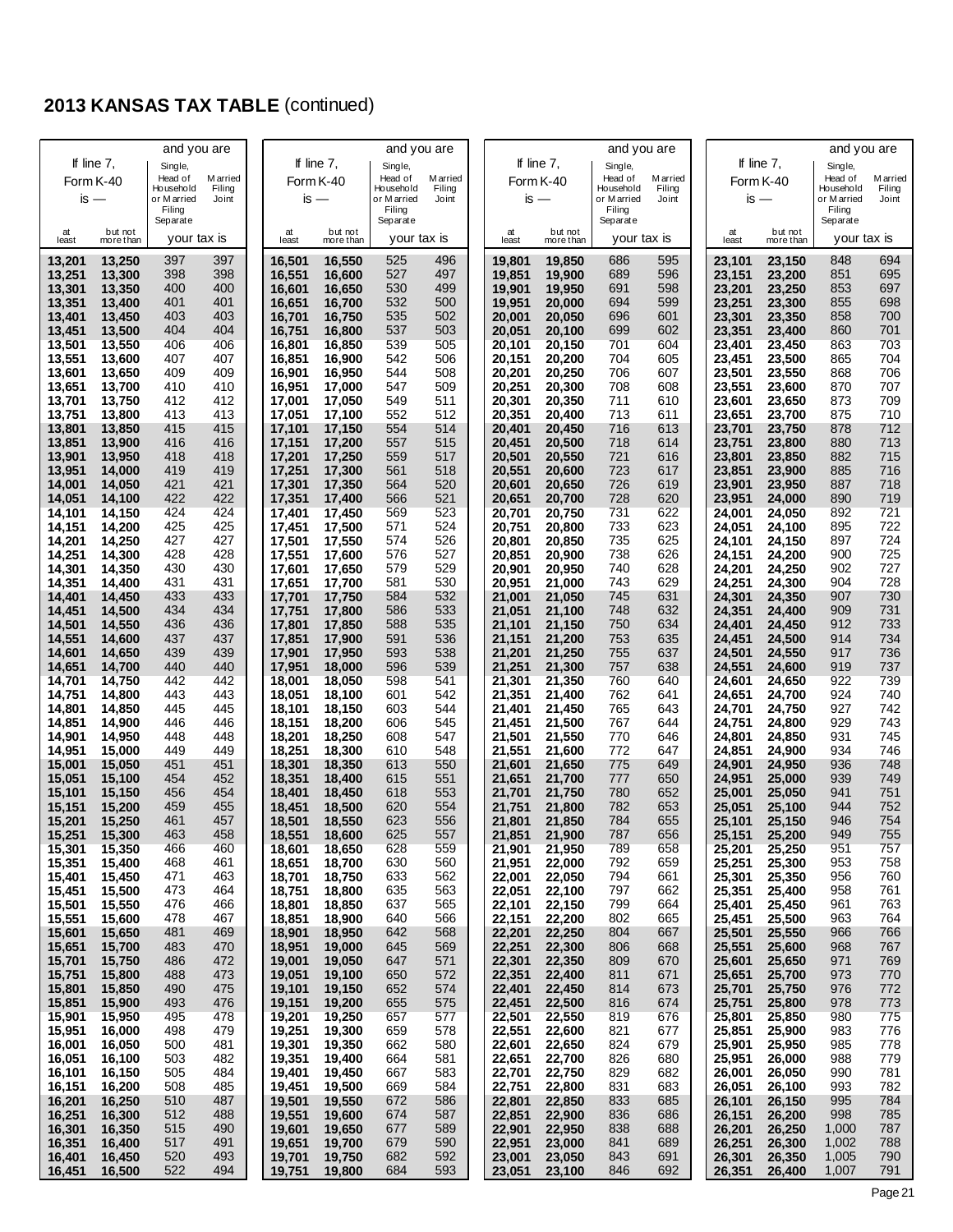|                  |                      | and you are          |                          |                  |                      | and you are          |                          |                  |                      | and you are          |                          |                  |                      | and you are          |                          |
|------------------|----------------------|----------------------|--------------------------|------------------|----------------------|----------------------|--------------------------|------------------|----------------------|----------------------|--------------------------|------------------|----------------------|----------------------|--------------------------|
|                  | If line $7$ ,        | Single,              |                          |                  | If line $7$ ,        | Single,              |                          |                  | If line 7,           | Single,              |                          |                  | If line $7$ ,        | Single,              |                          |
|                  | Form K-40            | Head of<br>Household | <b>Married</b><br>Filing |                  | Form K-40            | Head of<br>Household | <b>Married</b><br>Filing |                  | Form K-40            | Head of<br>Household | <b>Married</b><br>Filing |                  | Form K-40            | Head of<br>Household | <b>Married</b><br>Filing |
|                  | is $-$               | or Married<br>Filing | Joint                    |                  | is $-$               | or Married<br>Filing | Joint                    |                  | is $-$               | or Married<br>Filing | Joint                    |                  | is $-$               | or Married<br>Filing | Joint                    |
|                  |                      | Separate             |                          |                  |                      | Separate             |                          |                  |                      | Separate             |                          |                  |                      | Separate             |                          |
| at<br>least      | but not<br>more than | your tax is          |                          | at<br>least      | but not<br>more than | your tax is          |                          | at<br>least      | but not<br>more than | your tax is          |                          | at<br>least      | but not<br>more than | your tax is          |                          |
| 26,401           | 26,450               | 1,010                | 793                      | 29,701           | 29,750               | 1,172                | 892                      | 33,001           | 33,050               | 1,333                | 1,048                    | 36,301           | 36,350               | 1,495                | 1,210                    |
| 26,451           | 26,500               | 1,012                | 794                      | 29,751           | 29,800               | 1,174                | 893                      | 33,051           | 33,100               | 1,336                | 1,051                    | 36,351           | 36,400               | 1,497                | 1,212                    |
| 26,501           | 26,550               | 1,015<br>1,017       | 796<br>797               | 29,801           | 29,850               | 1,176                | 895<br>896               | 33,101           | 33,150               | 1,338<br>1,341       | 1,053                    | 36,401           | 36,450               | 1,500<br>1,502       | 1,215<br>1,217           |
| 26,551<br>26,601 | 26,600<br>26,650     | 1,020                | 799                      | 29,851<br>29,901 | 29,900<br>29,950     | 1,179<br>1,181       | 898                      | 33,151<br>33,201 | 33,200<br>33,250     | 1,343                | 1,056<br>1,058           | 36,451<br>36,501 | 36,500<br>36.550     | 1,505                | 1,220                    |
| 26,651           | 26,700               | 1,022                | 800                      | 29,951           | 30,000               | 1,184                | 899                      | 33,251           | 33,300               | 1,345                | 1,060                    | 36,551           | 36,600               | 1,507                | 1,222                    |
| 26,701           | 26,750               | 1,025                | 802                      | 30,001           | 30,050               | 1,186                | 901                      | 33,301           | 33,350               | 1,348                | 1,063                    | 36,601           | 36,650               | 1,510                | 1,225                    |
| 26,751           | 26,800               | 1,027                | 803                      | 30,051           | 30,100               | 1,189                | 904                      | 33,351           | 33,400               | 1,350                | 1,065                    | 36,651           | 36,700               | 1,512                | 1,227                    |
| 26,801<br>26,851 | 26,850<br>26,900     | 1,029<br>1,032       | 805<br>806               | 30,101<br>30,151 | 30,150<br>30,200     | 1,191<br>1,194       | 906<br>909               | 33,401<br>33,451 | 33,450<br>33,500     | 1,353<br>1,355       | 1,068<br>1,070           | 36,701<br>36,751 | 36,750<br>36,800     | 1,515<br>1,517       | 1,230<br>1,232           |
| 26,901           | 26,950               | 1,034                | 808                      | 30,201           | 30,250               | 1,196                | 911                      | 33,501           | 33,550               | 1,358                | 1,073                    | 36,801           | 36,850               | 1,519                | 1,234                    |
| 26,951           | 27,000               | 1,037                | 809                      | 30,251           | 30,300               | 1,198                | 913                      | 33,551           | 33,600               | 1,360                | 1,075                    | 36,851           | 36,900               | 1,522                | 1,237                    |
| 27,001           | 27,050               | 1,039<br>1,042       | 811<br>812               | 30,301           | 30,350               | 1,201<br>1,203       | 916<br>918               | 33,601           | 33,650               | 1,363<br>1,365       | 1,078                    | 36,901           | 36,950               | 1,524<br>1,527       | 1,239<br>1,242           |
| 27,051<br>27,101 | 27,100<br>27,150     | 1,044                | 814                      | 30,351<br>30,401 | 30,400<br>30,450     | 1,206                | 921                      | 33,651<br>33,701 | 33,700<br>33,750     | 1,368                | 1,080<br>1,083           | 36,951<br>37,001 | 37,000<br>37.050     | 1,529                | 1,244                    |
| 27,151           | 27,200               | 1,047                | 815                      | 30,451           | 30,500               | 1,208                | 923                      | 33,751           | 33,800               | 1,370                | 1,085                    | 37,051           | 37,100               | 1,532                | 1,247                    |
| 27,201           | 27,250               | 1,049                | 817                      | 30,501           | 30,550               | 1,211                | 926                      | 33,801           | 33,850               | 1,372                | 1,087                    | 37,101           | 37,150               | 1,534                | 1,249                    |
| 27,251           | 27,300               | 1,051                | 818                      | 30,551           | 30,600               | 1,213                | 928                      | 33,851           | 33,900               | 1,375                | 1,090                    | 37,151           | 37,200               | 1,537                | 1,252                    |
| 27,301<br>27,351 | 27,350<br>27,400     | 1,054<br>1,056       | 820<br>821               | 30,601<br>30,651 | 30,650<br>30,700     | 1,216<br>1,218       | 931<br>933               | 33,901<br>33,951 | 33,950<br>34,000     | 1,377<br>1,380       | 1,092<br>1,095           | 37,201<br>37,251 | 37,250<br>37,300     | 1,539<br>1,541       | 1,254<br>1,256           |
| 27,401           | 27,450               | 1,059                | 823                      | 30,701           | 30,750               | 1,221                | 936                      | 34,001           | 34,050               | 1,382                | 1,097                    | 37,301           | 37,350               | 1,544                | 1,259                    |
| 27,451           | 27,500               | 1,061                | 824                      | 30,751           | 30,800               | 1,223                | 938                      | 34,051           | 34,100               | 1,385                | 1,100                    | 37,351           | 37.400               | 1,546                | 1,261                    |
| 27,501           | 27,550               | 1,064                | 826                      | 30,801           | 30,850               | 1,225                | 940                      | 34,101           | 34,150               | 1,387                | 1,102                    | 37,401           | 37,450               | 1,549                | 1,264                    |
| 27,551           | 27,600               | 1,066                | 827<br>829               | 30,851           | 30,900               | 1,228<br>1,230       | 943<br>945               | 34,151           | 34,200               | 1,390                | 1,105                    | 37,451           | 37,500               | 1,551                | 1,266<br>1,269           |
| 27,601<br>27,651 | 27,650<br>27,700     | 1,069<br>1,071       | 830                      | 30,901<br>30,951 | 30,950<br>31,000     | 1,233                | 948                      | 34,201<br>34,251 | 34,250<br>34,300     | 1,392<br>1,394       | 1,107<br>1,109           | 37,501<br>37,551 | 37,550<br>37,600     | 1,554<br>1,556       | 1,271                    |
| 27,701           | 27,750               | 1,074                | 832                      | 31,001           | 31,050               | 1,235                | 950                      | 34,301           | 34,350               | 1,397                | 1,112                    | 37,601           | 37,650               | 1,559                | 1,274                    |
| 27,751           | 27,800               | 1,076                | 833                      | 31,051           | 31,100               | 1,238                | 953                      | 34,351           | 34,400               | 1,399                | 1,114                    | 37,651           | 37,700               | 1,561                | 1,276                    |
| 27,801           | 27,850               | 1,078                | 835                      | 31,101           | 31,150               | 1,240                | 955                      | 34,401           | 34,450               | 1,402                | 1,117                    | 37,701           | 37,750               | 1,564                | 1,279                    |
| 27,851<br>27,901 | 27,900<br>27,950     | 1,081<br>1,083       | 836<br>838               | 31,151<br>31,201 | 31,200<br>31,250     | 1,243<br>1,245       | 958<br>960               | 34,451<br>34,501 | 34,500<br>34,550     | 1,404<br>1,407       | 1,119<br>1,122           | 37,751<br>37,801 | 37,800<br>37,850     | 1,566<br>1,568       | 1,281<br>1,283           |
| 27,951           | 28,000               | 1,086                | 839                      | 31,251           | 31,300               | 1,247                | 962                      | 34,551           | 34,600               | 1,409                | 1,124                    | 37,851           | 37,900               | 1,571                | 1,286                    |
| 28,001           | 28,050               | 1,088                | 841                      | 31,301           | 31,350               | 1,250                | 965                      | 34,601           | 34,650               | 1,412                | 1,127                    | 37,901           | 37,950               | 1,573                | 1,288                    |
| 28,051           | 28,100               | 1,091                | 842                      | 31,351           | 31,400               | 1,252                | 967                      | 34,651           | 34,700               | 1,414                | 1,129                    | 37,951           | 38,000               | 1,576                | 1,291                    |
| 28,101<br>28,151 | 28,150<br>28,200     | 1,093<br>1,096       | 844<br>845               | 31,401<br>31,451 | 31,450<br>31,500     | 1,255<br>1,257       | 970<br>972               | 34,701<br>34,751 | 34,750<br>34,800     | 1,417<br>1,419       | 1,132<br>1,134           | 38,001<br>38,051 | 38,050<br>38,100     | 1,578<br>1,581       | 1,293<br>1,296           |
| 28,201           | 28,250               | 1,098                | 847                      | 31,501           | 31,550               | 1,260                | 975                      | 34,801           | 34,850               | 1,421                | 1,136                    | 38,101           | 38.150               | 1,583                | 1,298                    |
| 28,251           | 28,300               | 1,100                | 848                      | 31,551           | 31,600               | 1,262                | 977                      | 34,851           | 34,900               | 1,424                | 1,139                    | 38,151           | 38,200               | 1,586                | 1,301                    |
| 28,301           | 28,350               | 1,103                | 850                      | 31,601           | 31,650               | 1,265                | 980                      | 34,901           | 34,950               | 1,426                | 1,141                    | 38,201           | 38,250               | 1,588                | 1,303                    |
| 28,351           | 28,400<br>28,450     | 1,105<br>1,108       | 851<br>853               | 31,651<br>31,701 | 31,700<br>31,750     | 1,267<br>1,270       | 982<br>985               | 34,951<br>35,001 | 35,000<br>35,050     | 1,429<br>1,431       | 1,144<br>1,146           | 38,251<br>38,301 | 38,300<br>38,350     | 1,590<br>1,593       | 1,305<br>1,308           |
| 28,401<br>28,451 | 28,500               | 1,110                | 854                      | 31,751           | 31,800               | 1,272                | 987                      | 35,051           | 35,100               | 1,434                | 1,149                    | 38,351           | 38,400               | 1,595                | 1,310                    |
| 28,501           | 28,550               | 1,113                | 856                      | 31,801           | 31,850               | 1,274                | 989                      | 35,101           | 35,150               | 1,436                | 1,151                    | 38,401           | 38,450               | 1,598                | 1,313                    |
| 28,551           | 28,600               | 1,115                | 857                      | 31,851           | 31,900               | 1,277                | 992                      | 35,151           | 35,200               | 1,439                | 1,154                    | 38,451           | 38,500               | 1,600                | 1,315                    |
| 28,601<br>28,651 | 28,650<br>28,700     | 1,118<br>1,120       | 859                      | 31,901           | 31,950<br>32,000     | 1,279<br>1,282       | 994<br>997               | 35,201<br>35,251 | 35,250               | 1,441                | 1,156                    | 38,501<br>38,551 | 38,550<br>38,600     | 1,603<br>1,605       | 1,318<br>1,320           |
| 28,701           | 28,750               | 1,123                | 860<br>862               | 31,951<br>32,001 | 32,050               | 1,284                | 999                      | 35,301           | 35,300<br>35,350     | 1,443<br>1,446       | 1,158<br>1,161           | 38,601           | 38,650               | 1,608                | 1,323                    |
| 28,751           | 28,800               | 1,125                | 863                      | 32,051           | 32,100               | 1,287                | 1,002                    | 35,351           | 35,400               | 1,448                | 1,163                    | 38,651           | 38,700               | 1,610                | 1,325                    |
| 28,801           | 28,850               | 1,127                | 865                      | 32,101           | 32,150               | 1,289                | 1,004                    | 35,401           | 35,450               | 1,451                | 1,166                    | 38,701           | 38,750               | 1,613                | 1,328                    |
| 28,851           | 28,900               | 1,130                | 866                      | 32,151           | 32,200               | 1,292                | 1,007                    | 35,451           | 35,500               | 1,453                | 1,168<br>1,171           | 38,751<br>38,801 | 38,800<br>38,850     | 1,615<br>1,617       | 1,330<br>1,332           |
| 28,901<br>28,951 | 28,950<br>29,000     | 1,132<br>1,135       | 868<br>869               | 32,201<br>32,251 | 32,250<br>32,300     | 1,294<br>1,296       | 1,009<br>1,011           | 35,501<br>35,551 | 35,550<br>35,600     | 1,456<br>1,458       | 1,173                    | 38,851           | 38,900               | 1,620                | 1,335                    |
| 29,001           | 29,050               | 1,137                | 871                      | 32,301           | 32,350               | 1,299                | 1,014                    | 35,601           | 35,650               | 1,461                | 1,176                    | 38,901           | 38,950               | 1,622                | 1,337                    |
| 29,051           | 29,100               | 1,140                | 872                      | 32,351           | 32,400               | 1,301                | 1,016                    | 35,651           | 35,700               | 1,463                | 1,178                    | 38,951           | 39,000               | 1,625                | 1,340                    |
| 29,101           | 29,150               | 1,142                | 874                      | 32,401           | 32,450               | 1,304                | 1,019                    | 35,701           | 35,750               | 1,466                | 1,181                    | 39,001           | 39,050               | 1,627                | 1,342                    |
| 29,151<br>29,201 | 29,200<br>29,250     | 1,145<br>1,147       | 875<br>877               | 32,451<br>32,501 | 32,500<br>32,550     | 1,306<br>1,309       | 1,021<br>1,024           | 35,751<br>35,801 | 35,800<br>35,850     | 1,468<br>1,470       | 1,183<br>1,185           | 39,051<br>39,101 | 39,100<br>39,150     | 1,630<br>1,632       | 1,345<br>1,347           |
| 29,251           | 29,300               | 1,149                | 878                      | 32,551           | 32,600               | 1,311                | 1,026                    | 35,851           | 35,900               | 1,473                | 1,188                    | 39,151           | 39,200               | 1,635                | 1,350                    |
| 29,301           | 29,350               | 1,152                | 880                      | 32,601           | 32,650               | 1,314                | 1,029                    | 35,901           | 35,950               | 1,475                | 1,190                    | 39,201           | 39,250               | 1,637                | 1,352                    |
| 29,351           | 29,400               | 1,154                | 881                      | 32,651           | 32,700               | 1,316                | 1,031                    | 35,951           | 36,000               | 1,478                | 1,193                    | 39,251           | 39,300               | 1,639                | 1,354                    |
| 29,401<br>29,451 | 29,450<br>29,500     | 1,157<br>1,159       | 883<br>884               | 32,701<br>32,751 | 32,750<br>32,800     | 1,319<br>1,321       | 1,034<br>1,036           | 36,001<br>36,051 | 36,050<br>36,100     | 1,480<br>1,483       | 1,195<br>1,198           | 39,301<br>39,351 | 39,350<br>39,400     | 1,642<br>1,644       | 1,357<br>1,359           |
| 29,501           | 29,550               | 1,162                | 886                      | 32,801           | 32,850               | 1,323                | 1,038                    | 36,101           | 36,150               | 1,485                | 1,200                    | 39,401           | 39,450               | 1,647                | 1,362                    |
| 29,551           | 29,600               | 1,164                | 887                      | 32,851           | 32,900               | 1,326                | 1,041                    | 36,151           | 36,200               | 1,488                | 1,203                    | 39,451           | 39,500               | 1,649                | 1,364                    |
| 29,601           | 29,650               | 1,167                | 889                      | 32,901           | 32,950               | 1,328                | 1,043                    | 36,201           | 36,250               | 1,490                | 1,205                    | 39,501           | 39,550               | 1,652                | 1,367                    |
| 29,651           | 29,700               | 1,169                | 890                      | 32,951           | 33,000               | 1,331                | 1,046                    | 36,251           | 36,300               | 1,492                | 1,207                    | 39,551           | 39,600               | 1,654                | 1,369                    |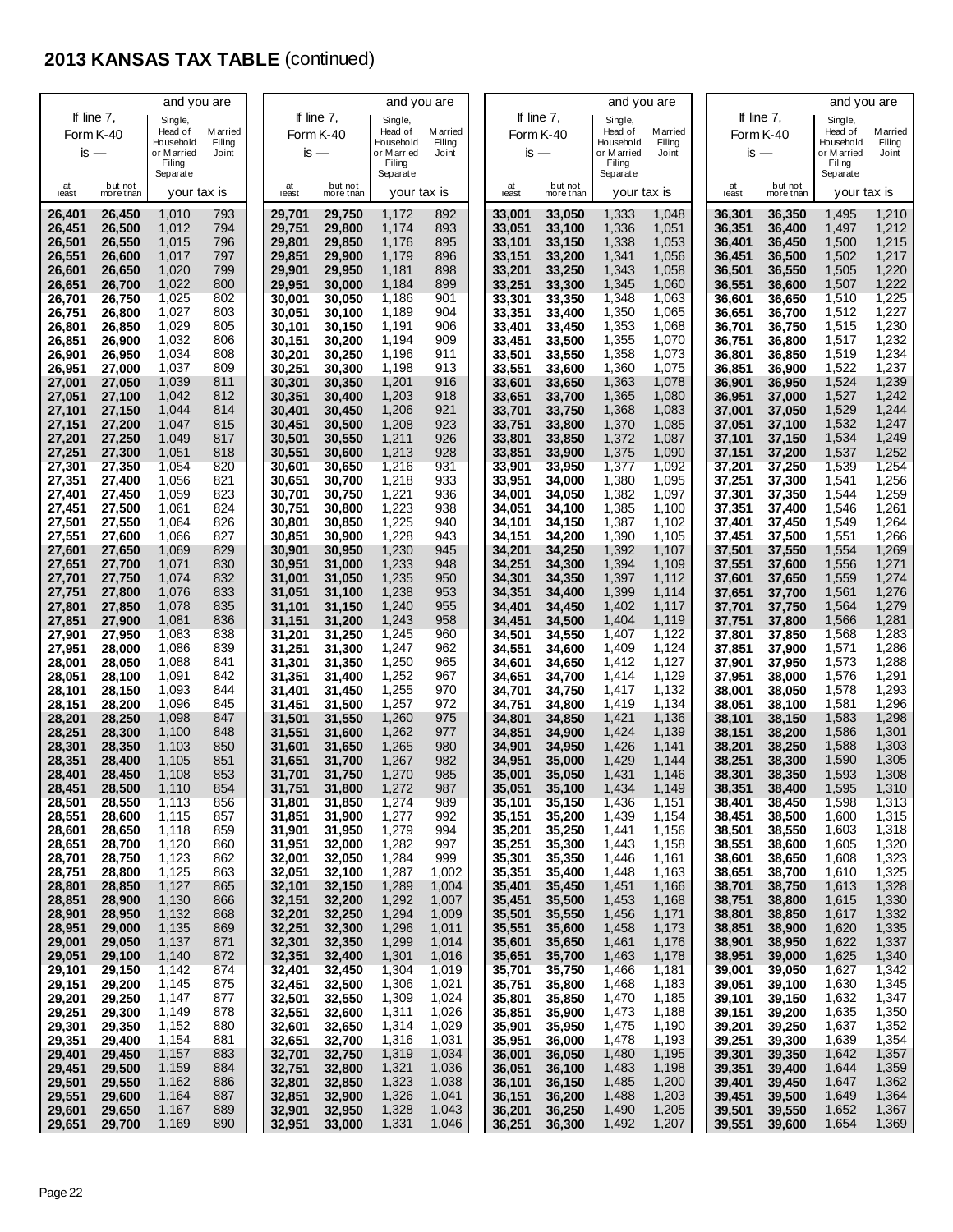|                  |                  | and you are          |                          |                  |                  | and you are          |                          |                  |                      | and you are          |                          |                  |                  | and you are          |                          |
|------------------|------------------|----------------------|--------------------------|------------------|------------------|----------------------|--------------------------|------------------|----------------------|----------------------|--------------------------|------------------|------------------|----------------------|--------------------------|
|                  | If line $7$ ,    | Single,              |                          |                  | If line $7$ ,    | Single,              |                          |                  | If line 7,           | Single,              |                          |                  | If line $7$ ,    | Single,              |                          |
|                  | Form K-40        | Head of<br>Household | <b>Married</b><br>Filing |                  | Form K-40        | Head of<br>Household | <b>Married</b><br>Filing |                  | Form K-40            | Head of<br>Household | <b>Married</b><br>Filing | Form K-40        |                  | Head of<br>Household | <b>Married</b><br>Filing |
|                  | $is -$           | or Married           | Joint                    |                  | $is -$           | or Married           | Joint                    |                  | $is -$               | or Married           | Joint                    | is —             |                  | or Married           | Joint                    |
|                  |                  | Filing<br>Separate   |                          |                  |                  | Filing<br>Separate   |                          |                  |                      | Filing<br>Separate   |                          |                  |                  | Filing<br>Separate   |                          |
| at               | but not          | your tax is          |                          | at               | but not          | your tax is          |                          | at               | but not<br>more than | your tax is          |                          | at               | but not          | your tax is          |                          |
| least            | more than        |                      |                          | least            | more than        |                      |                          | least            |                      |                      |                          | least            | morethan         |                      |                          |
| 39,601           | 39,650           | 1,657                | 1,372                    | 42,901           | 42,950           | 1,818                | 1,533                    | 46,201           | 46,250               | 1,980                | 1,695                    | 49,501           | 49,550           | 2,142                | 1,857                    |
| 39,651<br>39,701 | 39,700<br>39,750 | 1,659<br>1,662       | 1,374<br>1,377           | 42,951<br>43,001 | 43,000<br>43,050 | 1,821<br>1,823       | 1,536<br>1,538           | 46,251<br>46,301 | 46,300<br>46,350     | 1,982<br>1,985       | 1,697<br>1,700           | 49,551<br>49,601 | 49,600<br>49,650 | 2,144<br>2,147       | 1,859<br>1,862           |
| 39,751           | 39,800           | 1,664                | 1,379                    | 43,051           | 43,100           | 1,826                | 1,541                    | 46,351           | 46,400               | 1,987                | 1,702                    | 49,651           | 49,700           | 2,149                | 1,864                    |
| 39,801           | 39,850           | 1,666                | 1,381                    | 43,101           | 43,150           | 1,828                | 1,543                    | 46,401           | 46,450               | 1,990                | 1,705                    | 49,701           | 49,750           | 2,152                | 1,867                    |
| 39,851           | 39,900           | 1,669                | 1,384                    | 43,151           | 43,200           | 1,831                | 1,546                    | 46,451           | 46,500               | 1,992                | 1,707                    | 49,751           | 49.800           | 2,154                | 1,869                    |
| 39,901           | 39,950           | 1,671                | 1,386                    | 43,201           | 43,250           | 1,833                | 1,548                    | 46,501           | 46,550               | 1,995                | 1,710                    | 49,801           | 49,850           | 2,156                | 1,871                    |
| 39,951           | 40,000           | 1,674                | 1,389                    | 43,251           | 43,300           | 1,835                | 1,550                    | 46,551           | 46,600               | 1,997                | 1,712                    | 49,851           | 49,900           | 2,159                | 1,874                    |
| 40,001           | 40,050           | 1,676                | 1,391                    | 43,301           | 43,350           | 1,838                | 1,553                    | 46,601           | 46,650               | 2,000                | 1,715                    | 49,901           | 49,950           | 2,161                | 1,876                    |
| 40,051<br>40,101 | 40,100<br>40,150 | 1,679<br>1,681       | 1,394<br>1,396           | 43,351<br>43,401 | 43,400<br>43,450 | 1,840<br>1,843       | 1,555<br>1,558           | 46,651<br>46,701 | 46,700<br>46,750     | 2,002<br>2,005       | 1,717<br>1,720           | 49,951<br>50,001 | 50,000<br>50,050 | 2,164<br>2,166       | 1,879<br>1,881           |
| 40,151           | 40,200           | 1,684                | 1,399                    | 43,451           | 43,500           | 1,845                | 1,560                    | 46,751           | 46,800               | 2,007                | 1,722                    | 50,051           | 50,100           | 2,169                | 1,884                    |
| 40,201           | 40,250           | 1,686                | 1,401                    | 43,501           | 43,550           | 1,848                | 1,563                    | 46,801           | 46,850               | 2,009                | 1,724                    | 50,101           | 50,150           | 2,171                | 1,886                    |
| 40,251           | 40,300           | 1,688                | 1,403                    | 43,551           | 43,600           | 1,850                | 1,565                    | 46,851           | 46,900               | 2,012                | 1,727                    | 50,151           | 50,200           | 2,174                | 1,889                    |
| 40,301           | 40,350           | 1,691                | 1,406                    | 43,601           | 43,650           | 1,853                | 1,568                    | 46,901           | 46,950               | 2,014                | 1,729                    | 50,201           | 50,250           | 2,176                | 1,891                    |
| 40,351           | 40,400           | 1,693                | 1,408                    | 43,651           | 43,700           | 1,855                | 1,570                    | 46,951           | 47,000               | 2,017                | 1,732                    | 50,251           | 50,300           | 2,178                | 1,893                    |
| 40,401<br>40,451 | 40,450<br>40,500 | 1,696<br>1,698       | 1,411<br>1,413           | 43,701<br>43,751 | 43,750<br>43,800 | 1,858<br>1,860       | 1,573<br>1,575           | 47,001<br>47,051 | 47,050<br>47,100     | 2,019<br>2,022       | 1,734<br>1,737           | 50,301<br>50,351 | 50,350<br>50,400 | 2,181<br>2,183       | 1,896<br>1,898           |
| 40,501           | 40,550           | 1,701                | 1,416                    | 43,801           | 43,850           | 1,862                | 1,577                    | 47,101           | 47,150               | 2,024                | 1,739                    | 50,401           | 50,450           | 2,186                | 1,901                    |
| 40,551           | 40,600           | 1,703                | 1,418                    | 43,851           | 43,900           | 1,865                | 1,580                    | 47,151           | 47,200               | 2,027                | 1,742                    | 50,451           | 50,500           | 2,188                | 1,903                    |
| 40,601           | 40,650           | 1,706                | 1,421                    | 43,901           | 43,950           | 1,867                | 1,582                    | 47,201           | 47,250               | 2,029                | 1,744                    | 50,501           | 50,550           | 2,191                | 1,906                    |
| 40,651           | 40,700           | 1,708                | 1,423                    | 43,951           | 44,000           | 1,870                | 1,585                    | 47,251           | 47,300               | 2,031                | 1,746                    | 50,551           | 50,600           | 2,193                | 1,908                    |
| 40,701           | 40,750           | 1,711                | 1,426                    | 44,001           | 44,050           | 1,872                | 1,587                    | 47,301           | 47,350               | 2,034                | 1,749                    | 50,601           | 50,650           | 2,196                | 1,911                    |
| 40,751<br>40,801 | 40,800<br>40,850 | 1,713<br>1,715       | 1,428<br>1,430           | 44,051<br>44,101 | 44,100<br>44,150 | 1,875<br>1,877       | 1,590<br>1,592           | 47,351<br>47,401 | 47,400<br>47,450     | 2,036<br>2,039       | 1,751<br>1,754           | 50,651<br>50,701 | 50.700<br>50,750 | 2,198<br>2,201       | 1,913<br>1,916           |
| 40,851           | 40,900           | 1,718                | 1,433                    | 44,151           | 44,200           | 1,880                | 1,595                    | 47,451           | 47,500               | 2,041                | 1,756                    | 50,751           | 50,800           | 2,203                | 1,918                    |
| 40,901           | 40,950           | 1,720                | 1,435                    | 44,201           | 44,250           | 1,882                | 1,597                    | 47,501           | 47,550               | 2,044                | 1,759                    | 50,801           | 50,850           | 2,205                | 1,920                    |
| 40,951           | 41,000           | 1,723                | 1,438                    | 44,251           | 44,300           | 1,884                | 1,599                    | 47,551           | 47,600               | 2,046                | 1,761                    | 50,851           | 50,900           | 2,208                | 1,923                    |
| 41,001           | 41,050           | 1,725                | 1,440                    | 44,301           | 44,350           | 1,887                | 1,602                    | 47,601           | 47,650               | 2,049                | 1,764                    | 50,901           | 50,950           | 2,210                | 1,925                    |
| 41,051           | 41,100           | 1,728                | 1,443                    | 44,351           | 44,400           | 1,889                | 1,604                    | 47,651           | 47,700               | 2,051                | 1,766                    | 50,951           | 51,000           | 2,213                | 1,928                    |
| 41,101<br>41,151 | 41,150<br>41,200 | 1,730<br>1,733       | 1,445<br>1,448           | 44,401<br>44,451 | 44,450<br>44,500 | 1,892<br>1,894       | 1,607<br>1,609           | 47,701<br>47,751 | 47,750<br>47,800     | 2,054<br>2,056       | 1,769<br>1,771           | 51,001<br>51,051 | 51,050<br>51,100 | 2,215<br>2,218       | 1,930<br>1,933           |
| 41,201           | 41,250           | 1,735                | 1,450                    | 44,501           | 44,550           | 1,897                | 1,612                    | 47,801           | 47,850               | 2,058                | 1,773                    | 51,101           | 51,150           | 2,220                | 1,935                    |
| 41,251           | 41,300           | 1,737                | 1,452                    | 44,551           | 44,600           | 1,899                | 1,614                    | 47,851           | 47,900               | 2,061                | 1,776                    | 51,151           | 51,200           | 2,223                | 1,938                    |
| 41,301           | 41,350           | 1,740                | 1,455                    | 44,601           | 44,650           | 1,902                | 1,617                    | 47,901           | 47,950               | 2,063                | 1,778                    | 51,201           | 51,250           | 2,225                | 1,940                    |
| 41,351           | 41,400           | 1,742                | 1,457                    | 44,651           | 44,700           | 1,904                | 1,619                    | 47,951           | 48,000               | 2,066                | 1,781                    | 51,251           | 51,300           | 2,227                | 1,942                    |
| 41,401<br>41,451 | 41,450<br>41,500 | 1,745                | 1,460                    | 44,701<br>44,751 | 44,750<br>44,800 | 1,907<br>1,909       | 1,622<br>1,624           | 48,001           | 48,050<br>48,100     | 2,068                | 1,783                    | 51,301<br>51,351 | 51,350<br>51.400 | 2,230<br>2,232       | 1,945<br>1,947           |
| 41,501           | 41,550           | 1,747<br>1,750       | 1,462<br>1,465           | 44,801           | 44,850           | 1,911                | 1,626                    | 48,051<br>48,101 | 48,150               | 2,071<br>2,073       | 1,786<br>1,788           | 51,401           | 51,450           | 2,235                | 1,950                    |
| 41,551           | 41,600           | 1,752                | 1,467                    | 44,851           | 44,900           | 1,914                | 1,629                    | 48,151           | 48,200               | 2,076                | 1,791                    | 51,451           | 51,500           | 2,237                | 1,952                    |
| 41,601           | 41,650           | 1,755                | 1,470                    | 44,901           | 44,950           | 1,916                | 1,631                    | 48,201           | 48,250               | 2,078                | 1,793                    | 51,501           | 51,550           | 2,240                | 1,955                    |
| 41,651           | 41,700           | 1,757                | 1,472                    | 44,951           | 45,000           | 1,919                | 1,634                    | 48,251           | 48,300               | 2,080                | 1,795                    | 51,551           | 51,600           | 2,242                | 1,957                    |
| 41,701           | 41,750           | 1,760                | 1,475                    | 45,001           | 45,050           | 1,921                | 1,636                    | 48,301           | 48,350               | 2,083                | 1,798                    | 51,601           | 51,650           | 2,245                | 1,960                    |
| 41,751<br>41,801 | 41,800<br>41,850 | 1,762<br>1,764       | 1,477<br>1,479           | 45,051<br>45,101 | 45,100<br>45,150 | 1,924<br>1,926       | 1,639<br>1,641           | 48,351<br>48,401 | 48,400<br>48,450     | 2,085<br>2,088       | 1,800<br>1,803           | 51,651<br>51,701 | 51,700<br>51,750 | 2,247<br>2,250       | 1,962<br>1,965           |
| 41,851           | 41,900           | 1,767                | 1,482                    | 45,151           | 45,200           | 1,929                | 1,644                    | 48,451           | 48,500               | 2,090                | 1,805                    | 51,751           | 51,800           | 2,252                | 1,967                    |
| 41,901           | 41,950           | 1,769                | 1,484                    | 45,201           | 45,250           | 1,931                | 1,646                    | 48,501           | 48,550               | 2,093                | 1,808                    | 51,801           | 51,850           | 2,254                | 1,969                    |
| 41,951           | 42,000           | 1,772                | 1,487                    | 45,251           | 45,300           | 1,933                | 1,648                    | 48,551           | 48,600               | 2,095                | 1,810                    | 51,851           | 51,900           | 2,257                | 1,972                    |
| 42,001           | 42,050           | 1,774                | 1,489                    | 45,301           | 45,350           | 1,936                | 1,651                    | 48,601           | 48,650               | 2,098                | 1,813                    | 51,901           | 51,950           | 2,259                | 1,974                    |
| 42,051<br>42,101 | 42,100           | 1,777                | 1,492                    | 45,351<br>45,401 | 45,400<br>45,450 | 1,938                | 1,653<br>1,656           | 48,651<br>48,701 | 48,700               | 2,100                | 1,815                    | 51,951<br>52,001 | 52,000<br>52,050 | 2,262<br>2,264       | 1,977<br>1,979           |
| 42,151           | 42,150<br>42,200 | 1,779<br>1,782       | 1,494<br>1,497           | 45,451           | 45,500           | 1,941<br>1,943       | 1,658                    | 48,751           | 48,750<br>48,800     | 2,103<br>2,105       | 1,818<br>1,820           | 52,051           | 52,100           | 2,267                | 1,982                    |
| 42,201           | 42,250           | 1,784                | 1,499                    | 45,501           | 45,550           | 1,946                | 1,661                    | 48,801           | 48,850               | 2,107                | 1,822                    | 52,101           | 52,150           | 2,269                | 1,984                    |
| 42,251           | 42,300           | 1,786                | 1,501                    | 45,551           | 45,600           | 1,948                | 1,663                    | 48,851           | 48,900               | 2,110                | 1,825                    | 52,151           | 52,200           | 2,272                | 1,987                    |
| 42,301           | 42,350           | 1,789                | 1,504                    | 45,601           | 45,650           | 1,951                | 1,666                    | 48,901           | 48,950               | 2,112                | 1,827                    | 52,201           | 52,250           | 2,274                | 1,989                    |
| 42,351           | 42,400           | 1,791                | 1,506                    | 45,651           | 45,700           | 1,953                | 1,668                    | 48,951           | 49,000               | 2,115                | 1,830                    | 52,251           | 52,300           | 2,276                | 1,991                    |
| 42,401<br>42,451 | 42,450<br>42,500 | 1,794<br>1,796       | 1,509<br>1,511           | 45,701<br>45,751 | 45,750<br>45,800 | 1,956<br>1,958       | 1,671<br>1,673           | 49,001<br>49,051 | 49,050<br>49,100     | 2,117<br>2,120       | 1,832<br>1,835           | 52,301<br>52,351 | 52,350<br>52,400 | 2,279<br>2,281       | 1,994<br>1,996           |
| 42,501           | 42,550           | 1,799                | 1,514                    | 45,801           | 45,850           | 1,960                | 1,675                    | 49,101           | 49,150               | 2,122                | 1,837                    | 52,401           | 52,450           | 2,284                | 1,999                    |
| 42,551           | 42,600           | 1,801                | 1,516                    | 45,851           | 45,900           | 1,963                | 1,678                    | 49,151           | 49,200               | 2,125                | 1,840                    | 52,451           | 52,500           | 2,286                | 2,001                    |
| 42,601           | 42,650           | 1,804                | 1,519                    | 45,901           | 45,950           | 1,965                | 1,680                    | 49,201           | 49,250               | 2,127                | 1,842                    | 52,501           | 52,550           | 2,289                | 2,004                    |
| 42,651           | 42,700           | 1,806                | 1,521                    | 45,951           | 46,000           | 1,968                | 1,683                    | 49,251           | 49,300               | 2,129                | 1,844                    | 52,551           | 52,600           | 2,291                | 2,006                    |
| 42,701           | 42,750           | 1,809                | 1,524                    | 46,001           | 46,050           | 1,970                | 1,685                    | 49,301           | 49,350               | 2,132                | 1,847                    | 52,601           | 52,650           | 2,294                | 2,009                    |
| 42,751<br>42,801 | 42,800<br>42,850 | 1,811<br>1,813       | 1,526<br>1,528           | 46,051<br>46,101 | 46,100<br>46,150 | 1,973<br>1,975       | 1,688<br>1,690           | 49,351<br>49,401 | 49,400<br>49,450     | 2,134<br>2,137       | 1,849<br>1,852           | 52,651<br>52,701 | 52,700<br>52,750 | 2,296<br>2,299       | 2,011<br>2,014           |
| 42,851           | 42,900           | 1,816                | 1,531                    | 46,151           | 46,200           | 1,978                | 1,693                    | 49,451           | 49,500               | 2,139                | 1,854                    | 52,751           | 52,800           | 2,301                | 2,016                    |
|                  |                  |                      |                          |                  |                  |                      |                          |                  |                      |                      |                          |                  |                  |                      |                          |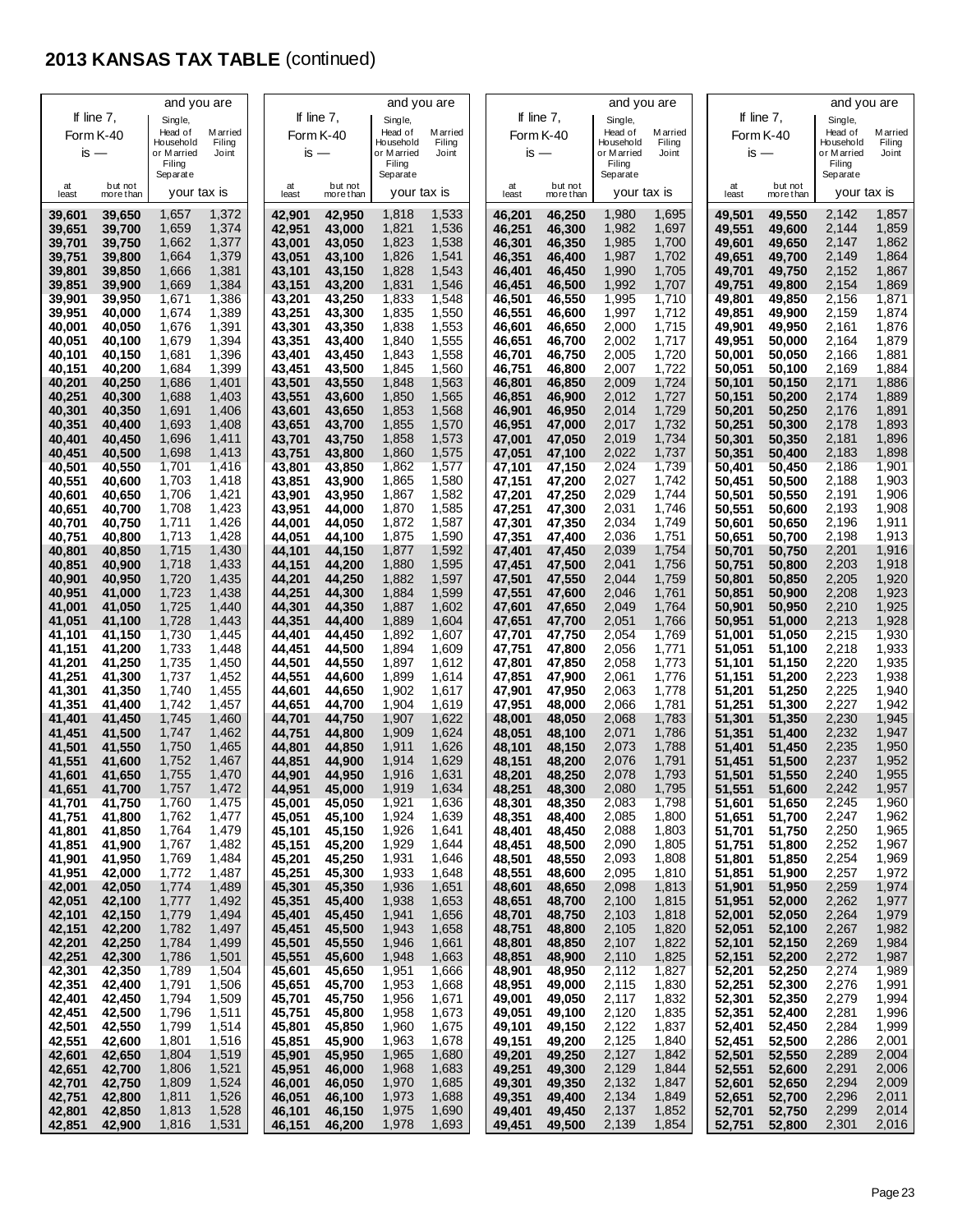|                  |                      | and you are           |                          |                  |                      | and you are          |                          |                  |                      | and you are          |                          |                  |                      | and you are          |                          |
|------------------|----------------------|-----------------------|--------------------------|------------------|----------------------|----------------------|--------------------------|------------------|----------------------|----------------------|--------------------------|------------------|----------------------|----------------------|--------------------------|
|                  | If line $7$ ,        | Single,               |                          |                  | If line $7$ ,        | Single,              |                          |                  | If line $7$ ,        | Single,              |                          |                  | If line $7$ ,        | Single,              |                          |
|                  | Form K-40            | Head of<br>Ho usehold | <b>Married</b><br>Filing |                  | Form K-40            | Head of<br>Household | <b>Married</b><br>Filing |                  | Form K-40            | Head of<br>Household | <b>Married</b><br>Filing |                  | Form K-40            | Head of<br>Household | <b>Married</b><br>Filing |
|                  | $is -$               | or Married<br>Filing  | Joint                    | is $-$           |                      | or Married<br>Filing | Joint                    |                  | is $-$               | or Married<br>Filing | Joint                    |                  | is $-$               | or Married<br>Filing | Joint                    |
|                  |                      | Separate              |                          |                  |                      | Separate             |                          |                  |                      | Separate             |                          |                  |                      | Separate             |                          |
| at<br>least      | but not<br>more than | your tax is           |                          | at<br>least      | but not<br>more than | your tax is          |                          | at<br>least      | but not<br>more than | your tax is          |                          | at<br>least      | but not<br>more than | your tax is          |                          |
| 52,801           | 52,850               | 2,303                 | 2,018                    | 56,101           | 56,150               | 2,465                | 2,180                    | 59,401           | 59,450               | 2,627                | 2,342                    | 62,701           | 62,750               | 2,789                | 2,504                    |
| 52,851           | 52,900               | 2,306                 | 2,021                    | 56,151           | 56,200               | 2,468                | 2,183                    | 59,451           | 59,500               | 2,629                | 2,344                    | 62,751           | 62,800               | 2,791                | 2,506                    |
| 52,901           | 52,950               | 2,308                 | 2,023                    | 56,201           | 56,250               | 2,470                | 2,185                    | 59,501           | 59,550               | 2,632                | 2,347                    | 62,801           | 62,850               | 2,793                | 2,508                    |
| 52,951<br>53.001 | 53,000<br>53,050     | 2,311<br>2,313        | 2,026<br>2,028           | 56,251<br>56,301 | 56,300<br>56,350     | 2,472<br>2,475       | 2,187<br>2,190           | 59,551<br>59,601 | 59,600<br>59,650     | 2,634<br>2,637       | 2,349<br>2,352           | 62,851<br>62,901 | 62,900<br>62,950     | 2,796<br>2,798       | 2,511<br>2,513           |
| 53.051           | 53,100               | 2,316                 | 2,031                    | 56,351           | 56,400               | 2,477                | 2,192                    | 59,651           | 59,700               | 2,639                | 2,354                    | 62,951           | 63,000               | 2,801                | 2,516                    |
| 53,101           | 53,150               | 2,318                 | 2,033                    | 56,401           | 56,450               | 2,480                | 2,195                    | 59,701           | 59,750               | 2,642                | 2,357                    | 63,001           | 63,050               | 2,803                | 2,518                    |
| 53,151           | 53,200               | 2,321                 | 2,036                    | 56,451           | 56,500               | 2,482                | 2,197                    | 59,751           | 59,800               | 2,644                | 2,359                    | 63,051           | 63.100               | 2,806                | 2,521                    |
| 53,201           | 53,250<br>53,300     | 2,323<br>2,325        | 2,038<br>2,040           | 56,501           | 56,550               | 2,485<br>2,487       | 2,200                    | 59,801           | 59,850<br>59,900     | 2,646<br>2,649       | 2,361                    | 63,101           | 63,150               | 2,808<br>2,811       | 2,523                    |
| 53,251<br>53,301 | 53,350               | 2,328                 | 2,043                    | 56,551<br>56,601 | 56,600<br>56,650     | 2,490                | 2,202<br>2,205           | 59,851<br>59,901 | 59,950               | 2,651                | 2,364<br>2,366           | 63,151<br>63,201 | 63,200<br>63,250     | 2,813                | 2,526<br>2,528           |
| 53.351           | 53,400               | 2,330                 | 2,045                    | 56,651           | 56,700               | 2,492                | 2,207                    | 59,951           | 60,000               | 2,654                | 2,369                    | 63,251           | 63,300               | 2,815                | 2,530                    |
| 53,401           | 53,450               | 2,333                 | 2,048                    | 56,701           | 56,750               | 2,495                | 2,210                    | 60,001           | 60,050               | 2,656                | 2,371                    | 63,301           | 63,350               | 2,818                | 2,533                    |
| 53,451           | 53,500               | 2,335                 | 2,050                    | 56,751           | 56,800               | 2,497                | 2,212                    | 60,051           | 60,100               | 2,659                | 2,374                    | 63,351           | 63,400               | 2,820                | 2,535                    |
| 53,501<br>53.551 | 53,550<br>53,600     | 2,338<br>2,340        | 2,053<br>2,055           | 56,801<br>56,851 | 56,850<br>56,900     | 2,499<br>2,502       | 2,214<br>2,217           | 60,101<br>60,151 | 60,150<br>60,200     | 2,661<br>2,664       | 2,376<br>2,379           | 63,401<br>63,451 | 63,450<br>63,500     | 2,823<br>2,825       | 2,538<br>2,540           |
| 53,601           | 53,650               | 2,343                 | 2,058                    | 56,901           | 56,950               | 2,504                | 2,219                    | 60,201           | 60,250               | 2,666                | 2,381                    | 63,501           | 63,550               | 2,828                | 2,543                    |
| 53.651           | 53,700               | 2,345                 | 2,060                    | 56,951           | 57,000               | 2,507                | 2,222                    | 60,251           | 60,300               | 2,668                | 2,383                    | 63,551           | 63.600               | 2,830                | 2,545                    |
| 53,701           | 53,750               | 2,348                 | 2,063                    | 57,001           | 57,050               | 2,509                | 2,224                    | 60,301           | 60,350               | 2,671                | 2,386                    | 63,601           | 63,650               | 2,833                | 2,548                    |
| 53,751           | 53,800               | 2,350                 | 2,065                    | 57,051           | 57,100               | 2,512                | 2,227                    | 60,351           | 60,400               | 2,673                | 2,388                    | 63,651           | 63,700               | 2,835                | 2,550                    |
| 53,801<br>53.851 | 53,850<br>53,900     | 2,352<br>2,355        | 2,067<br>2,070           | 57,101<br>57,151 | 57,150<br>57,200     | 2,514<br>2,517       | 2,229<br>2,232           | 60,401<br>60,451 | 60,450<br>60,500     | 2,676<br>2,678       | 2,391<br>2,393           | 63,701<br>63,751 | 63,750<br>63,800     | 2,838<br>2,840       | 2,553<br>2,555           |
| 53,901           | 53,950               | 2,357                 | 2,072                    | 57,201           | 57,250               | 2,519                | 2,234                    | 60,501           | 60,550               | 2,681                | 2,396                    | 63,801           | 63,850               | 2,842                | 2,557                    |
| 53.951           | 54,000               | 2,360                 | 2,075                    | 57,251           | 57,300               | 2,521                | 2,236                    | 60,551           | 60,600               | 2,683                | 2,398                    | 63,851           | 63.900               | 2,845                | 2,560                    |
| 54,001           | 54,050               | 2,362                 | 2,077                    | 57,301           | 57,350               | 2,524                | 2,239                    | 60,601           | 60,650               | 2,686                | 2,401                    | 63,901           | 63,950               | 2,847                | 2,562                    |
| 54.051<br>54,101 | 54,100<br>54,150     | 2,365<br>2,367        | 2,080<br>2,082           | 57,351<br>57,401 | 57,400<br>57,450     | 2,526<br>2,529       | 2,241<br>2,244           | 60,651<br>60,701 | 60,700<br>60,750     | 2,688<br>2,691       | 2,403<br>2,406           | 63,951<br>64,001 | 64,000<br>64,050     | 2,850<br>2,852       | 2,565<br>2,567           |
| 54.151           | 54,200               | 2,370                 | 2,085                    | 57,451           | 57,500               | 2,531                | 2,246                    | 60,751           | 60,800               | 2,693                | 2,408                    | 64,051           | 64,100               | 2,855                | 2,570                    |
| 54,201           | 54,250               | 2,372                 | 2,087                    | 57,501           | 57,550               | 2,534                | 2,249                    | 60,801           | 60,850               | 2,695                | 2,410                    | 64,101           | 64,150               | 2,857                | 2,572                    |
| 54.251           | 54,300               | 2,374                 | 2,089                    | 57,551           | 57,600               | 2,536                | 2,251                    | 60,851           | 60,900               | 2,698                | 2,413                    | 64,151           | 64,200               | 2,860                | 2,575                    |
| 54.301           | 54,350               | 2,377                 | 2,092                    | 57,601           | 57,650               | 2,539                | 2,254                    | 60,901           | 60,950               | 2,700                | 2,415                    | 64,201           | 64,250               | 2,862                | 2,577                    |
| 54.351<br>54,401 | 54,400<br>54,450     | 2,379<br>2,382        | 2,094<br>2,097           | 57,651<br>57,701 | 57,700<br>57,750     | 2,541<br>2,544       | 2,256<br>2,259           | 60,951<br>61,001 | 61,000<br>61,050     | 2,703<br>2,705       | 2,418<br>2,420           | 64,251<br>64,301 | 64,300<br>64,350     | 2,864<br>2,867       | 2,579<br>2,582           |
| 54,451           | 54,500               | 2,384                 | 2,099                    | 57,751           | 57,800               | 2,546                | 2,261                    | 61.051           | 61,100               | 2,708                | 2,423                    | 64,351           | 64,400               | 2,869                | 2,584                    |
| 54,501           | 54,550               | 2,387                 | 2,102                    | 57,801           | 57,850               | 2,548                | 2,263                    | 61,101           | 61,150               | 2,710                | 2,425                    | 64,401           | 64,450               | 2,872                | 2,587                    |
| 54.551           | 54,600               | 2,389                 | 2,104                    | 57,851           | 57,900               | 2,551                | 2,266                    | 61,151           | 61,200               | 2,713                | 2,428                    | 64,451           | 64,500               | 2,874                | 2,589                    |
| 54,601<br>54.651 | 54,650<br>54,700     | 2,392<br>2,394        | 2,107<br>2,109           | 57,901<br>57,951 | 57,950<br>58,000     | 2,553<br>2,556       | 2,268<br>2,271           | 61,201<br>61,251 | 61,250<br>61,300     | 2,715<br>2,717       | 2,430<br>2,432           | 64,501<br>64,551 | 64.550<br>64,600     | 2,877<br>2,879       | 2,592<br>2,594           |
| 54,701           | 54,750               | 2,397                 | 2,112                    | 58,001           | 58,050               | 2,558                | 2,273                    | 61,301           | 61,350               | 2,720                | 2,435                    | 64,601           | 64,650               | 2,882                | 2,597                    |
| 54,751           | 54,800               | 2,399                 | 2,114                    | 58,051           | 58,100               | 2,561                | 2,276                    | 61,351           | 61,400               | 2,722                | 2,437                    | 64,651           | 64,700               | 2,884                | 2,599                    |
| 54,801           | 54,850               | 2,401                 | 2,116                    | 58,101           | 58,150               | 2,563                | 2,278                    | 61,401           | 61,450               | 2,725                | 2,440                    | 64,701           | 64,750               | 2,887                | 2,602                    |
| 54,851<br>54,901 | 54,900<br>54,950     | 2,404<br>2,406        | 2,119<br>2,121           | 58,151<br>58,201 | 58,200<br>58,250     | 2,566<br>2,568       | 2,281<br>2,283           | 61,451<br>61,501 | 61,500<br>61,550     | 2,727<br>2,730       | 2,442<br>2,445           | 64,751<br>64,801 | 64,800<br>64,850     | 2,889<br>2,891       | 2,604<br>2,606           |
| 54,951           | 55,000               | 2,409                 | 2,124                    | 58,251           | 58,300               | 2,570                | 2,285                    | 61,551           | 61,600               | 2,732                | 2,447                    | 64,851           | 64,900               | 2,894                | 2,609                    |
| 55,001           | 55,050               | 2,411                 | 2,126                    | 58,301           | 58,350               | 2,573                | 2,288                    | 61,601           | 61,650               | 2,735                | 2,450                    | 64,901           | 64,950               | 2,896                | 2,611                    |
| 55,051           | 55,100               | 2,414                 | 2,129                    | 58,351           | 58,400               | 2,575                | 2,290                    | 61,651           | 61,700               | 2,737                | 2,452                    | 64,951           | 65,000               | 2,899                | 2,614                    |
| 55,101<br>55,151 | 55,150<br>55,200     | 2,416<br>2,419        | 2,131<br>2,134           | 58,401<br>58,451 | 58,450<br>58,500     | 2,578<br>2,580       | 2,293<br>2,295           | 61,701<br>61,751 | 61,750<br>61,800     | 2,740<br>2,742       | 2,455<br>2,457           | 65,001<br>65,051 | 65.050<br>65,100     | 2,901<br>2,904       | 2,616<br>2,619           |
| 55,201           | 55,250               | 2,421                 | 2,136                    | 58,501           | 58,550               | 2,583                | 2,298                    | 61,801           | 61,850               | 2,744                | 2,459                    | 65,101           | 65,150               | 2,906                | 2,621                    |
| 55,251           | 55,300               | 2,423                 | 2,138                    | 58,551           | 58,600               | 2,585                | 2,300                    | 61,851           | 61,900               | 2,747                | 2,462                    | 65,151           | 65,200               | 2,909                | 2,624                    |
| 55,301           | 55,350               | 2,426                 | 2,141                    | 58,601           | 58,650               | 2,588                | 2,303                    | 61,901           | 61,950               | 2,749                | 2,464                    | 65,201           | 65,250               | 2,911                | 2,626                    |
| 55,351           | 55,400               | 2,428                 | 2,143                    | 58,651           | 58,700               | 2,590                | 2,305                    | 61,951           | 62,000               | 2,752                | 2,467                    | 65,251           | 65,300               | 2,913                | 2,628                    |
| 55,401<br>55,451 | 55,450<br>55,500     | 2,431<br>2,433        | 2,146<br>2,148           | 58,701<br>58,751 | 58,750<br>58,800     | 2,593<br>2,595       | 2,308<br>2,310           | 62,001<br>62,051 | 62,050<br>62,100     | 2,754<br>2,757       | 2,469<br>2,472           | 65,301<br>65,351 | 65,350<br>65,400     | 2,916<br>2,918       | 2,631<br>2,633           |
| 55,501           | 55,550               | 2,436                 | 2,151                    | 58,801           | 58,850               | 2,597                | 2,312                    | 62,101           | 62,150               | 2,759                | 2,474                    | 65,401           | 65,450               | 2,921                | 2,636                    |
| 55,551           | 55,600               | 2,438                 | 2,153                    | 58,851           | 58,900               | 2,600                | 2,315                    | 62,151           | 62,200               | 2,762                | 2,477                    | 65,451           | 65.500               | 2,923                | 2,638                    |
| 55,601           | 55,650               | 2,441                 | 2,156                    | 58,901           | 58,950               | 2,602                | 2,317                    | 62,201           | 62,250               | 2,764                | 2,479                    | 65,501           | 65,550               | 2,926                | 2,641                    |
| 55,651<br>55,701 | 55,700<br>55,750     | 2,443<br>2,446        | 2,158<br>2,161           | 58,951<br>59,001 | 59,000<br>59,050     | 2,605<br>2,607       | 2,320<br>2,322           | 62,251<br>62,301 | 62,300<br>62,350     | 2,766<br>2,769       | 2,481<br>2,484           | 65,551<br>65,601 | 65,600<br>65,650     | 2,928<br>2,931       | 2,643<br>2,646           |
| 55,751           | 55,800               | 2,448                 | 2,163                    | 59,051           | 59,100               | 2,610                | 2,325                    | 62,351           | 62,400               | 2,771                | 2,486                    | 65,651           | 65,700               | 2,933                | 2,648                    |
| 55,801           | 55,850               | 2,450                 | 2,165                    | 59,101           | 59,150               | 2,612                | 2,327                    | 62,401           | 62,450               | 2,774                | 2,489                    | 65,701           | 65,750               | 2,936                | 2,651                    |
| 55,851           | 55,900               | 2,453                 | 2,168                    | 59,151           | 59,200               | 2,615                | 2,330                    | 62,451           | 62,500               | 2,776                | 2,491                    | 65,751           | 65,800               | 2,938                | 2,653                    |
| 55,901           | 55,950               | 2,455                 | 2,170                    | 59,201           | 59,250               | 2,617                | 2,332                    | 62,501           | 62,550               | 2,779                | 2,494                    | 65,801           | 65,850               | 2,940                | 2,655                    |
| 55,951<br>56,001 | 56,000<br>56,050     | 2,458<br>2,460        | 2,173<br>2,175           | 59,251<br>59,301 | 59,300<br>59,350     | 2,619<br>2,622       | 2,334<br>2,337           | 62,551<br>62,601 | 62,600<br>62,650     | 2,781<br>2,784       | 2,496<br>2,499           | 65,851<br>65,901 | 65,900<br>65,950     | 2,943<br>2,945       | 2,658<br>2,660           |
| 56,051           | 56,100               | 2,463                 | 2,178                    | 59,351           | 59,400               | 2,624                | 2,339                    | 62,651           | 62,700               | 2,786                | 2,501                    | 65,951           | 66,000               | 2,948                | 2,663                    |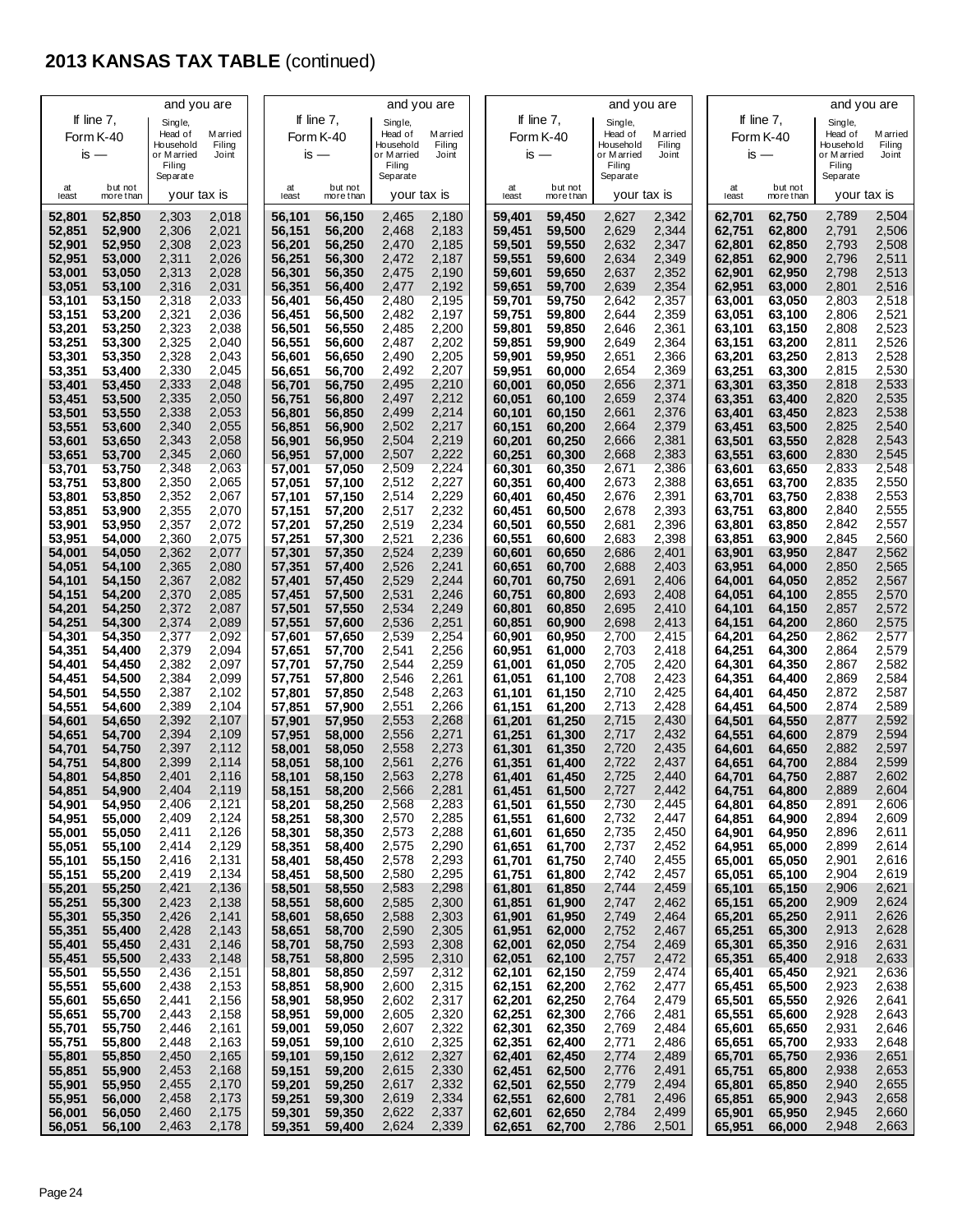|                  |                     | and you are          |                    |                  |                      | and you are          |                    |                  |                      | and you are          |                    |                  |                      | and you are          |                    |
|------------------|---------------------|----------------------|--------------------|------------------|----------------------|----------------------|--------------------|------------------|----------------------|----------------------|--------------------|------------------|----------------------|----------------------|--------------------|
|                  | If line 7,          | Single,              |                    |                  | If line $7$ ,        | Single,              |                    |                  | If line $7$ ,        | Single,              |                    |                  | lf line 7,           | Single,              |                    |
|                  | Form K-40           | Head of<br>Household | M arried<br>Filing |                  | Form K-40            | Head of<br>Household | M arried<br>Filing |                  | Form K-40            | Head of<br>Household | M arried<br>Filing |                  | Form K-40            | Head of<br>Household | M arried<br>Filing |
|                  | is $-$              | or Married<br>Filing | Joint              |                  | is $-$               | or Married<br>Filing | Joint              |                  | $is -$               | or Married<br>Filing | Joint              |                  | is —                 | or Married<br>Filing | Joint              |
|                  |                     | Separate             |                    |                  |                      | Separate             |                    |                  |                      | Separate             |                    |                  |                      | Separate             |                    |
| at<br>least      | but not<br>morethan | your tax is          |                    | at<br>least      | but not<br>more than | your tax is          |                    | at<br>least      | but not<br>more than | your tax is          |                    | at<br>least      | but not<br>more than | your tax is          |                    |
| 66,001           | 66,050              | 2,950                | 2,665              | 69,301           | 69,350               | 3,112                | 2,827              | 72,601           | 72,650               | 3,274                | 2,989              | 75,901           | 75,950               | 3,435                | 3,150              |
| 66,051           | 66,100              | 2,953                | 2,668              | 69,351           | 69,400               | 3,114                | 2,829              | 72,651           | 72,700               | 3,276                | 2,991              | 75,951           | 76,000               | 3,438                | 3,153              |
| 66,101           | 66,150              | 2,955                | 2,670              | 69,401           | 69,450               | 3,117                | 2,832              | 72,701           | 72,750               | 3,279                | 2,994              | 76,001           | 76,050               | 3,440                | 3,155              |
| 66,151           | 66,200              | 2,958                | 2,673              | 69,451           | 69,500               | 3,119                | 2,834              | 72,751           | 72,800               | 3,281                | 2,996              | 76,051           | 76,100               | 3,443                | 3,158              |
| 66,201<br>66,251 | 66,250<br>66,300    | 2,960<br>2,962       | 2,675<br>2,677     | 69,501<br>69,551 | 69,550<br>69,600     | 3,122<br>3,124       | 2,837<br>2,839     | 72,801<br>72,851 | 72,850<br>72,900     | 3,283<br>3,286       | 2,998<br>3,001     | 76,101<br>76,151 | 76,150<br>76.200     | 3,445<br>3,448       | 3,160<br>3,163     |
| 66,301           | 66,350              | 2,965                | 2,680              | 69,601           | 69,650               | 3,127                | 2,842              | 72,901           | 72,950               | 3,288                | 3,003              | 76,201           | 76,250               | 3,450                | 3,165              |
| 66,351           | 66,400              | 2,967                | 2,682              | 69,651           | 69,700               | 3,129                | 2,844              | 72,951           | 73,000               | 3,291                | 3,006              | 76,251           | 76,300               | 3,452                | 3,167              |
| 66,401           | 66,450              | 2,970                | 2,685              | 69,701           | 69,750               | 3,132                | 2,847              | 73,001           | 73,050               | 3,293                | 3,008              | 76,301           | 76,350               | 3,455                | 3,170              |
| 66,451<br>66,501 | 66,500              | 2,972<br>2,975       | 2,687              | 69,751           | 69,800               | 3,134                | 2,849<br>2,851     | 73,051           | 73,100<br>73,150     | 3,296<br>3,298       | 3,011              | 76,351<br>76,401 | 76,400               | 3,457<br>3,460       | 3,172              |
| 66,551           | 66,550<br>66,600    | 2,977                | 2,690<br>2,692     | 69,801<br>69,851 | 69,850<br>69,900     | 3,136<br>3,139       | 2,854              | 73,101<br>73,151 | 73,200               | 3,301                | 3,013<br>3,016     | 76,451           | 76,450<br>76,500     | 3,462                | 3,175<br>3,177     |
| 66,601           | 66,650              | 2,980                | 2,695              | 69,901           | 69,950               | 3,141                | 2,856              | 73,201           | 73,250               | 3,303                | 3,018              | 76,501           | 76,550               | 3,465                | 3,180              |
| 66,651           | 66,700              | 2,982                | 2,697              | 69,951           | 70.000               | 3,144                | 2,859              | 73,251           | 73,300               | 3,305                | 3,020              | 76,551           | 76,600               | 3,467                | 3,182              |
| 66,701           | 66,750              | 2,985                | 2,700              | 70,001           | 70,050               | 3.146                | 2,861              | 73,301           | 73,350               | 3,308                | 3,023              | 76,601           | 76,650               | 3,470                | 3,185              |
| 66,751<br>66,801 | 66,800<br>66,850    | 2,987<br>2,989       | 2,702<br>2,704     | 70,051<br>70,101 | 70,100<br>70,150     | 3,149<br>3,151       | 2,864<br>2,866     | 73,351<br>73,401 | 73,400<br>73,450     | 3,310<br>3,313       | 3,025<br>3,028     | 76,651<br>76,701 | 76,700<br>76,750     | 3,472<br>3,475       | 3,187<br>3,190     |
| 66,851           | 66,900              | 2,992                | 2,707              | 70,151           | 70,200               | 3,154                | 2,869              | 73,451           | 73,500               | 3,315                | 3,030              | 76,751           | 76.800               | 3,477                | 3,192              |
| 66,901           | 66,950              | 2,994                | 2,709              | 70,201           | 70,250               | 3,156                | 2,871              | 73,501           | 73,550               | 3,318                | 3,033              | 76,801           | 76,850               | 3,479                | 3,194              |
| 66,951           | 67,000              | 2,997                | 2,712              | 70,251           | 70,300               | 3,158                | 2,873              | 73,551           | 73,600               | 3,320                | 3,035              | 76,851           | 76,900               | 3,482                | 3,197              |
| 67,001           | 67,050              | 2,999                | 2,714              | 70,301           | 70,350               | 3,161                | 2,876              | 73,601           | 73,650               | 3,323                | 3,038              | 76,901           | 76,950               | 3,484                | 3,199              |
| 67,051<br>67,101 | 67,100<br>67,150    | 3,002<br>3,004       | 2,717<br>2,719     | 70,351<br>70,401 | 70,400<br>70,450     | 3,163<br>3,166       | 2,878<br>2,881     | 73,651<br>73,701 | 73,700<br>73,750     | 3,325<br>3,328       | 3,040<br>3,043     | 76,951<br>77,001 | 77.000<br>77,050     | 3,487<br>3,489       | 3,202<br>3,204     |
| 67,151           | 67,200              | 3,007                | 2,722              | 70,451           | 70.500               | 3.168                | 2,883              | 73,751           | 73,800               | 3,330                | 3,045              | 77,051           | 77,100               | 3,492                | 3,207              |
| 67,201           | 67,250              | 3,009                | 2,724              | 70,501           | 70,550               | 3,171                | 2,886              | 73,801           | 73,850               | 3,332                | 3,047              | 77,101           | 77,150               | 3,494                | 3,209              |
| 67,251           | 67,300              | 3,011                | 2,726              | 70,551           | 70,600               | 3,173                | 2,888              | 73,851           | 73,900               | 3,335                | 3,050              | 77,151           | 77,200               | 3,497                | 3,212              |
| 67,301           | 67,350              | 3,014                | 2,729              | 70,601           | 70,650               | 3,176                | 2,891              | 73,901           | 73,950               | 3,337                | 3,052              | 77,201           | 77,250               | 3,499                | 3,214              |
| 67,351<br>67,401 | 67,400<br>67,450    | 3,016<br>3,019       | 2,731<br>2,734     | 70,651<br>70,701 | 70,700<br>70,750     | 3,178<br>3,181       | 2,893<br>2,896     | 73,951<br>74,001 | 74,000<br>74,050     | 3,340<br>3,342       | 3,055<br>3,057     | 77,251<br>77,301 | 77,300<br>77,350     | 3,501<br>3,504       | 3,216<br>3,219     |
| 67,451           | 67,500              | 3,021                | 2,736              | 70,751           | 70,800               | 3,183                | 2,898              | 74,051           | 74,100               | 3,345                | 3,060              | 77,351           | 77,400               | 3,506                | 3,221              |
| 67,501           | 67,550              | 3,024                | 2,739              | 70,801           | 70,850               | 3,185                | 2,900              | 74,101           | 74,150               | 3,347                | 3,062              | 77,401           | 77,450               | 3,509                | 3,224              |
| 67,551           | 67,600              | 3,026                | 2,741              | 70,851           | 70,900               | 3,188                | 2,903              | 74,151           | 74,200               | 3,350                | 3,065              | 77,451           | 77,500               | 3,511                | 3,226              |
| 67,601<br>67,651 | 67,650<br>67,700    | 3,029<br>3,031       | 2,744<br>2,746     | 70,901<br>70,951 | 70,950<br>71,000     | 3,190<br>3,193       | 2,905<br>2,908     | 74,201<br>74,251 | 74,250<br>74,300     | 3,352<br>3,354       | 3,067<br>3,069     | 77,501<br>77,551 | 77,550<br>77,600     | 3,514<br>3,516       | 3,229<br>3,231     |
| 67,701           | 67,750              | 3,034                | 2,749              | 71,001           | 71,050               | 3,195                | 2,910              | 74,301           | 74,350               | 3,357                | 3,072              | 77,601           | 77,650               | 3,519                | 3,234              |
| 67,751           | 67,800              | 3,036                | 2,751              | 71,051           | 71,100               | 3,198                | 2,913              | 74,351           | 74,400               | 3,359                | 3,074              | 77,651           | 77,700               | 3,521                | 3,236              |
| 67,801           | 67,850              | 3,038                | 2,753              | 71,101           | 71,150               | 3,200                | 2,915              | 74,401           | 74,450               | 3,362                | 3,077              | 77,701           | 77,750               | 3,524                | 3,239              |
| 67,851           | 67,900              | 3,041                | 2,756              | 71,151           | 71.200               | 3,203                | 2,918              | 74,451           | 74,500               | 3,364                | 3,079              | 77,751           | 77.800               | 3,526                | 3,241<br>3,243     |
| 67,901<br>67,951 | 67,950<br>68,000    | 3,043<br>3,046       | 2,758<br>2,761     | 71,201<br>71,251 | 71,250<br>71,300     | 3,205<br>3,207       | 2,920<br>2,922     | 74,501<br>74,551 | 74,550<br>74,600     | 3,367<br>3,369       | 3,082<br>3,084     | 77,801<br>77,851 | 77,850<br>77,900     | 3,528<br>3,531       | 3,246              |
| 68,001           | 68,050              | 3,048                | 2,763              | 71,301           | 71,350               | 3,210                | 2,925              | 74,601           | 74,650               | 3,372                | 3,087              | 77,901           | 77.950               | 3,533                | 3,248              |
| 68,051           | 68,100              | 3,051                | 2,766              | 71,351           | 71,400               | 3,212                | 2,927              | 74,651           | 74,700               | 3,374                | 3,089              | 77,951           | 78,000               | 3,536                | 3,251              |
| 68,101           | 68,150              | 3,053                | 2,768              | 71,401           | 71,450               | 3,215                | 2,930              | 74,701           | 74,750               | 3,377                | 3,092              | 78,001           | 78,050               | 3,538                | 3,253              |
| 68,151<br>68,201 | 68,200<br>68,250    | 3,056<br>3,058       | 2,771<br>2,773     | 71,451<br>71,501 | 71,500<br>71,550     | 3,217<br>3,220       | 2,932<br>2,935     | 74,751<br>74,801 | 74,800<br>74,850     | 3,379<br>3,381       | 3,094<br>3,096     | 78,051<br>78,101 | 78,100<br>78,150     | 3,541<br>3,543       | 3,256<br>3,258     |
| 68,251           | 68,300              | 3,060                | 2,775              | 71,551           | 71,600               | 3,222                | 2,937              | 74,851           | 74,900               | 3,384                | 3,099              | 78,151           | 78,200               | 3,546                | 3,261              |
| 68,301           | 68,350              | 3,063                | 2,778              | 71,601           | 71,650               | 3,225                | 2,940              | 74,901           | 74,950               | 3,386                | 3,101              | 78,201           | 78,250               | 3,548                | 3,263              |
| 68,351           | 68,400              | 3,065                | 2,780              | 71,651           | 71,700               | 3,227                | 2,942              | 74,951           | 75,000               | 3,389                | 3,104              | 78,251           | 78,300               | 3,550                | 3,265              |
| 68,401           | 68,450              | 3,068                | 2,783              | 71,701           | 71,750               | 3,230                | 2,945              | 75,001           | 75,050               | 3,391                | 3,106              | 78,301           | 78,350               | 3,553                | 3,268              |
| 68,451<br>68,501 | 68,500<br>68,550    | 3,070<br>3,073       | 2,785<br>2,788     | 71,751<br>71,801 | 71,800<br>71,850     | 3,232<br>3,234       | 2,947<br>2,949     | 75,051<br>75,101 | 75,100<br>75,150     | 3,394<br>3,396       | 3,109<br>3,111     | 78,351<br>78,401 | 78,400<br>78,450     | 3,555<br>3,558       | 3,270<br>3,273     |
| 68,551           | 68,600              | 3,075                | 2,790              | 71,851           | 71,900               | 3,237                | 2,952              | 75,151           | 75,200               | 3,399                | 3,114              | 78,451           | 78,500               | 3,560                | 3,275              |
| 68,601           | 68,650              | 3,078                | 2,793              | 71,901           | 71,950               | 3,239                | 2,954              | 75,201           | 75,250               | 3,401                | 3,116              | 78,501           | 78,550               | 3,563                | 3,278              |
| 68,651           | 68,700              | 3,080                | 2,795              | 71,951           | 72,000               | 3,242                | 2,957              | 75,251           | 75,300               | 3,403                | 3,118              | 78,551           | 78,600               | 3,565                | 3,280              |
| 68,701<br>68,751 | 68,750<br>68,800    | 3,083<br>3,085       | 2,798<br>2,800     | 72,001<br>72,051 | 72,050<br>72,100     | 3,244<br>3,247       | 2,959<br>2,962     | 75,301<br>75,351 | 75,350<br>75,400     | 3,406<br>3,408       | 3,121<br>3,123     | 78,601<br>78,651 | 78,650<br>78,700     | 3,568<br>3,570       | 3,283<br>3,285     |
| 68,801           | 68,850              | 3,087                | 2,802              | 72,101           | 72,150               | 3,249                | 2,964              | 75,401           | 75,450               | 3,411                | 3,126              | 78,701           | 78,750               | 3,573                | 3,288              |
| 68,851           | 68,900              | 3,090                | 2,805              | 72,151           | 72,200               | 3,252                | 2,967              | 75,451           | 75,500               | 3,413                | 3,128              | 78,751           | 78,800               | 3,575                | 3,290              |
| 68,901           | 68,950              | 3,092                | 2,807              | 72,201           | 72,250               | 3,254                | 2,969              | 75,501           | 75,550               | 3,416                | 3,131              | 78,801           | 78,850               | 3,577                | 3,292              |
| 68,951           | 69,000              | 3,095                | 2,810              | 72,251           | 72,300               | 3,256                | 2,971              | 75,551           | 75,600               | 3,418                | 3,133              | 78,851           | 78,900               | 3,580                | 3,295              |
| 69,001<br>69,051 | 69,050<br>69,100    | 3,097<br>3,100       | 2,812<br>2,815     | 72,301<br>72,351 | 72,350<br>72,400     | 3,259<br>3,261       | 2,974<br>2,976     | 75,601<br>75,651 | 75,650<br>75,700     | 3,421<br>3,423       | 3,136<br>3,138     | 78,901<br>78,951 | 78,950<br>79,000     | 3,582<br>3,585       | 3,297<br>3,300     |
| 69,101           | 69,150              | 3,102                | 2,817              | 72,401           | 72,450               | 3,264                | 2,979              | 75,701           | 75,750               | 3,426                | 3,141              | 79,001           | 79,050               | 3,587                | 3,302              |
| 69,151           | 69,200              | 3,105                | 2,820              | 72,451           | 72,500               | 3,266                | 2,981              | 75,751           | 75,800               | 3,428                | 3,143              | 79,051           | 79,100               | 3,590                | 3,305              |
| 69,201           | 69,250              | 3,107                | 2,822              | 72,501           | 72,550               | 3,269                | 2,984              | 75,801           | 75,850               | 3,430                | 3,145              | 79,101           | 79,150               | 3,592                | 3,307              |
| 69,251           | 69,300              | 3,109                | 2,824              | 72,551           | 72,600               | 3,271                | 2,986              | 75,851           | 75,900               | 3,433                | 3,148              | 79,151           | 79,200               | 3,595                | 3,310              |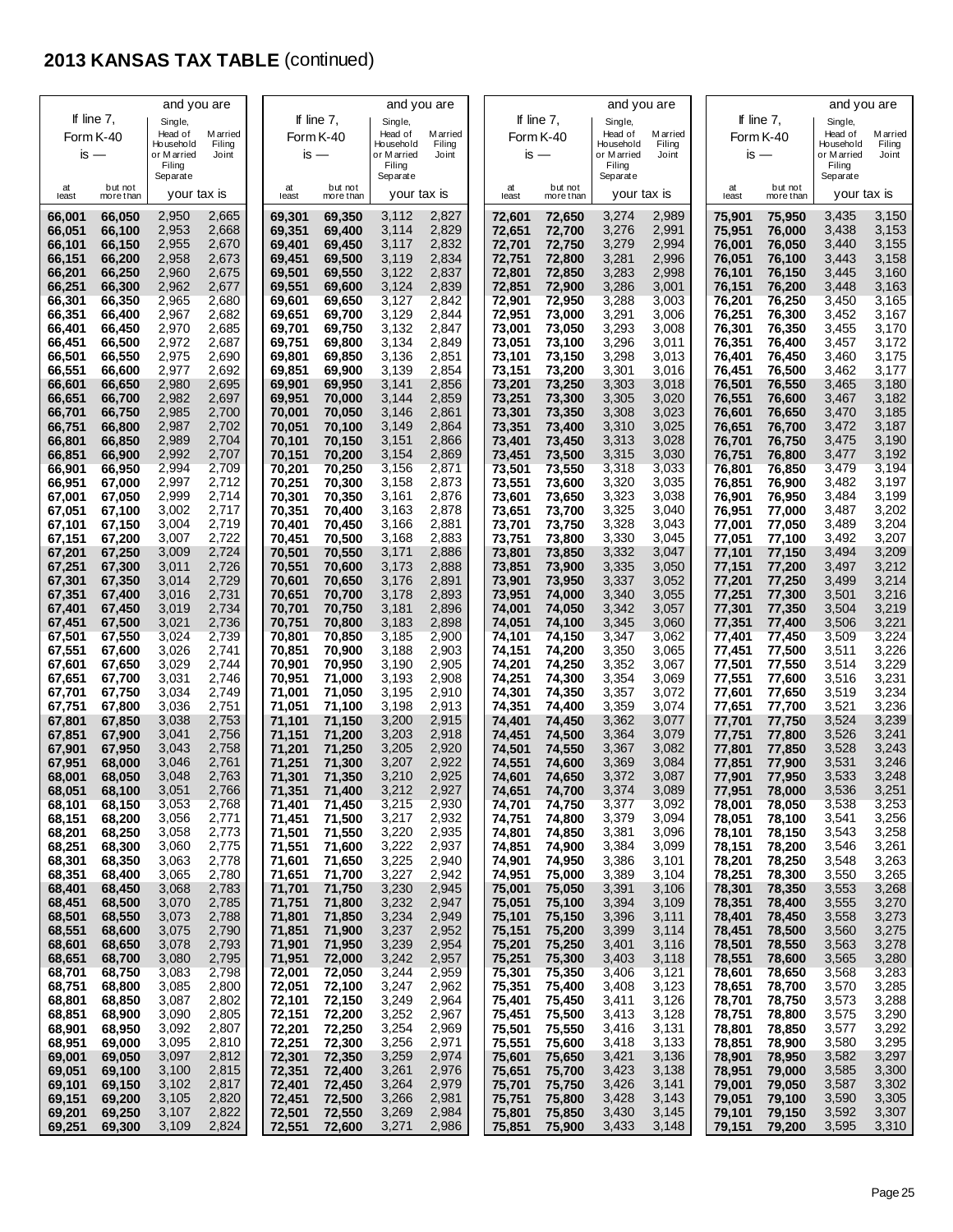|                  |                      | and you are           |                          |                  |                      | and you are          |                          |                  |                      | and you are          |                          |                  |        |                      | and you are          |                          |
|------------------|----------------------|-----------------------|--------------------------|------------------|----------------------|----------------------|--------------------------|------------------|----------------------|----------------------|--------------------------|------------------|--------|----------------------|----------------------|--------------------------|
|                  | If line $7$ ,        | Single,               |                          |                  | If line $7$ ,        | Single,              |                          |                  | If line $7$ ,        | Single,              |                          |                  |        | If line 7,           | Single,              |                          |
|                  | Form K-40            | Head of<br>Ho usehold | <b>Married</b><br>Filing |                  | Form K-40            | Head of<br>Household | <b>Married</b><br>Filing |                  | Form K-40            | Head of<br>Household | <b>Married</b><br>Filing |                  |        | Form K-40            | Head of<br>Household | <b>Married</b><br>Filing |
|                  | $is -$               | or Married<br>Filing  | Joint                    |                  | $is -$               | or Married<br>Filing | Joint                    |                  | $is -$               | or Married<br>Filing | Joint                    |                  |        | $is -$               | or Married<br>Filing | Joint                    |
|                  |                      | Separate              |                          |                  |                      | Separate             |                          |                  |                      | Separate             |                          |                  |        |                      | Separate             |                          |
| at<br>least      | but not<br>more than | your tax is           |                          | at<br>least      | but not<br>more than | your tax is          |                          | at<br>least      | but not<br>more than | your tax is          |                          | at<br>least      |        | but not<br>more than | your tax is          |                          |
| 79,201           | 79,250               | 3,597                 | 3,312                    | 82,501           | 82,550               | 3,759                | 3,474                    | 85,801           | 85,850               | 3,920                | 3,635                    | 89,101           |        | 89,150               | 4,082                | 3,797                    |
| 79,251           | 79,300               | 3,599                 | 3,314                    | 82,551           | 82,600               | 3,761                | 3,476                    | 85,851           | 85,900               | 3,923                | 3,638                    | 89,151           |        | 89,200               | 4,085                | 3,800                    |
| 79,301           | 79,350               | 3,602                 | 3,317                    | 82,601           | 82,650               | 3,764                | 3,479                    | 85,901           | 85,950               | 3,925                | 3,640                    | 89,201           |        | 89,250               | 4,087                | 3,802                    |
| 79,351<br>79,401 | 79,400<br>79,450     | 3,604<br>3,607        | 3,319<br>3,322           | 82,651<br>82,701 | 82.700<br>82,750     | 3,766<br>3,769       | 3,481<br>3,484           | 85,951<br>86,001 | 86,000<br>86,050     | 3,928<br>3,930       | 3,643<br>3,645           | 89,251<br>89,301 |        | 89,300<br>89,350     | 4,089<br>4,092       | 3,804<br>3,807           |
| 79,451           | 79,500               | 3,609                 | 3,324                    | 82,751           | 82,800               | 3,771                | 3,486                    | 86,051           | 86,100               | 3,933                | 3,648                    | 89,351           |        | 89,400               | 4,094                | 3,809                    |
| 79,501           | 79,550               | 3,612                 | 3,327                    | 82,801           | 82,850               | 3,773                | 3,488                    | 86,101           | 86,150               | 3,935                | 3,650                    | 89,401           |        | 89,450               | 4,097                | 3,812                    |
| 79,551           | 79,600               | 3,614                 | 3,329                    | 82,851           | 82,900               | 3,776                | 3,491                    | 86,151           | 86,200               | 3,938                | 3,653                    | 89,451           |        | 89,500               | 4,099                | 3,814                    |
| 79,601           | 79,650               | 3,617                 | 3,332                    | 82,901           | 82,950               | 3,778                | 3,493                    | 86,201           | 86,250               | 3,940                | 3,655                    | 89,501           |        | 89,550               | 4,102                | 3,817                    |
| 79,651<br>79,701 | 79,700<br>79,750     | 3,619<br>3,622        | 3,334<br>3,337           | 82,951<br>83,001 | 83,000<br>83,050     | 3,781<br>3,783       | 3,496<br>3,498           | 86,251<br>86,301 | 86,300<br>86,350     | 3,942<br>3,945       | 3,657<br>3,660           | 89,551<br>89,601 |        | 89,600<br>89,650     | 4,104<br>4,107       | 3,819<br>3,822           |
| 79,751           | 79,800               | 3,624                 | 3,339                    | 83,051           | 83,100               | 3,786                | 3,501                    | 86,351           | 86,400               | 3,947                | 3,662                    | 89,651           |        | 89,700               | 4,109                | 3,824                    |
| 79,801           | 79,850               | 3,626                 | 3,341                    | 83,101           | 83,150               | 3,788                | 3,503                    | 86,401           | 86,450               | 3,950                | 3,665                    | 89,701           |        | 89,750               | 4,112                | 3,827                    |
| 79,851           | 79,900               | 3,629                 | 3,344                    | 83,151           | 83,200               | 3,791                | 3,506                    | 86,451           | 86,500               | 3,952                | 3,667                    | 89,751           |        | 89,800               | 4,114                | 3,829                    |
| 79,901           | 79,950               | 3,631                 | 3,346                    | 83,201           | 83,250               | 3,793                | 3,508                    | 86,501           | 86,550               | 3,955                | 3,670                    | 89,801           |        | 89,850               | 4,116                | 3,831                    |
| 79,951<br>80,001 | 80,000<br>80,050     | 3,634<br>3,636        | 3,349<br>3,351           | 83,251<br>83,301 | 83,300<br>83,350     | 3,795<br>3,798       | 3,510<br>3,513           | 86,551<br>86,601 | 86,600<br>86,650     | 3,957<br>3,960       | 3,672<br>3,675           | 89,851<br>89,901 |        | 89,900<br>89,950     | 4,119<br>4,121       | 3,834<br>3,836           |
| 80,051           | 80,100               | 3,639                 | 3,354                    | 83,351           | 83,400               | 3,800                | 3,515                    | 86,651           | 86,700               | 3,962                | 3,677                    | 89,951           |        | 90,000               | 4,124                | 3,839                    |
| 80,101           | 80,150               | 3,641                 | 3,356                    | 83,401           | 83,450               | 3,803                | 3,518                    | 86,701           | 86,750               | 3,965                | 3,680                    | 90,001           |        | 90,050               | 4,126                | 3,841                    |
| 80,151           | 80,200               | 3,644                 | 3,359                    | 83,451           | 83,500               | 3,805                | 3,520                    | 86,751           | 86,800               | 3,967                | 3,682                    | 90,051           |        | 90,100               | 4,129                | 3,844                    |
| 80,201           | 80,250               | 3,646                 | 3,361                    | 83,501           | 83,550               | 3,808                | 3,523                    | 86,801           | 86,850               | 3,969                | 3,684                    | 90,101           |        | 90,150               | 4,131                | 3,846                    |
| 80,251<br>80,301 | 80,300<br>80,350     | 3,648<br>3,651        | 3,363<br>3,366           | 83,551<br>83,601 | 83,600<br>83,650     | 3,810<br>3,813       | 3,525<br>3,528           | 86,851<br>86,901 | 86,900<br>86,950     | 3,972<br>3,974       | 3,687<br>3,689           | 90,151<br>90,201 |        | 90,200<br>90,250     | 4,134<br>4,136       | 3,849<br>3,851           |
| 80,351           | 80,400               | 3,653                 | 3,368                    | 83,651           | 83,700               | 3,815                | 3,530                    | 86,951           | 87,000               | 3,977                | 3,692                    | 90,251           |        | 90,300               | 4,138                | 3,853                    |
| 80,401           | 80,450               | 3,656                 | 3,371                    | 83,701           | 83,750               | 3,818                | 3,533                    | 87,001           | 87,050               | 3,979                | 3,694                    | 90,301           |        | 90,350               | 4,141                | 3,856                    |
| 80,451           | 80,500               | 3,658                 | 3,373                    | 83,751           | 83,800               | 3,820                | 3,535                    | 87,051           | 87,100               | 3,982                | 3,697                    | 90,351           |        | 90,400               | 4,143                | 3,858                    |
| 80,501           | 80,550               | 3,661                 | 3,376                    | 83,801           | 83,850               | 3,822                | 3,537                    | 87,101           | 87,150               | 3,984                | 3,699                    | 90,401           |        | 90,450               | 4,146                | 3,861                    |
| 80,551<br>80,601 | 80,600<br>80,650     | 3,663<br>3,666        | 3,378<br>3,381           | 83,851<br>83,901 | 83,900<br>83,950     | 3,825<br>3,827       | 3,540<br>3,542           | 87,151<br>87,201 | 87,200<br>87,250     | 3,987<br>3,989       | 3,702<br>3,704           | 90,451<br>90,501 |        | 90,500<br>90,550     | 4,148<br>4,151       | 3,863<br>3,866           |
| 80,651           | 80,700               | 3,668                 | 3,383                    | 83,951           | 84,000               | 3,830                | 3,545                    | 87,251           | 87,300               | 3,991                | 3,706                    | 90,551           |        | 90,600               | 4,153                | 3,868                    |
| 80,701           | 80,750               | 3,671                 | 3,386                    | 84,001           | 84,050               | 3,832                | 3,547                    | 87,301           | 87,350               | 3,994                | 3,709                    | 90,601           |        | 90,650               | 4,156                | 3,871                    |
| 80,751           | 80,800               | 3,673                 | 3,388                    | 84,051           | 84,100               | 3,835                | 3,550                    | 87,351           | 87,400               | 3,996                | 3,711                    | 90,651           |        | 90,700               | 4,158                | 3,873                    |
| 80,801           | 80,850               | 3,675                 | 3,390                    | 84,101           | 84,150               | 3,837                | 3,552                    | 87,401           | 87,450               | 3,999                | 3,714                    | 90,701           |        | 90,750               | 4,161                | 3,876                    |
| 80,851<br>80,901 | 80,900<br>80,950     | 3,678<br>3,680        | 3,393<br>3,395           | 84,151<br>84,201 | 84,200<br>84,250     | 3,840<br>3,842       | 3,555<br>3,557           | 87,451<br>87,501 | 87,500<br>87,550     | 4,001<br>4,004       | 3,716<br>3,719           | 90,751<br>90,801 |        | 90,800<br>90,850     | 4,163<br>4,165       | 3,878<br>3,880           |
| 80,951           | 81,000               | 3,683                 | 3,398                    | 84,251           | 84,300               | 3,844                | 3,559                    | 87,551           | 87,600               | 4,006                | 3,721                    | 90,851           |        | 90,900               | 4,168                | 3,883                    |
| 81,001           | 81,050               | 3,685                 | 3,400                    | 84,301           | 84,350               | 3,847                | 3,562                    | 87,601           | 87,650               | 4,009                | 3,724                    | 90,901           |        | 90,950               | 4,170                | 3,885                    |
| 81,051           | 81,100               | 3,688                 | 3,403                    | 84,351           | 84,400               | 3,849                | 3,564                    | 87,651           | 87,700               | 4,011                | 3,726                    | 90,951           |        | 91,000               | 4,173                | 3,888                    |
| 81,101<br>81,151 | 81,150<br>81,200     | 3,690<br>3,693        | 3,405<br>3,408           | 84,401<br>84,451 | 84,450<br>84,500     | 3,852<br>3,854       | 3,567<br>3,569           | 87,701<br>87,751 | 87,750<br>87,800     | 4,014<br>4,016       | 3,729<br>3,731           | 91,001<br>91,051 |        | 91,050<br>91,100     | 4,175<br>4,178       | 3,890<br>3,893           |
| 81,201           | 81,250               | 3,695                 | 3,410                    | 84,501           | 84,550               | 3,857                | 3,572                    | 87,801           | 87,850               | 4,018                | 3,733                    | 91,101           |        | 91,150               | 4,180                | 3,895                    |
| 81,251           | 81,300               | 3,697                 | 3,412                    | 84,551           | 84,600               | 3,859                | 3,574                    | 87,851           | 87,900               | 4,021                | 3,736                    | 91,151           |        | 91,200               | 4,183                | 3,898                    |
| 81,301           | 81,350               | 3,700                 | 3,415                    | 84,601           | 84,650               | 3,862                | 3,577                    | 87,901           | 87,950               | 4,023                | 3,738                    | 91,201           |        | 91,250               | 4,185                | 3,900                    |
| 81,351           | 81,400               | 3,702                 | 3,417                    | 84,651           | 84,700               | 3,864                | 3,579                    | 87,951           | 88,000               | 4,026                | 3,741                    | 91,251           |        | 91,300               | 4,187                | 3,902                    |
| 81,401<br>81,451 | 81,450<br>81,500     | 3,705<br>3,707        | 3,420<br>3,422           | 84,701<br>84,751 | 84,750<br>84,800     | 3,867<br>3,869       | 3,582<br>3,584           | 88,001<br>88,051 | 88,050<br>88,100     | 4,028<br>4,031       | 3,743<br>3,746           | 91,301<br>91,351 |        | 91,350<br>91,400     | 4,190<br>4,192       | 3,905<br>3,907           |
| 81,501           | 81,550               | 3,710                 | 3,425                    | 84,801           | 84,850               | 3,871                | 3,586                    | 88,101           | 88,150               | 4,033                | 3,748                    | 91,401           |        | 91,450               | 4,195                | 3,910                    |
| 81,551           | 81,600               | 3,712                 | 3,427                    | 84,851           | 84,900               | 3,874                | 3,589                    | 88,151           | 88,200               | 4,036                | 3,751                    | 91,451           |        | 91,500               | 4,197                | 3,912                    |
| 81,601           | 81,650               | 3,715                 | 3,430                    | 84,901           | 84,950               | 3,876                | 3,591                    | 88,201           | 88,250               | 4,038                | 3,753                    | 91,501           |        | 91,550               | 4,200                | 3,915                    |
| 81,651<br>81,701 | 81,700<br>81,750     | 3,717<br>3,720        | 3,432<br>3,435           | 84,951<br>85,001 | 85,000<br>85,050     | 3,879<br>3,881       | 3,594<br>3,596           | 88,251<br>88,301 | 88,300<br>88,350     | 4,040<br>4,043       | 3,755<br>3,758           | 91,551<br>91,601 |        | 91,600<br>91,650     | 4,202<br>4,205       | 3,917<br>3,920           |
| 81,751           | 81,800               | 3,722                 | 3,437                    | 85,051           | 85,100               | 3,884                | 3,599                    | 88,351           | 88,400               | 4,045                | 3,760                    | 91,651           |        | 91,700               | 4,207                | 3,922                    |
| 81,801           | 81,850               | 3,724                 | 3,439                    | 85,101           | 85,150               | 3,886                | 3,601                    | 88,401           | 88,450               | 4,048                | 3,763                    | 91,701           |        | 91,750               | 4,210                | 3,925                    |
| 81,851           | 81,900               | 3,727                 | 3,442                    | 85,151           | 85,200               | 3,889                | 3,604                    | 88,451           | 88,500               | 4,050                | 3,765                    | 91,751           |        | 91,800               | 4,212                | 3,927                    |
| 81,901           | 81,950               | 3,729                 | 3,444                    | 85,201           | 85,250               | 3,891                | 3,606                    | 88,501           | 88,550               | 4,053                | 3,768                    | 91,801           |        | 91,850               | 4,214                | 3,929                    |
| 81,951<br>82,001 | 82,000<br>82,050     | 3,732<br>3,734        | 3,447<br>3,449           | 85,251<br>85,301 | 85,300<br>85,350     | 3,893<br>3,896       | 3,608<br>3,611           | 88,551<br>88,601 | 88,600<br>88,650     | 4,055<br>4,058       | 3,770<br>3,773           | 91,901           | 91,851 | 91,900<br>91,950     | 4,217<br>4,219       | 3,932<br>3,934           |
| 82,051           | 82,100               | 3,737                 | 3,452                    | 85,351           | 85,400               | 3,898                | 3,613                    | 88,651           | 88,700               | 4,060                | 3,775                    |                  | 91,951 | 92,000               | 4,222                | 3,937                    |
| 82,101           | 82,150               | 3,739                 | 3,454                    | 85,401           | 85,450               | 3,901                | 3,616                    | 88,701           | 88,750               | 4,063                | 3,778                    | 92,001           |        | 92,050               | 4,224                | 3,939                    |
| 82,151           | 82,200               | 3,742                 | 3,457                    | 85,451           | 85,500               | 3,903                | 3,618                    | 88,751           | 88,800               | 4,065                | 3,780                    |                  | 92,051 | 92,100               | 4,227                | 3,942                    |
| 82,201           | 82,250               | 3,744                 | 3,459                    | 85,501           | 85,550               | 3,906                | 3,621                    | 88,801           | 88,850               | 4,067                | 3,782                    | 92,101           |        | 92,150               | 4,229                | 3,944                    |
| 82,251<br>82,301 | 82,300<br>82,350     | 3,746<br>3,749        | 3,461<br>3,464           | 85,551<br>85,601 | 85,600<br>85,650     | 3,908<br>3,911       | 3,623<br>3,626           | 88,851<br>88,901 | 88,900<br>88,950     | 4,070<br>4,072       | 3,785<br>3,787           | 92,151<br>92,201 |        | 92,200<br>92,250     | 4,232<br>4,234       | 3,947<br>3,949           |
| 82,351           | 82,400               | 3,751                 | 3,466                    | 85,651           | 85,700               | 3,913                | 3,628                    | 88,951           | 89,000               | 4,075                | 3,790                    | 92,251           |        | 92,300               | 4,236                | 3,951                    |
| 82,401           | 82,450               | 3,754                 | 3,469                    | 85,701           | 85,750               | 3,916                | 3,631                    | 89,001           | 89,050               | 4,077                | 3,792                    | 92,301           |        | 92,350               | 4,239                | 3,954                    |
| 82,451           | 82,500               | 3,756                 | 3,471                    | 85,751           | 85,800               | 3,918                | 3,633                    | 89,051           | 89,100               | 4,080                | 3,795                    | 92,351           |        | 92,400               | 4,241                | 3,956                    |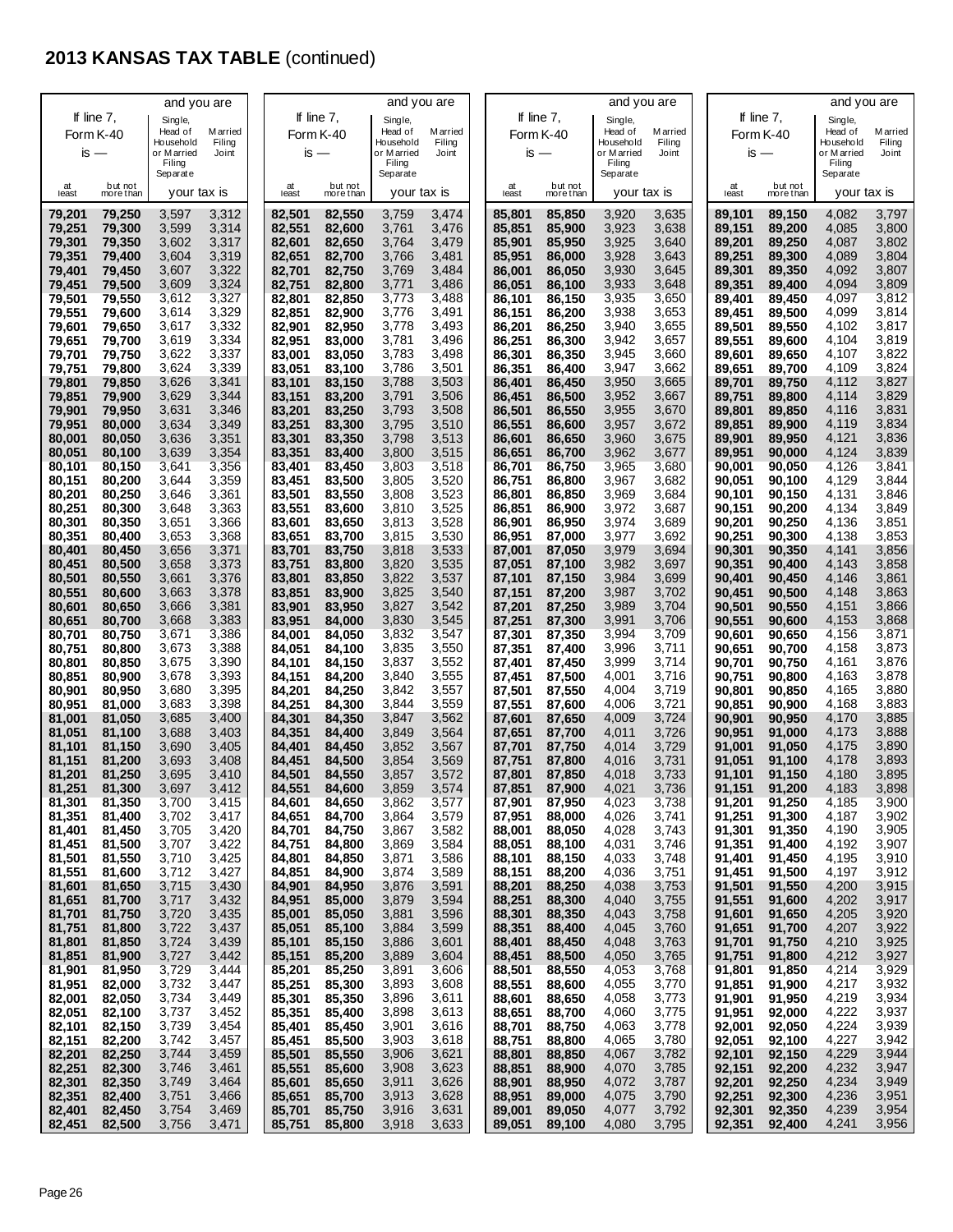## **2013 KANSAS TAX TABLE** (concluded)

|                  |                  | and you are          |                          |                  |                  | and you are          |                          |                  |                  | and you are          |                          |                  |                  | and you are          |                    |
|------------------|------------------|----------------------|--------------------------|------------------|------------------|----------------------|--------------------------|------------------|------------------|----------------------|--------------------------|------------------|------------------|----------------------|--------------------|
|                  | If line $7$ ,    | Single,              |                          |                  | If line $7$ ,    | Single,              |                          |                  | If line 7,       | Single,              |                          |                  | If line $7$ ,    | Single,              |                    |
|                  | Form K-40        | Head of<br>Household | <b>Married</b><br>Filing | Form K-40        |                  | Head of<br>Household | <b>Married</b><br>Filing |                  | Form K-40        | Head of<br>Household | <b>Married</b><br>Filing |                  | Form K-40        | Head of<br>Household | M arried<br>Filing |
|                  | $is -$           | or Married           | Joint                    | is $-$           |                  | or Married           | Joint                    |                  | $is -$           | or Married           | Joint                    |                  | is $-$           | or Married           | Joint              |
|                  |                  | Filing<br>Separate   |                          |                  |                  | Filing<br>Separate   |                          |                  |                  | Filing<br>Separate   |                          |                  |                  | Filing<br>Separate   |                    |
| at               | but not          |                      |                          | at               | but not          |                      |                          | at               | but not          |                      |                          | at               | but not          |                      |                    |
| least            | more than        | your tax is          |                          | least            | more than        | your tax is          |                          | least            | more than        | your tax is          |                          | least            | more than        | your tax is          |                    |
| 92,401           | 92,450           | 4,244                | 3,959                    | 94,301           | 94,350           | 4,337                | 4,052                    | 96,201           | 96,250           | 4,430                | 4,145                    | 98,101           | 98,150           | 4,523                | 4,238              |
| 92,451           | 92,500           | 4,246                | 3,961                    | 94,351           | 94.400           | 4,339                | 4,054                    | 96,251           | 96,300           | 4,432                | 4,147                    | 98,151           | 98,200           | 4,526                | 4,241              |
| 92,501           | 92,550           | 4,249                | 3,964                    | 94.401           | 94.450           | 4,342                | 4,057                    | 96,301           | 96,350           | 4,435                | 4,150                    | 98,201           | 98,250           | 4,528                | 4,243              |
| 92,551           | 92,600           | 4,251                | 3,966                    | 94,451           | 94,500           | 4,344                | 4,059                    | 96,351           | 96,400           | 4,437                | 4,152                    | 98,251           | 98,300           | 4,530                | 4,245              |
| 92,601           | 92,650           | 4,254                | 3,969                    | 94,501           | 94,550           | 4,347                | 4,062<br>4,064           | 96,401           | 96,450           | 4,440                | 4,155                    | 98,301           | 98,350           | 4,533                | 4,248              |
| 92,651<br>92,701 | 92,700<br>92,750 | 4,256<br>4,259       | 3,971<br>3,974           | 94,551<br>94,601 | 94,600<br>94,650 | 4,349<br>4,352       | 4,067                    | 96,451<br>96,501 | 96,500<br>96,550 | 4,442<br>4,445       | 4,157<br>4,160           | 98,351<br>98,401 | 98,400<br>98,450 | 4,535<br>4,538       | 4,250<br>4,253     |
| 92,751           | 92,800           | 4,261                | 3,976                    | 94,651           | 94.700           | 4,354                | 4,069                    | 96,551           | 96,600           | 4,447                | 4,162                    | 98,451           | 98,500           | 4,540                | 4,255              |
| 92,801           | 92,850           | 4,263                | 3,978                    | 94,701           | 94,750           | 4,357                | 4,072                    | 96,601           | 96,650           | 4,450                | 4,165                    | 98,501           | 98,550           | 4,543                | 4,258              |
| 92,851           | 92,900           | 4,266                | 3,981                    | 94,751           | 94.800           | 4,359                | 4,074                    | 96.651           | 96,700           | 4,452                | 4,167                    | 98,551           | 98.600           | 4,545                | 4,260              |
| 92,901           | 92,950           | 4,268                | 3,983                    | 94,801           | 94,850           | 4,361                | 4,076                    | 96,701           | 96,750           | 4,455                | 4,170                    | 98,601           | 98,650           | 4,548                | 4,263              |
| 92,951           | 93,000           | 4,271                | 3,986                    | 94,851           | 94,900           | 4,364                | 4,079                    | 96,751           | 96,800           | 4,457                | 4,172                    | 98,651           | 98,700           | 4,550                | 4,265              |
| 93.001           | 93,050           | 4,273                | 3,988                    | 94.901           | 94.950           | 4.366                | 4,081                    | 96.801           | 96,850           | 4,459                | 4,174                    | 98.701           | 98.750           | 4,553                | 4,268              |
| 93,051           | 93,100           | 4,276                | 3,991                    | 94,951           | 95,000           | 4,369                | 4,084                    | 96,851           | 96,900           | 4,462                | 4,177                    | 98,751           | 98,800           | 4,555                | 4,270              |
| 93,101           | 93,150           | 4,278                | 3,993                    | 95,001           | 95,050           | 4,371                | 4,086                    | 96,901           | 96,950           | 4,464                | 4,179                    | 98,801           | 98,850           | 4,557                | 4,272              |
| 93,151           | 93,200           | 4,281                | 3,996                    | 95,051           | 95.100           | 4,374                | 4,089                    | 96,951           | 97,000           | 4,467                | 4,182                    | 98,851           | 98,900           | 4,560                | 4,275              |
| 93,201           | 93,250           | 4,283                | 3,998                    | 95,101           | 95,150           | 4,376                | 4,091                    | 97,001           | 97,050           | 4,469                | 4,184                    | 98,901           | 98,950           | 4,562                | 4,277              |
| 93,251           | 93,300           | 4,285                | 4,000                    | 95,151           | 95,200           | 4,379                | 4,094                    | 97.051           | 97,100           | 4,472                | 4,187                    | 98,951           | 99.000           | 4,565                | 4,280              |
| 93,301           | 93,350           | 4,288                | 4,003                    | 95,201           | 95,250           | 4,381                | 4,096                    | 97,101           | 97,150           | 4,474                | 4,189                    | 99,001           | 99,050           | 4,567                | 4,282              |
| 93,351           | 93,400           | 4,290                | 4,005                    | 95,251           | 95,300           | 4,383                | 4,098                    | 97,151           | 97,200           | 4,477                | 4,192                    | 99,051           | 99,100           | 4,570                | 4,285              |
| 93,401           | 93,450           | 4,293                | 4,008                    | 95,301           | 95,350           | 4,386                | 4,101                    | 97,201           | 97,250           | 4,479                | 4,194                    | 99,101           | 99,150           | 4,572                | 4,287              |
| 93,451           | 93,500           | 4,295                | 4,010                    | 95,351           | 95,400           | 4,388                | 4,103                    | 97,251           | 97,300           | 4,481                | 4,196                    | 99,151           | 99,200           | 4,575                | 4,290              |
| 93,501           | 93,550           | 4,298                | 4,013                    | 95,401           | 95,450           | 4,391                | 4,106                    | 97,301           | 97,350           | 4,484                | 4,199                    | 99,201           | 99,250           | 4,577                | 4,292              |
| 93,551           | 93,600           | 4,300                | 4,015                    | 95,451           | 95,500           | 4,393                | 4,108                    | 97,351           | 97,400           | 4,486                | 4,201                    | 99,251           | 99,300           | 4,579                | 4,294              |
| 93,601           | 93,650           | 4,303                | 4,018                    | 95,501           | 95,550           | 4,396                | 4,111<br>4,113           | 97,401           | 97,450           | 4,489                | 4,204                    | 99,301           | 99,350           | 4,582                | 4,297              |
| 93,651           | 93,700           | 4,305<br>4,308       | 4,020<br>4,023           | 95,551<br>95,601 | 95,600<br>95,650 | 4,398<br>4,401       | 4,116                    | 97,451<br>97,501 | 97,500<br>97,550 | 4,491<br>4,494       | 4,206<br>4,209           | 99,351<br>99,401 | 99,400<br>99.450 | 4,584<br>4,587       | 4,299<br>4,302     |
| 93,701<br>93,751 | 93,750<br>93,800 | 4,310                | 4,025                    | 95,651           | 95,700           | 4,403                | 4,118                    | 97,551           | 97,600           | 4,496                | 4,211                    | 99,451           | 99,500           | 4,589                | 4,304              |
| 93,801           | 93,850           | 4,312                | 4,027                    | 95,701           | 95,750           | 4,406                | 4,121                    | 97,601           | 97,650           | 4,499                | 4,214                    | 99,501           | 99,550           | 4,592                | 4,307              |
| 93.851           | 93,900           | 4,315                | 4,030                    | 95.751           | 95.800           | 4,408                | 4,123                    | 97.651           | 97,700           | 4,501                | 4,216                    | 99,551           | 99,600           | 4,594                | 4,309              |
| 93,901           | 93,950           | 4,317                | 4,032                    | 95,801           | 95,850           | 4,410                | 4,125                    | 97,701           | 97,750           | 4,504                | 4,219                    | 99,601           | 99,650           | 4,597                | 4,312              |
| 93,951           | 94,000           | 4,320                | 4,035                    | 95,851           | 95,900           | 4,413                | 4,128                    | 97,751           | 97,800           | 4,506                | 4,221                    | 99,651           | 99.700           | 4,599                | 4,314              |
| 94.001           | 94,050           | 4,322                | 4,037                    | 95,901           | 95,950           | 4,415                | 4,130                    | 97.801           | 97,850           | 4,508                | 4,223                    | 99.701           | 99.750           | 4,602                | 4,317              |
| 94,051           | 94,100           | 4,325                | 4,040                    | 95,951           | 96,000           | 4,418                | 4,133                    | 97,851           | 97,900           | 4,511                | 4,226                    | 99,751           | 99,800           | 4,604                | 4,319              |
| 94,101           | 94,150           | 4,327                | 4,042                    | 96,001           | 96,050           | 4,420                | 4,135                    | 97,901           | 97,950           | 4,513                | 4,228                    | 99,801           | 99.850           | 4,606                | 4,321              |
| 94,151           | 94,200           | 4,330                | 4,045                    | 96,051           | 96,100           | 4,423                | 4,138                    | 97,951           | 98,000           | 4,516                | 4,231                    | 99,851           | 99,900           | 4,609                | 4,324              |
| 94,201           | 94,250           | 4,332                | 4,047                    | 96,101           | 96,150           | 4,425                | 4,140                    | 98,001           | 98,050           | 4,518                | 4,233                    | 99,901           | 99,950           | 4,611                | 4,326              |
| 94,251           | 94,300           | 4,334                | 4,049                    | 96,151           | 96,200           | 4,428                | 4,143                    | 98,051           | 98,100           | 4,521                | 4,236                    | 99,951           | 100.000          | 4,614                | 4,329              |

**100,001 and over** – use the Tax Computation Worksheet

Г

## **2013 TAX COMPUTATION WORKSHEET**

(Be sure to use the correct computation for your filing status)

| <b>Married Filing Joint</b>                                 |                                                       |                                  |                                      |                               |                                                                       |
|-------------------------------------------------------------|-------------------------------------------------------|----------------------------------|--------------------------------------|-------------------------------|-----------------------------------------------------------------------|
| Taxable Income<br>If line 7 of your<br>Form K-40 is:        | (a)<br>Enter amount<br>from line 7.                   | (b)<br>Multiplication<br>amount. | (c)<br>M ultiply<br>$(a)$ by $(b)$ . | (d)<br>Subtraction<br>amount. | Tax<br>Subtract (d) from (c). Enter<br>total here and line 8 of K-40. |
| $$0 - $30,000$                                              | \$                                                    | $3.0\%$ $(.030)$                 | \$                                   | \$0                           | \$                                                                    |
| \$30,001 and over                                           | \$                                                    | 4.9% (.049)                      | \$                                   | \$570                         | \$                                                                    |
|                                                             | Single, Head of Household, or Married Filing Separate |                                  |                                      |                               |                                                                       |
| <b>Taxable Income</b><br>If line 7 of your<br>Form K-40 is: | (a)<br>Enter amount<br>from line 7.                   | (b)<br>Multiplication<br>amount. | (c)<br>M ultiply<br>$(a)$ by $(b)$ . | (d)<br>Subtraction<br>amount. | Tax<br>Subtract (d) from (c). Enter<br>total here and line 8 of K-40. |
| $$0 - $15,000$                                              |                                                       |                                  |                                      |                               |                                                                       |
|                                                             | \$                                                    | $3.0\%$ $(.030)$                 | \$                                   | \$0                           | \$                                                                    |